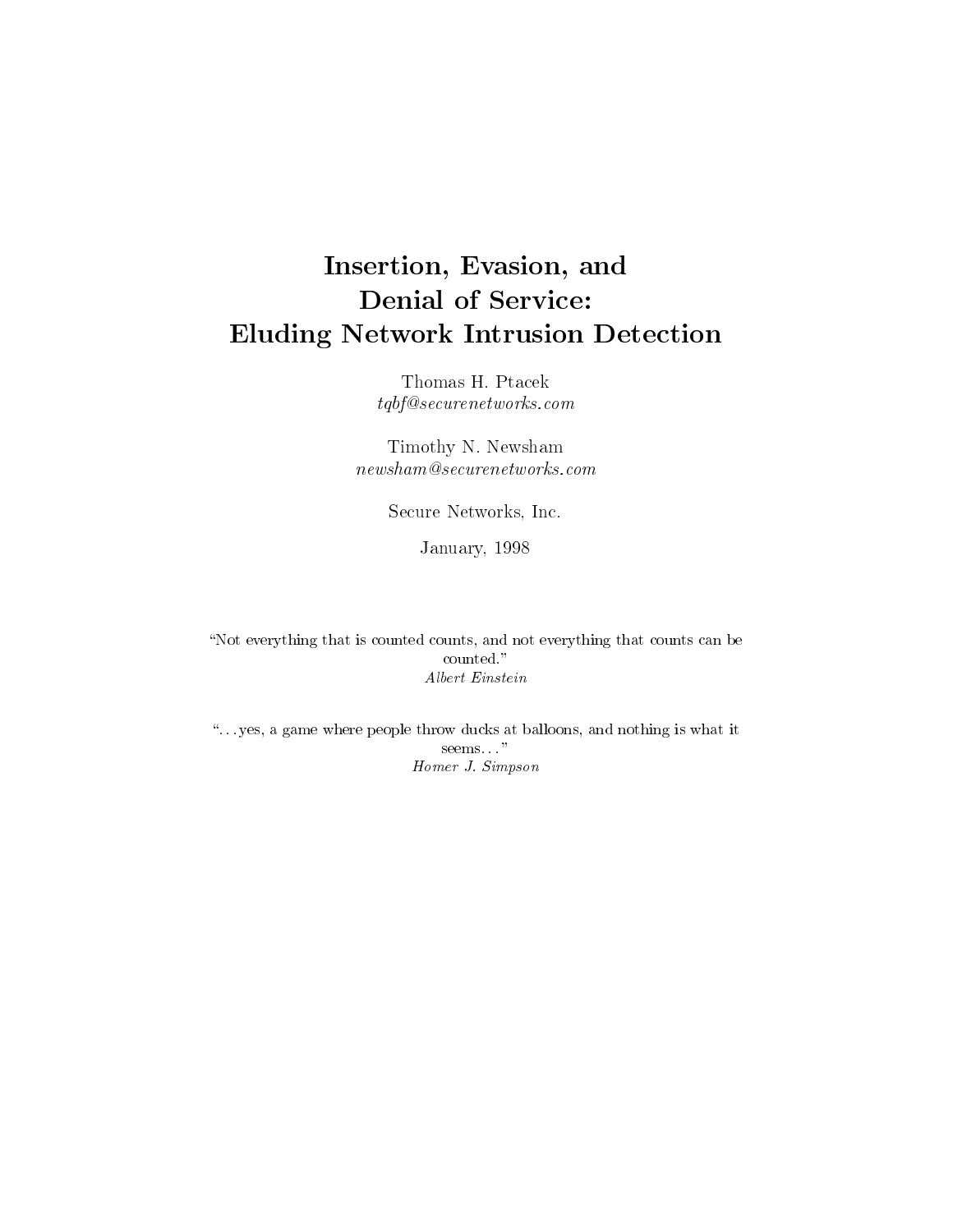#### Abstract

All currently available network intrusion detection (ID) systems rely upon a mechanism of data collection-passive protocol analysis-which is fundamentally flawed. In passive protocol analysis, the intrusion detection system (IDS) unobtrusively watches all traffic on the network, and scrutinizes it for patterns of suspicious activity. We outline in this paper two basic problems with the reliability of passive protocol analysis: (1) there isn't enough information on the wire on which to base conclusions about what is actually happening on networked machines, and (2) the fact that the system is passive makes it inherently "fail-open," meaning that a compromise in the availability of the IDS doesn't compromise the availability of the network. We define three classes of attacks which exploit these fundamental problems-insertion, evasion, and denial of service attacks—and describe how to apply these three types of attacks to IP and TCP protocol analysis. We present the results of tests of the ef ficacy of our attacks against four of the most popular network intrusion detection systems on the market. All of the ID systems tested were found to be vulnerable to each of our attacks. This indicates that network ID systems cannot be fully trusted until they are fundamentally redesigned.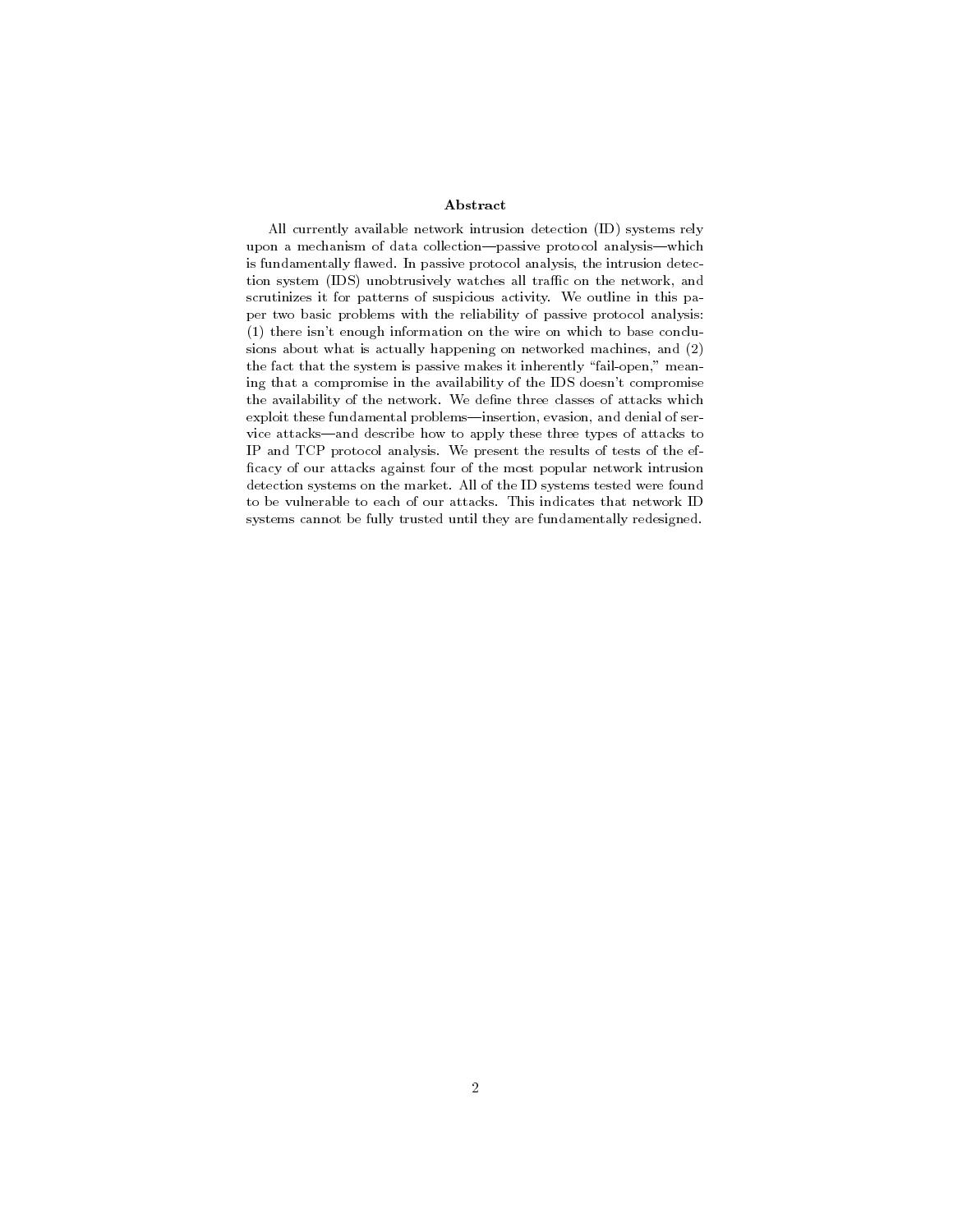#### 1  $\operatorname{Introduction}$

Intrusion detection is a security technology that attempts to identify and isolate "intrusions" against computer systems. Different ID systems have differing classifications of "intrusion"; a system attempting to detect attacks against web servers might consider only malicious HTTP requests, while a system intended to monitor dynamic routing protocols might only consider RIP spoofing. Regardless, all ID systems share a general definition of "intrusion" as an unauthorized usage of or misuse of a computer system.

Intrusion detection is an important component of a security system, and it complements other security technologies. By providing information to site administration, ID allows not only for the detection of attacks explicitly addressed by other security components (such as firewalls and service wrappers), but also attempts to provide notication of new attacks unforeseen by other components.

Intrusion detection systems also provide forensic information that potentially allow organizations to discover the origins of an attack. In this manner, ID systems attempt to make attackers more accountable for their actions, and, to some extent, act as a deterrent to future attacks.

#### $1.1$ The CIDF Model of Intrusion Detection Systems

There are many different ID systems deployed world-wide, and almost as many different designs for them. Because there are so many different ID systems, it helps to have a model within which to consider all of them. The Common Intrusion Detection Framework  $\text{(CIDF)}[1]$  defines a set of components that together define an intrusion detection system. These components include event generators ("E-boxes"), analysis engines ("A-boxes"), storage mechanisms ("Dboxes"), and even countermeasures ("C-boxes"). A CIDF component can be a software package in and of itself, or part of a larger system. Figure 1 shows the manner in which each of these components relate.

The purpose of an E-box is to provide information about events to the rest of the system. An "event" can be complex, or it can be a low-level network protocol occurrence. It need not be evidence of an intrusion in and of itself. E-boxes are the sensory organs of a complete IDS— without E-box inputs, an intrusion detection system has no information from which to make conclusions about security events.

A-boxes analyze input from event generators. A large portion of intrusion detection research goes into creating new ways to analyze event streams to extract relevant information, and a number of different approaches have been studied. Event analysis techniques based on statistical anomaly detection[2], graph analysis[3], and even biological immune system models[4] have been proposed. posed.

E-boxes and A-boxes can produce large quantities of data. This information must be made available to the system's operators if it is to be of any use. The D-box component of an IDS defines the means used to store security information and make it available at a later time.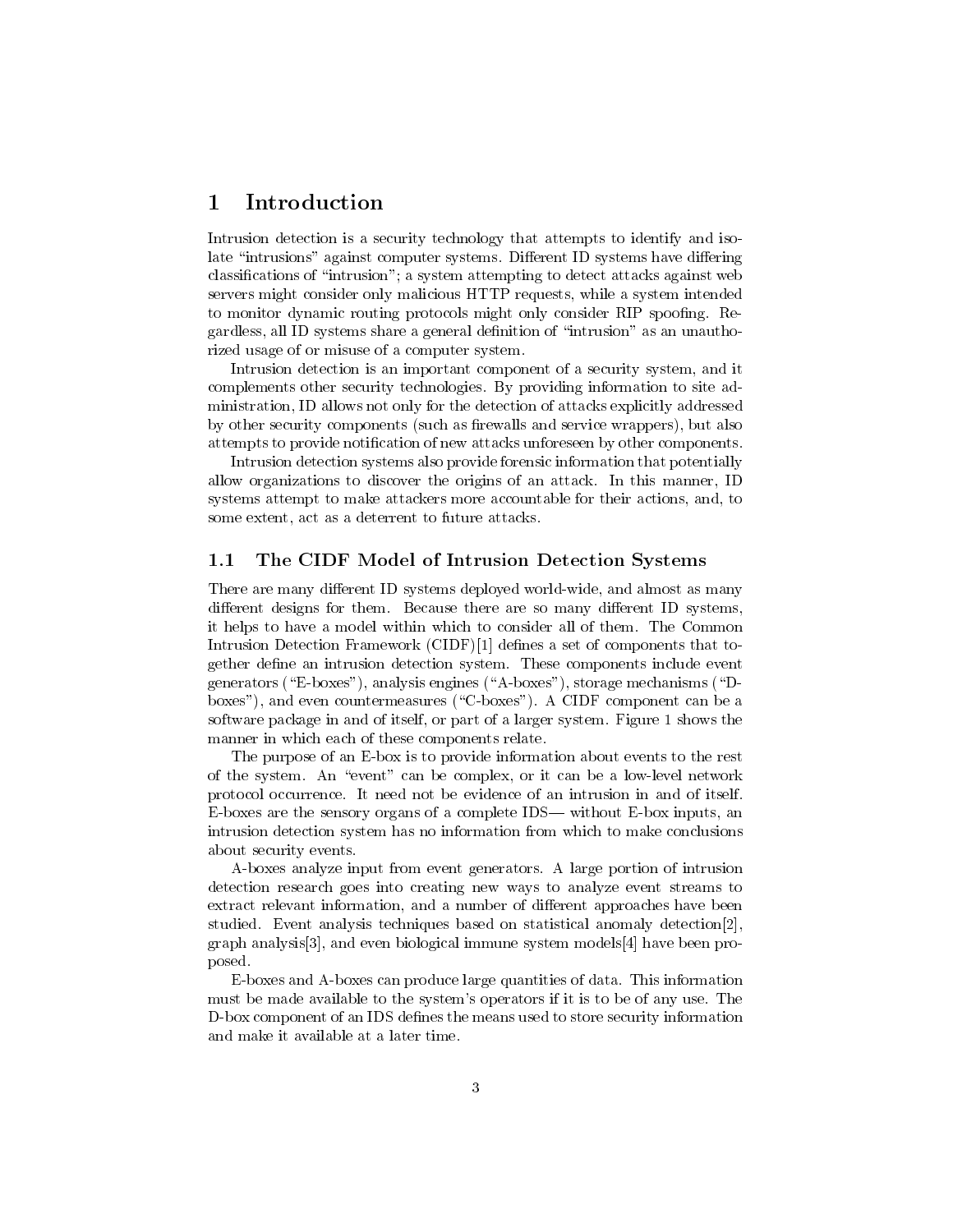

Figure 1: CIDF component relationships

Many ID systems are designed only as alarms. However, most commercially available ID systems are equipped with some form of countermeasure (C-box) capability, ranging from shutting down TCP connections to modifying router filter lists. This allows an IDS to try to prevent further attacks from occurring after initial attacks are detected. Even systems that don't provide C-box capabilities can be hooked into home-brewed response programs to achieve a similar effect.

#### $1.2$ Network Intrusion Detection and Passive Analysis

Many ID systems are driven off of audit logs provided by the operating system, detecting attacks by watching for suspicious patterns of activity on a single computer system. This type of IDS is good at discerning attacks that are initiated by local users, and which involve misuse of the capabilities of one system. However, these "host based" (and multi-host) intrusion detection systems have a major shortcoming: they are insulated from network events that occur on a low level (because they only interpret high-level logging information).

Network intrusion detection systems are driven off of interpretation of raw network traffic. They attempt to detect attacks by watching for patterns of suspicious activity in this traffic. Network ID systems are good at discerning attacks that involve low-level manipulation of the network, and can easily correlate attacks against multiple machines on a network.

It's important to understand that while network ID has advantages over host-based ID, it also has some distinct disadvantages. Network ID systems are bad at determining exactly what's occurring on a computer system; hostbased ID systems are kept informed by the operating system as to exactly what's happening. It is probably impossible to accurately reconstruct what is happening on a system by watching "shell", "login", and "telnet" sessions.

Network ID systems work by examining the contents of actual packets trans-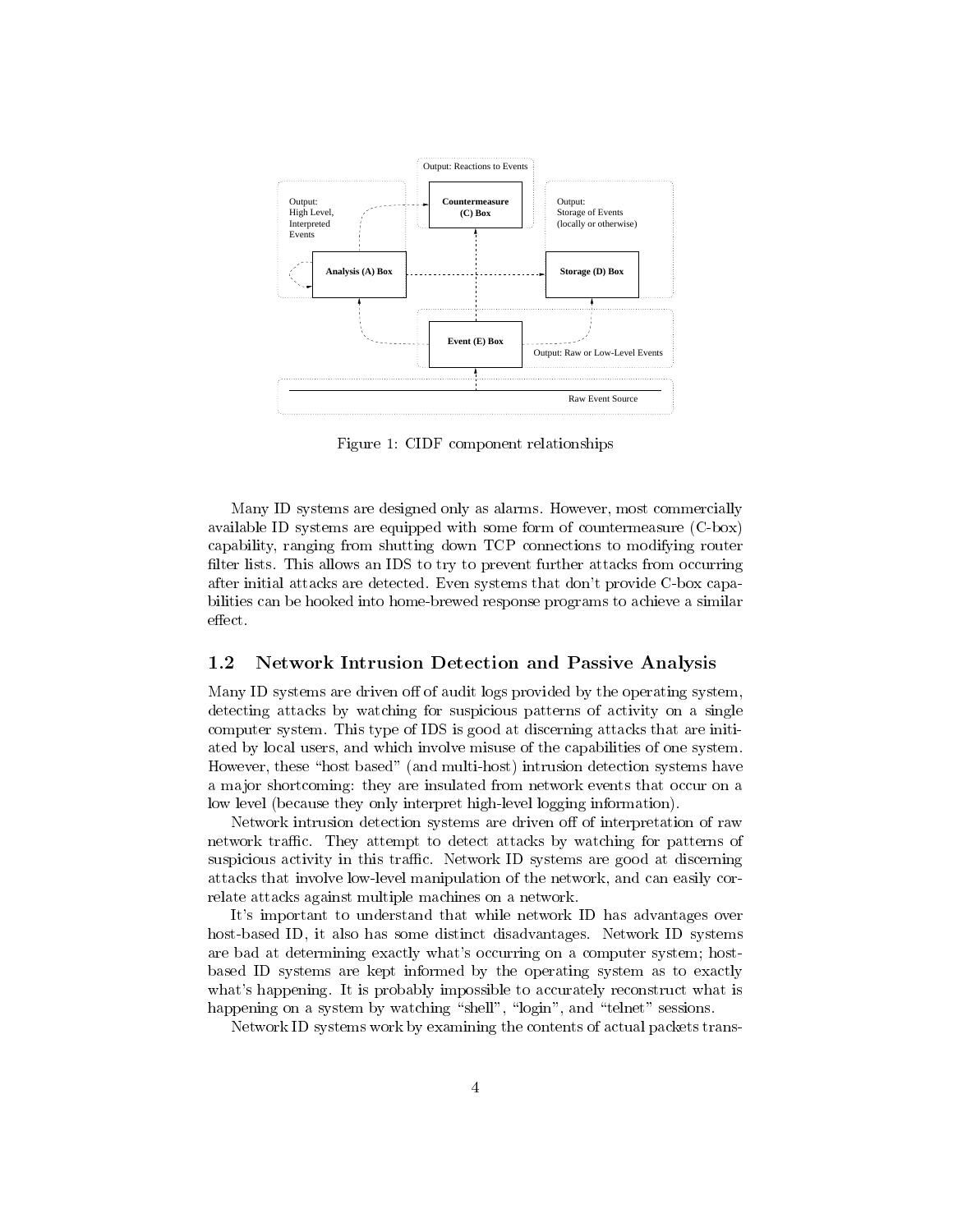

Figure 2: An example network topology using a passive monitor

mitted on the network. These systems parse packets, analyzing the protocols used on the network, and extract relevant information from them. This is typically accomplished by watching the network passively and capturing copies of packets that are transmitted by other machines.

Passive network monitors take advantage of "promiscuous mode" access. A promiscuous network device, or "sniffer", obtains copies of packets directly from the network media, regardless of their destination (normal devices only read packets addressed to them). Figure 2 shows a simplified network topology in which a passive network monitor has been deployed.

Passive protocol analysis is useful because it is unobtrusive and, at the lowest levels of network operation, extremely difficult to evade. The installation of a sniffer does not cause any disruption to the network or degradation to network performance. Individual machines on the network can be (and usually are) ignorant to the presence of sniffer. Because the network media provides a reliable way for a sniffer to obtain copies of raw network traffic, there's no obvious way to transmit a packet on a monitored network without it being seen.

### 1.3 Signature Analysis

The question of what information is relevant to an IDS depends upon what it is trying to detect. For a system that is monitoring DNS traffic, the names of the hosts being queried for (and the responses to these queries) might be relevant. For a system attempting to detect attacks against FTP servers, the contents of all TCP connections to the FTP port would be interesting.

Some attacks can be discerned simply by parsing IP packets; an attempt to circumvent a packet filter using IP fragments is clearly observable simply by examining the fragment offset fields of individual IP fragments. Other attacks occur over multiple packets, or must be interpreted outside the context of the actual protocol (for instance, a DNS query might only be relevant if it involves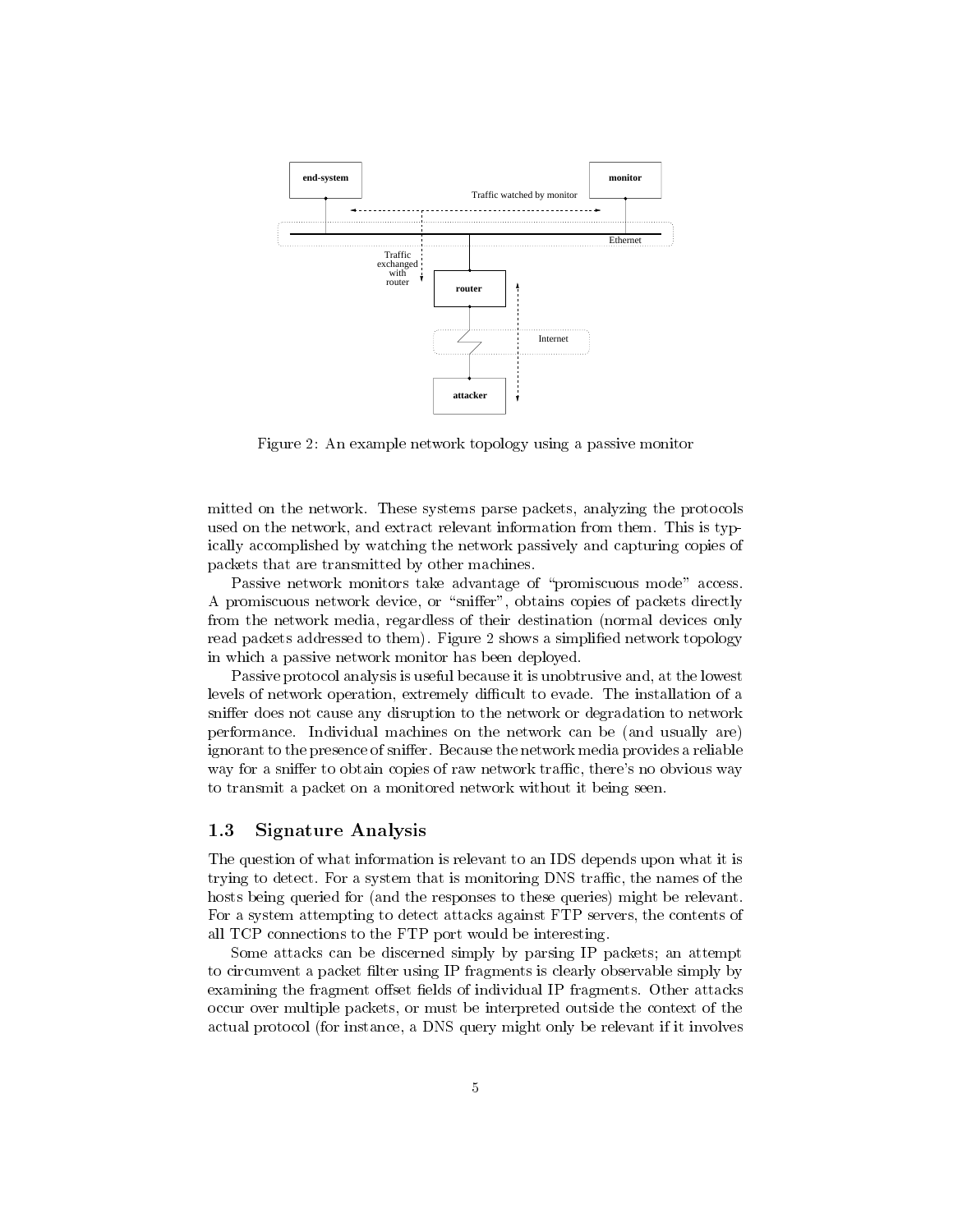

Figure 3: CIDF model of a network IDS

a certain host).

Most ID systems identify such attacks using a technique called "signature" analysis" (also called \misuse detection"). Signature analysis simply refers to the fact that the ID system is programmed to interpret a certain series of packets, or a certain piece of data contained in those packets, as an attack. For example, an IDS that watches web servers might be programmed to look for the string " $\text{phf}$ " as an indicator of a CGI program attack.

Most signature analysis systems are based off of simple pattern matching algorithms. In most cases, the IDS simply looks for a substring within a stream of data carried by network packets. When it finds this substring (for example, the "phf" in "GET /cgi-bin/phf?"), it identifies those network packets as vehicles of an attack.

Signature analysis and passive protocol analysis together define the event generation and analysis techniques used by the ma jority of commercially available ID systems. Figure 3 shows how these components fit into the CIDF model. For simplicity's sake, the remainder of this paper refers to systems that work like this as "network ID systems."

### 1.4 The Need for Reliable Intrusion Detection

Because of its importance within a security system, it is critical that intrusion detection systems function as expected by the organizations deploying them. In order to be useful, site administration needs to be able to rely on the information provided by the system; flawed systems not only provide less information, but also a dangerously false sense of security. Moreover, the forensic value of information from faulty systems is not only negated, but potentially misleading.

Given the implications of the failure of an ID component, it is reasonable to assume that ID systems are themselves logical targets for attack. A smart intruder who realizes that an IDS has been deployed on a network she is at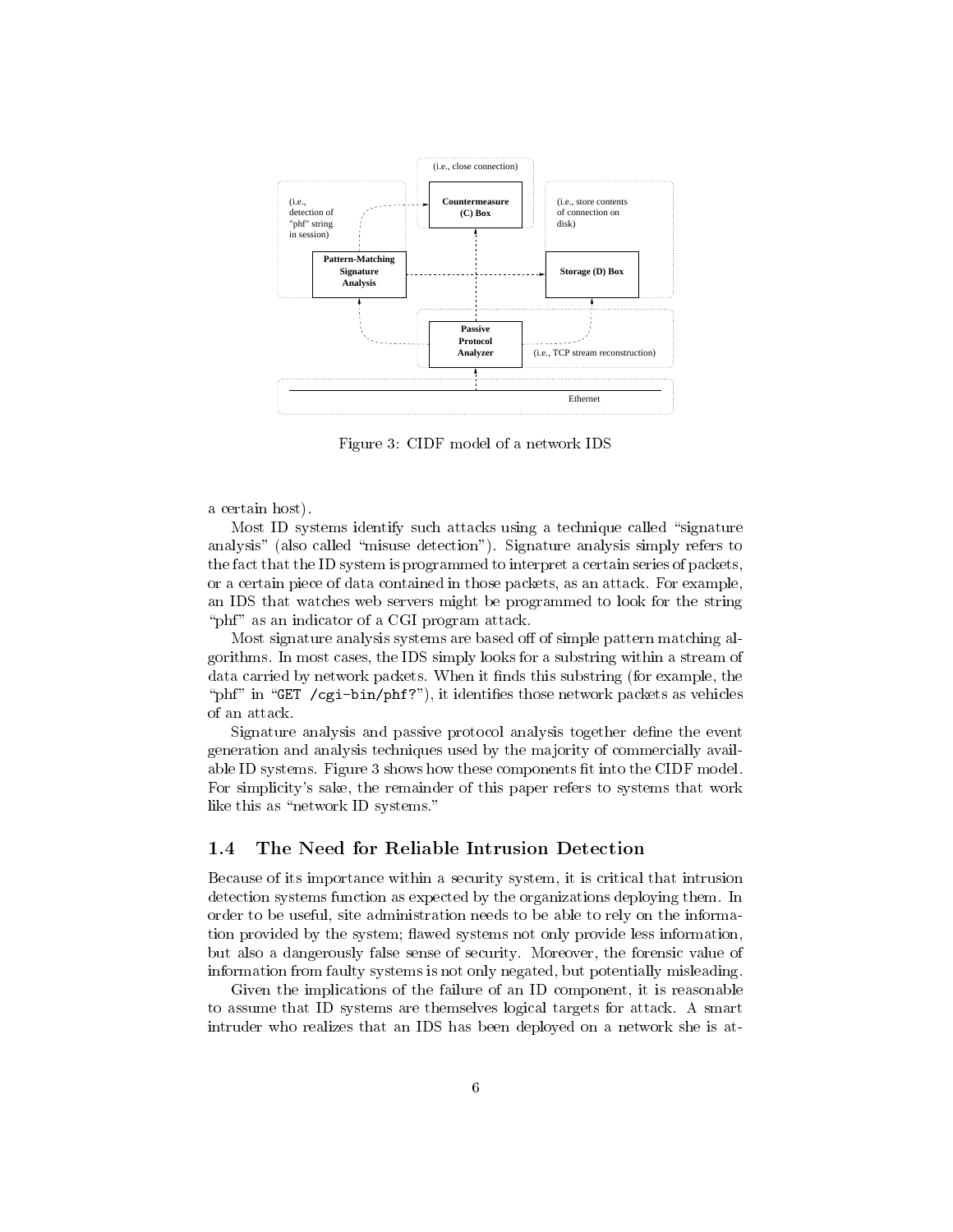tacking will likely attack the IDS first, disabling it or forcing it to provide false information (distracting security personnel from the actual attack in progress, or framing someone else for the attack).

In order for a software component to resist attack, it must be designed and implemented with an understanding of the specic means by which it can be attacked. Unfortunately, very little information is publicly available to IDS designers to document the traps and pitfalls of implementing such a system. Furthermore, the majority of commercially available ID systems have proprietary, secret designs, and are not available with source code. This makes independent third-party analysis of such software for security problems difficult.

The most obvious aspect of an IDS to attack is its "accuracy". The "accuracy" of an IDS is compromised when something occurs that causes the system to incorrectly identify an intrusion when none has occurred (a "false positive" output), or when something occurs that causes the IDS to incorrectly fail to identify an intrusion when one has in fact occurred (a \false negative"). Some researchers<sup>[5]</sup> discuss IDS failures in terms of deficiencies in "accuracy" and "completeness", where "accuracy" reflects the number of false positives and "completeness" reflects the number of false negatives.

Other attacks might seek to disable the entire system, preventing it from functioning effectively at all. We say that these attacks attempt to compromise the "availability" of the system.

### 1.5 Points of Vulnerability in ID Systems

Each component identied by the CIDF model has unique security implications, and can be attacked for different reasons.

As the only inputs of raw data into the system, E-boxes act as the eyes and ears of an IDS. An attack against the event generation capabilities of an IDS blinds it to what's actually happening in the system it's monitoring. For example, an attack against the E-box of a network IDS could prevent it from obtaining packets off the network, or from appropriately decoding these packets.

Some intrusion detection systems rely on sophisticated analyses to provide security information. In such systems, the reliability of the A-box components used is important because an attacker that knows how to fool them can evade detection — and complicated analytical techniques may provide many avenues of attack. On the other hand, overly simplistic systems may fail to detect attackers that intentionally mask their attacks with complex, coordinated system interactions from multiple hosts[6].

The need for reliable data storage is obvious. An attacker that can subvert the D-box components of an IDS can prevent it from recording the details of her attack; poorly implemented data storage techniques can even allow sophisticated attackers to alter recorded information after an attack has been detected, eliminating its forensic value.

The C-box capability can also be attacked. If a network relies on these countermeasures for protection, an attacker who knows how to thwart the C-box can continue attacking the network, immune to the safety measures employed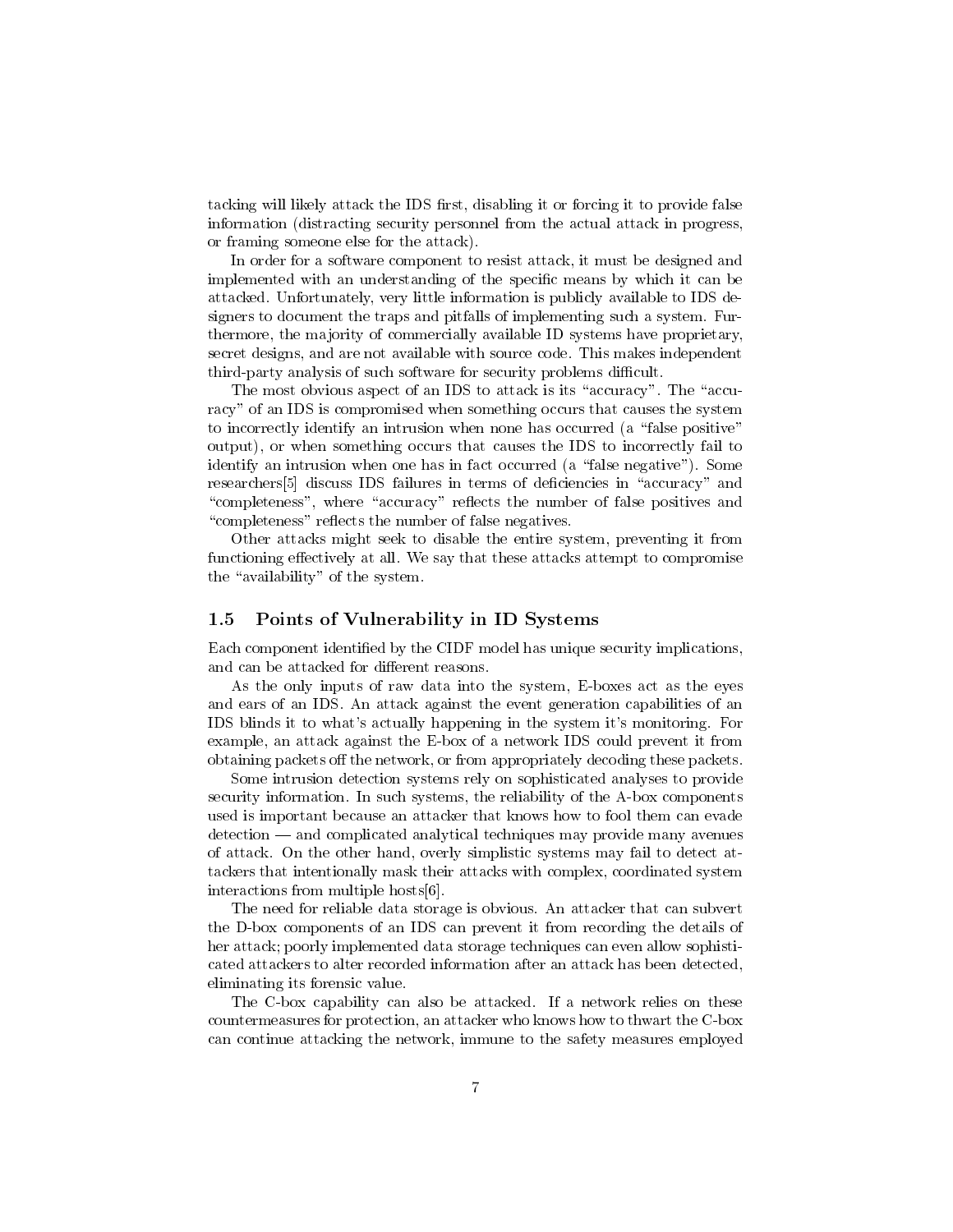by the system. More importantly, countermeasure capabilities can be fooled into reacting against legitimate usage of the network  $-$  in this case, the IDS can actually be turned against the network using it (often un-detectably).

It is apparent that there are many different points at which an intrusion detection system can be attacked. A comprehensive treatment of all potential vulnerabilities is far outside the scope of this paper. Rather than attempting to document general problems common to all ID systems, we focus on a specific class of attacks against certain types of intrusion detection systems.

There exist several serious problems with the use of passive protocol analysis as an event-generation source for signature-analysis intrusion detection systems. This paper documents these problems, presents several attacks that exploit them to allow an attacker to evade detection by ID systems, and verifies their applicability to the most popular commercial ID systems on the market.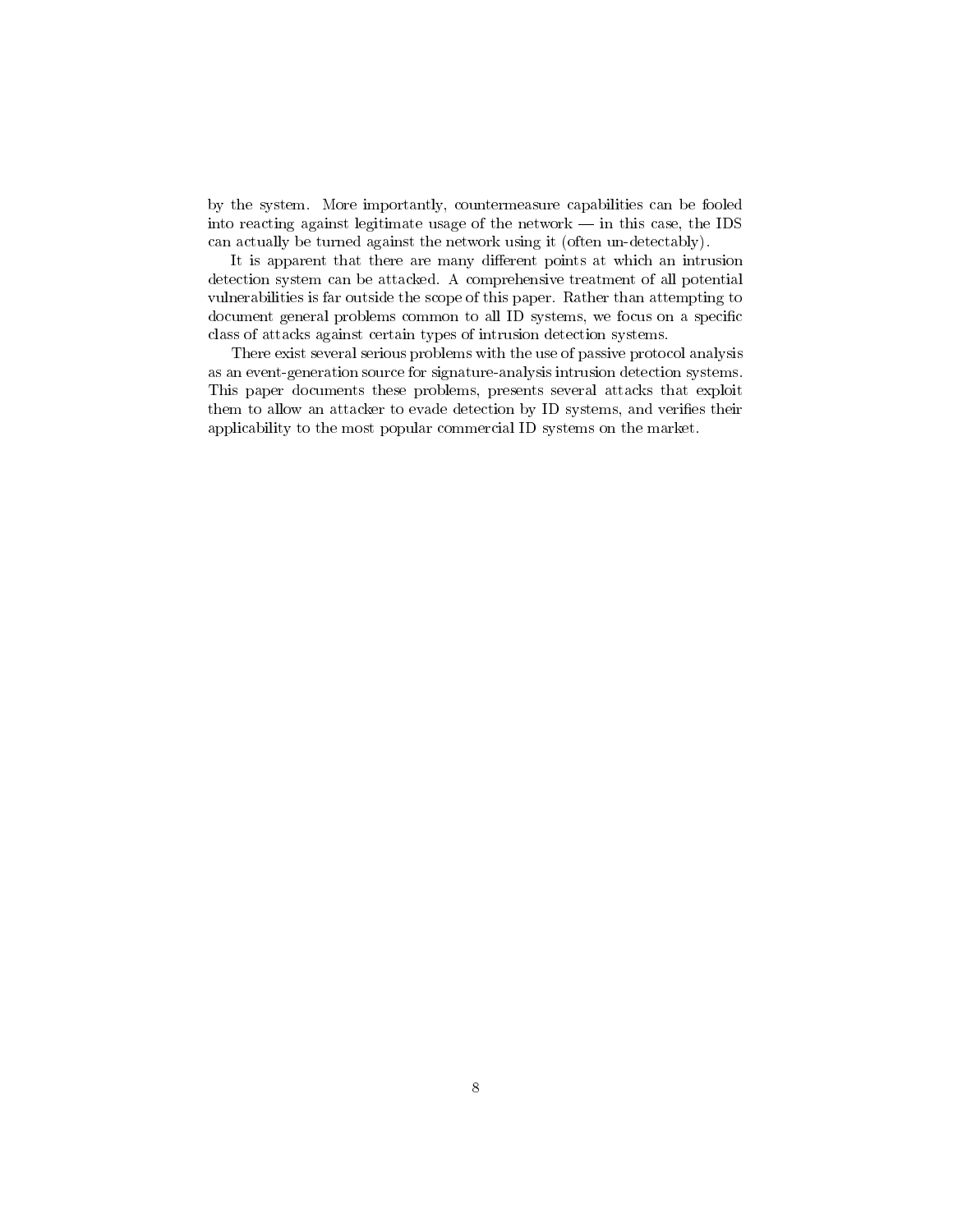## 2 Problems with Network ID Systems

Our work defines two general problems with network intrusion detection: first, that there is insufficient information available in packets read off the wire to correctly reconstruct what is occurring inside complex protocol transactions, and next, that ID systems are inherently vulnerable to denial of service attacks. The first of these problems reduces the accuracy of the system, and the second jeopardizes its availability.

### 2.1 Insufficiency of Information on the Wire

A network IDS captures packets off the wire in order to determine what is happening on the machines it's watching. A packet, by itself, is not as significant to the system as the manner in which the machine receiving that packet behaves after processing it. Network ID systems work by predicting the behavior of networked machines based on the packets they exchange.

The problem with this technique is that a passive network monitor cannot accurately predict whether a given machine on the network is even going to see a packet, let alone process it in the expected manner. A number of issues exist which make the actual meaning of a packet captured by an IDS ambiguous.

A network IDS is typically on an entirely different machine from the systems it's watching. Often, the IDS is at a completely different point on the network. The basic problem facing a network IDS is that these differences cause inconsistencies between the ID system and the machines it watches. Some of these discrepancies are the results of basic physical differences, others stem from different network driver implementations.

For example, consider an IDS and an end-system located at different places on a network. The two systems will receive any given packet at different points in time. This difference in time is important; during the lag, something can happen on the end-system that might prevent it from accepting the packet. The IDS, however, has already processed the packet—thinking that it will be dealt with normally at the end-system.

Consider an IP packet with a bad UDP checksum. Most operating systems will not accept such a packet. Some older systems might. The IDS needs to know whether every system it watches will accept such a packet, or it can end up with an inaccurate reconstruction of what happened on those machines.

Some operating systems might accept a packet that is obviously bad. A poor implementation might, for example, allow an IP packet to have an incorrect checksum. If the IDS doesn't know this, it will discard packets that the endsystem accepts, again reducing the accuracy of the system.

Even if the IDS knows what operating system every machine on the network runs, it still might not be able to tell just by looking at a packet whether a given machine will accept it. A machine that runs out of memory will discard incoming packets. The IDS has no easy way to determine whether this is the case on the end-system, and thus will assume that the end-system has accepted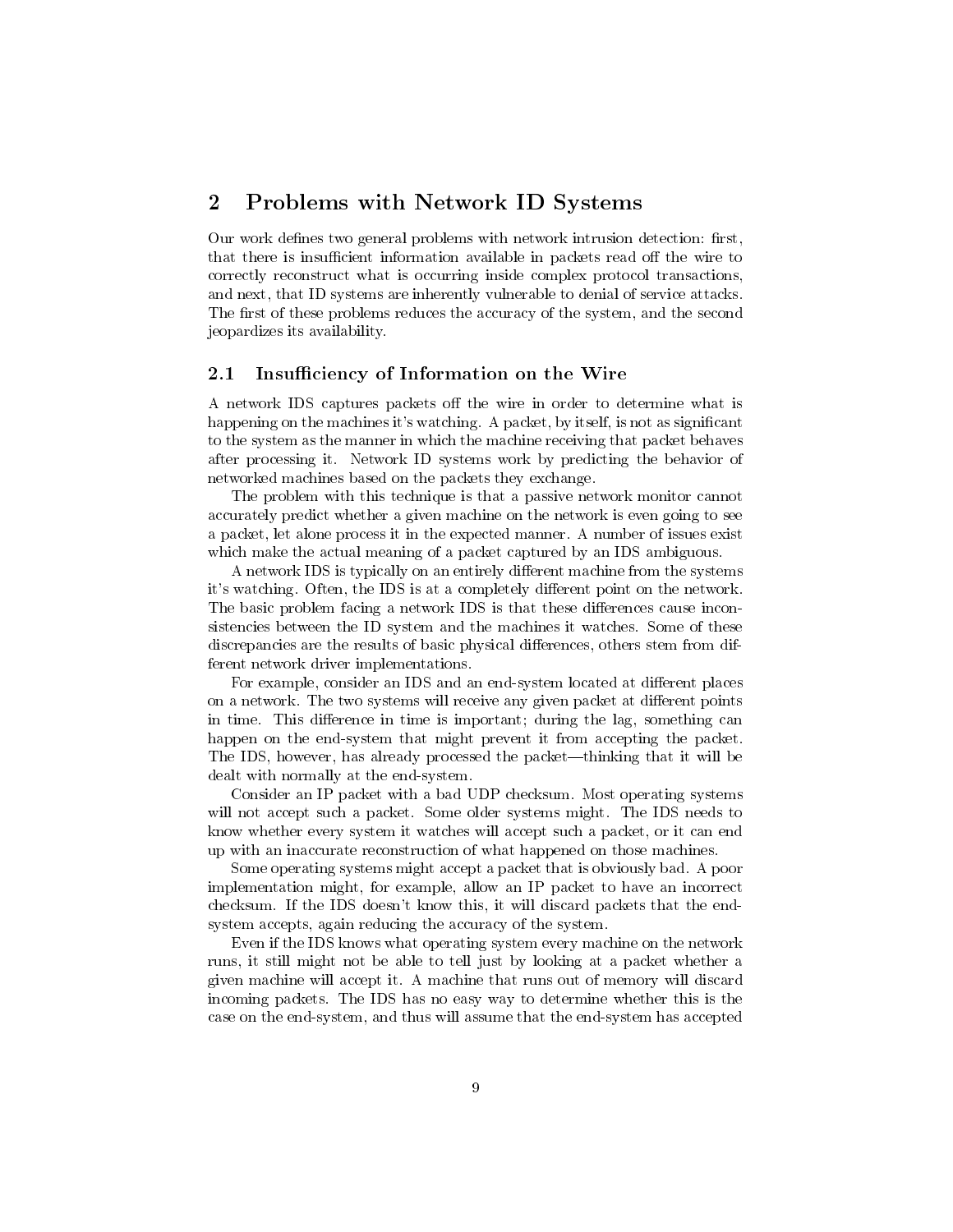the packet. CPU exhaustion and network saturation at the end-system can cause the same problem.

Together, all these problems result in a situation where the IDS often simply can't determine the implications of a packet merely by examining it; it needs to know a great deal about the networking behavior of the end-systems that it's watching, as well as the traffic conditions of their network segments. Unfortunately, a network IDS doesn't have any simple way of informing itself about this; it obtains all its information from packet capture.

### 2.2 Vulnerability to Denial of Service

A "denial of service" (DOS) attack is one that is intended to compromise the availability of a computing resource. Common DOS attacks include ping floods and mail bombs — both intended to consume disproportionate amounts of resources, starving legitimate processes. Other attacks are targeted at bugs in software, and are intended to crash the system. The infamous "ping of death" and "teardrop" attacks are examples of these.

Denial of service attacks can be leveraged to subvert systems (thus compromising more than availability) as well as to disable them. When discussing the relevance of DOS attacks to a security system, the question of whether the system is "fail-open" arises. A "fail-open" system ceases to provide protection when it is disabled by a DOS attack. A "fail-closed" system, on the other hand, leaves the network protected when it is forcibly disabled.

The terms "fail-open" and "fail-closed" are most often heard within the context of firewalls, which are access-control devices for networks. A fail-open firewall stops controlling access to the network when it crashes, but leaves the network available. An attacker that can crash a fail-open firewall can bypass it entirely. Good firewalls are designed to "fail-closed", leaving the network completely inaccessible (and thus protected) if they crash.

Network ID systems are passive. They do not control the network or maintain its connectivity in any way. As such, a network IDS is inherently fail-open. If an attacker can crash the IDS or starve it of resources, she can attack the rest of the network as if the IDS wasn't even there. Because of the obvious susceptibility to DOS attacks that network ID systems have, it's important that they be fortied against them.

Unfortunately, denial of service attacks are extremely difficult to defend against. The resource starvation problem is not easily solvable, and there are many different points at which the resources of an IDS can be consumed. Attacks that crash the IDS itself are easily fixed, but finding all such vulnerabilities is not easily done.

#### 3  $\rm Attacks$

We discuss in this paper three different types of attacks against sniffer-based network ID systems. Two of them attempt to subtly thwart protocol analysis, pre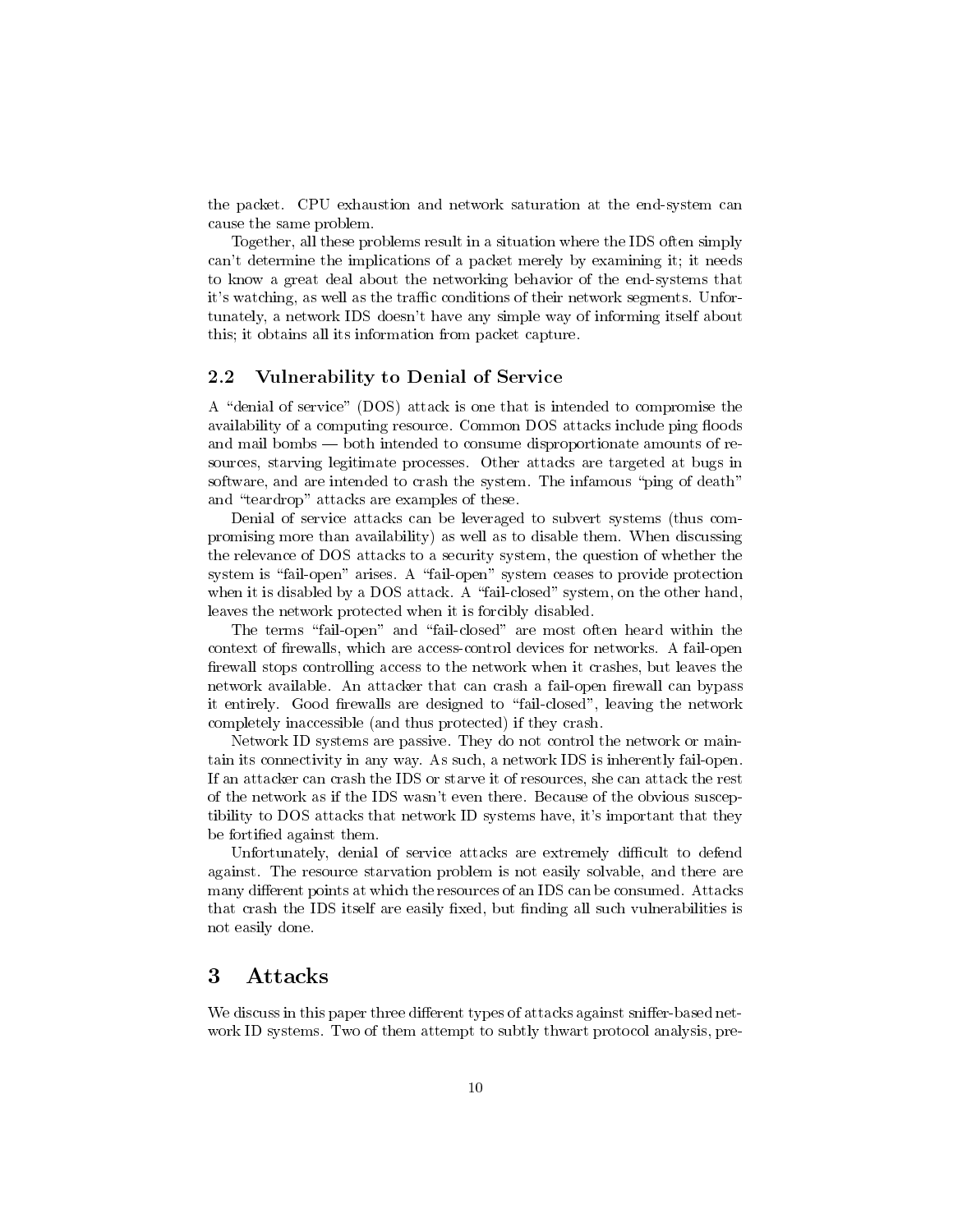venting the signature-recognition system from obtaining adequate information from which to draw conclusions. The third leverages simple resource-starvation attacks to disrupt or disable the entire system.

All of our attacks involve an attacker that is specically manipulating her network usage to create abnormal, or even pathological, streams of traffic. In most cases, they require low-level packet forgery. However, unlike normal "spoofing" attacks, these techniques are simplified by the fact that the attacker is manipulating her own sessions, not attempting to disrupt those of other users. Two of our attacks are new  $\bar{\phantom{a}}$ , and specific to trainc analysis systems (though not necessarily to intrusion detection). Both are mechanisms by which an attacker can fool a protocol analyzer into thinking that something is (or is not) happening on the network. The first of these, which we call "insertion", involves an attacker stuffing the system with subtly invalid packets; the second, \evasion", involves exploiting inconsistencies between the analyzer and an end system in order to slip packets past the analyzer.

#### Insertion  $3.1$

An IDS can accept a packet that an end-system rejects. An IDS that does this makes the mistake of believing that the end-system has accepted and processed the packet when it actually hasn't. An attacker can exploit this condition by sending packets to an end-system that it will reject, but that the IDS will think are valid. In doing this, the attacker is "inserting" data into the  $IDS$  — no other system on the network cares about the bad packets.

We call this an "insertion" attack, and conditions that lend themselves to insertion attacks are the most prevalent vulnerabilities in the intrusion detection systems we tested. An attacker can use insertion attacks to defeat signature analysis, allowing her to slip attacks past an IDS.

To understand why insertion attacks foil signature analysis, it's important to understand how the technique is employed in real ID systems. For the most part, "signature analysis" uses pattern-matching algorithms to detect a certain string within a stream of data. For instance, an IDS that tries to detect a PHF attack will look for the string "phf" within an HTTP "GET" request, which is itself a longer string that might look something like "GET /cgi-bin/phf?".

The IDS can easily detect the string "phf" in that HTTP request using a simple substring search. However, the problem becomes much more difficult to solve when the attacker can send the same request to a webserver, but force the IDS to see a different string, such as "GET /cgi-bin/pleasedontdetecttthisforme?". The attacker has used an insertion attack to add "leasedontdetectt", "is", and " $\overline{\text{orme}}$ " to the original stream. The IDS can no longer pick out the string " $\text{ph}$ " from the stream of data it observes.

Figure 4 gives a simple example of the same attack. An attacker confronts the IDS with a stream of 1-character packets (the attacker-originated data stream),

 $1$ Vern Paxson of LBNL presented a paper describing several of the same attacks as we do at roughly the same time.[17]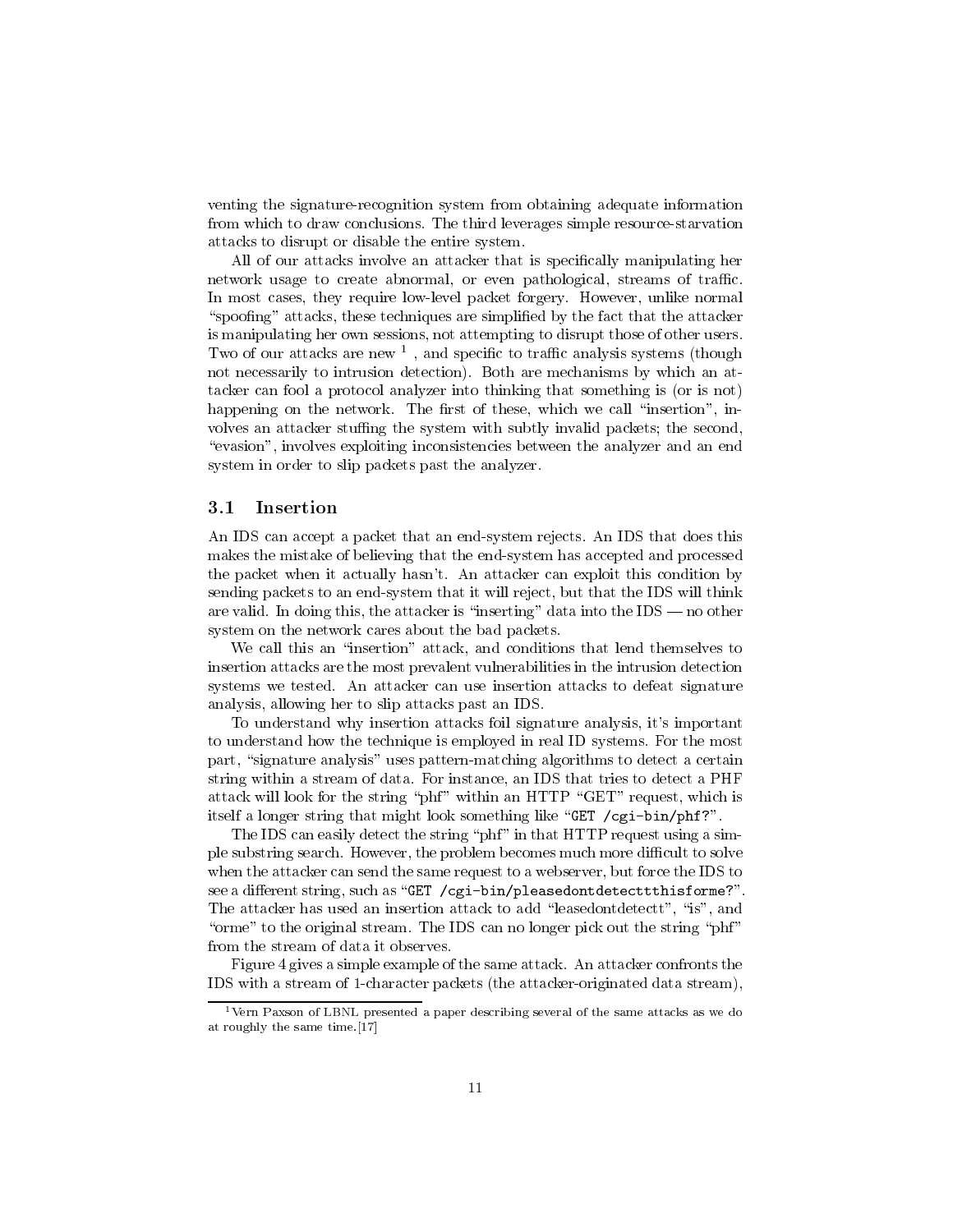

Figure 4: Insertion of the letter 'X'

in which one of the characters (the letter  $'X'$ ) will be accepted only by the IDS. As a result, the IDS and the end system reconstruct two different strings.

In general, insertion attacks occur whenever an IDS is less strict in processing a packet than an end-system. An obvious reaction to this problem might be to make the IDS as strict as possible in processing packets read off the wire; this would minimize insertion attacks. However, another severe problem ("evasion" attacks) occurs when this design approach is taken.

#### $3.2$ **Evasion**

An end-system can accept a packet that an IDS rejects. An IDS that mistakenly rejects such a packet misses its contents entirely. This condition can also be exploited, this time by slipping crucial information past the IDS in packets that the IDS is too strict about processing. These packets are "evading" the scrutiny of the IDS.

We call these "evasion" attacks, and they are the easiest to exploit and most devastating to the accuracy of an IDS. Entire sessions can be carried forth in packets that evade an IDS, and blatantly obvious attacks couched in such sessions will happen right under the nose of even the most sophisticated analysis engine.

Evasion attacks foil pattern matching in a manner quite similar to insertion attacks. Again, the attacker causes the IDS to see a different stream of data than the end-system  $-$  this time, however, the end-system sees more than the IDS, and the information that the IDS misses is critical to the detection of an

In the insertion attack we mentioned above, the attacker sends an HTTP request, but muddies its contents on the IDS with additional data that make the request seem innocuous. In an evasion attack, the attacker sends portions of the same request in packets that the IDS mistakenly rejects, allowing her to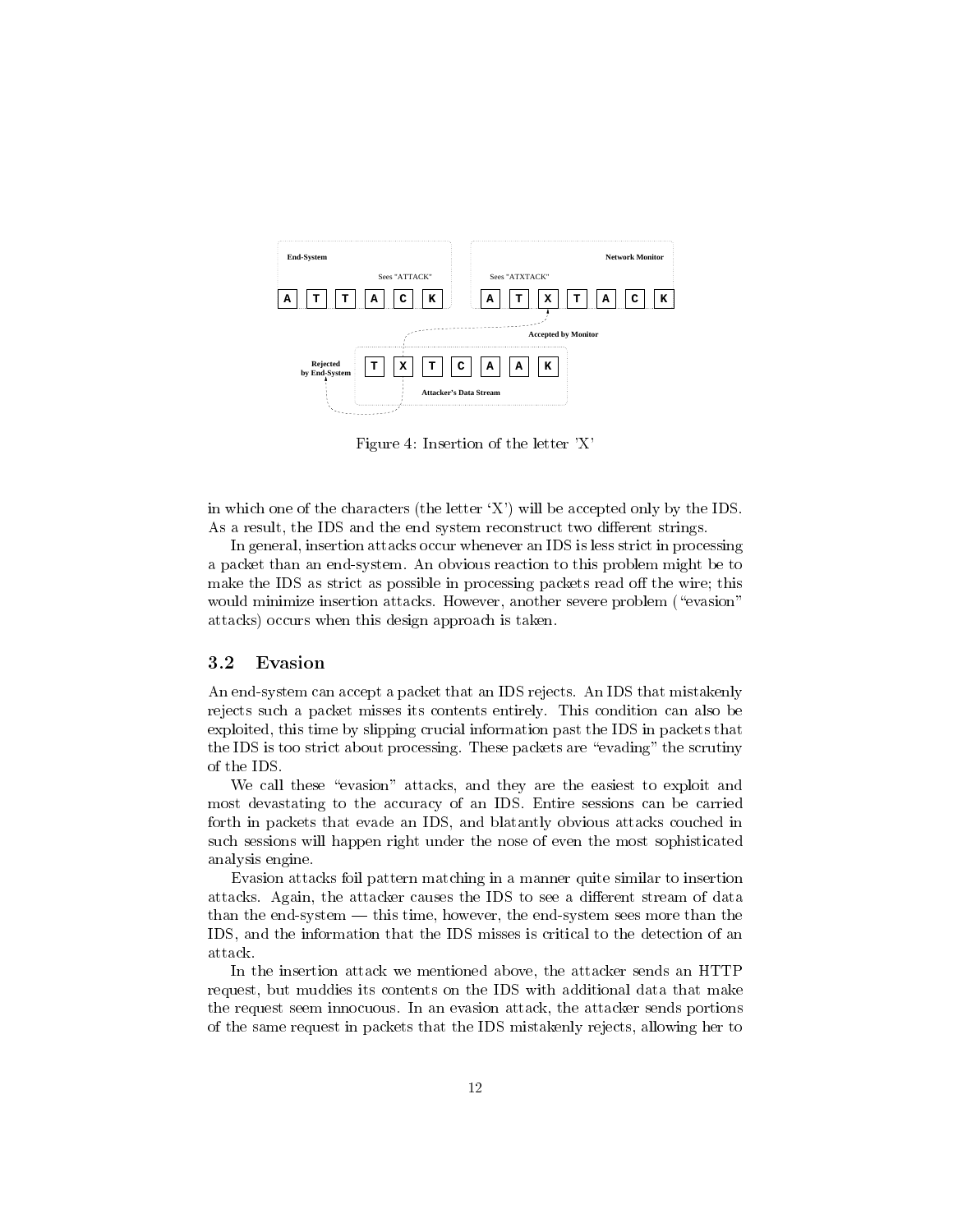

Figure 5: Evasion of the letter 'A'

remove parts of the stream from the ID system's view. For example, the original request could become "GET /gin/f", which would have no meaning to most ID systems. Figure 5 shows the same type of attack.

### 3.3 Real World Insertion and Evasion

In reality, insertion and evasion attacks are not this easy to exploit. An attacker usually does not have the luxury of injecting arbitrary characters into a stream. However, these attacks can come into play well before pattern matching becomes a consideration. One example of a place in which insertion attacks can be leveraged at a very low level is stream reassembly. To understand how insertion and evasion play into reassembly, we'll first explain what we mean by the term.

Many network protocols are simple and easy to analyze. They involve one system sending a single request to another, and waiting for that system to respond. For example, a network monitor can easily determine the purpose of a single UDP DNS query by looking at one packet.

Other protocols are more complex, and require consideration of many individual packets before a determination can be made about the actual transaction they represent. In order for a network monitor to analyze them, it must statefully monitor an entire stream of packets, tracking information inside each of them. For example, in order to discover what is happening inside of a TCP connection, the monitor must attempt to reconstruct the streams of data being exchanged over the connection.

Protocols like TCP allow any amount of data (within the limits of the IP protocol's maximum packet size) to be contained in each discrete packet. A collection of data can be transmitted in one packet, or in a group of them. Because they can arrive at their destination out of order, even when transmitted in order, each packet is given a number that indicates its place within the intended order of the stream. This is commonly referred to as a "sequence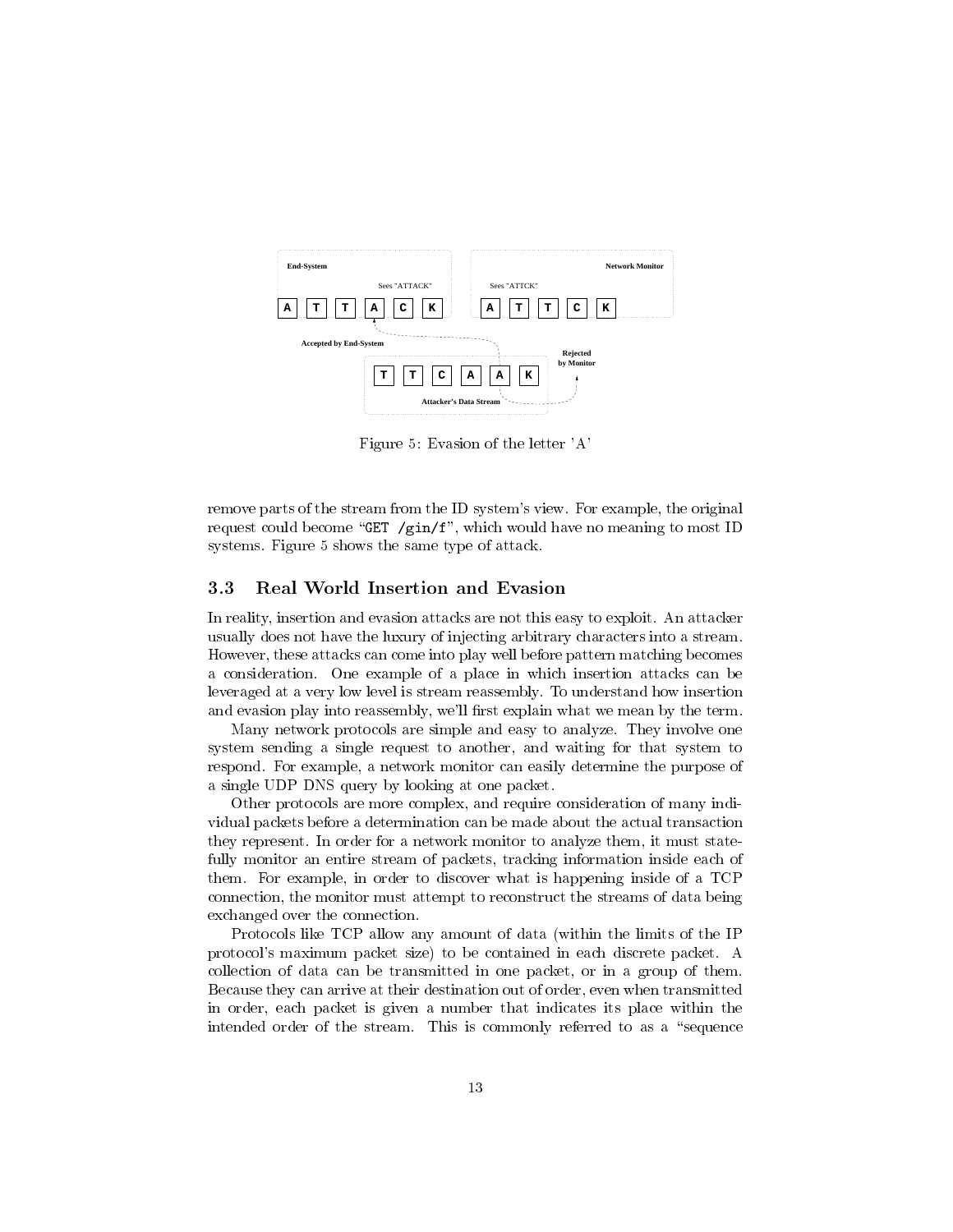**Arrival Order**



### **Intended Order**

Figure 6: Sequenced reassembly

number", and we call collections of packets marked with sequence numbers "sequenced"

The recipient of a stream of TCP packets has the responsibility of re-ordering and extracting the information contained in each of them, reconstructing the original collection of data that the sender transmitted. The process of taking a collection of unordered, sequenced packets and reconstructing the stream of data they contain is termed "reassembly". Figure 6 shows an example of how a stream of data tagged with sequence numbers might be reassembled.

Reassembly issues manifest themselves at the IP layer, as well; IP defines a mechanism, called "fragmentation", that allows machines to break individual packets into smaller ones. Each individual fragment bears a marker that denotes where it belongs in the context of the original packet; this field is called the "offset". IP implementations must be able to accept a stream of packet fragments and, using their offsets, reassemble them into the original packet.

Insertion attacks disrupt stream reassembly by adding packets to the stream that would cause it to be reassembled differently on the end-system-if the end system accepted the disruptive packets. The inserted packets could change the sequencing of the stream (consuming hundreds of sequence numbers), preventing the IDS from dealing properly with the valid packets that follow it. Packets can be inserted that overlap old data, rewriting the stream on the IDS. And, in some situations, packets can be inserted that simply add content to the stream which changes its meaning.

Evasion attacks disrupt stream reassembly by causing the IDS to miss parts of it. The packets lost by the IDS might be vital for the sequencing of the stream; the IDS might not know what to do with the packets it sees after the evasion attacks. In many situations, it's fairly simple for the attacker to create an entire stream that eludes the IDS.

#### 3.4 Ambiguities

In many cases, defending against insertion and evasion attacks is easy. The behavior that an attacker is exploiting to insert packets into the IDS is, in these cases, simply wrong. The IDS might not be verifying a checksum or examining a header field correctly; fixing the problem merely involves modifying the IDS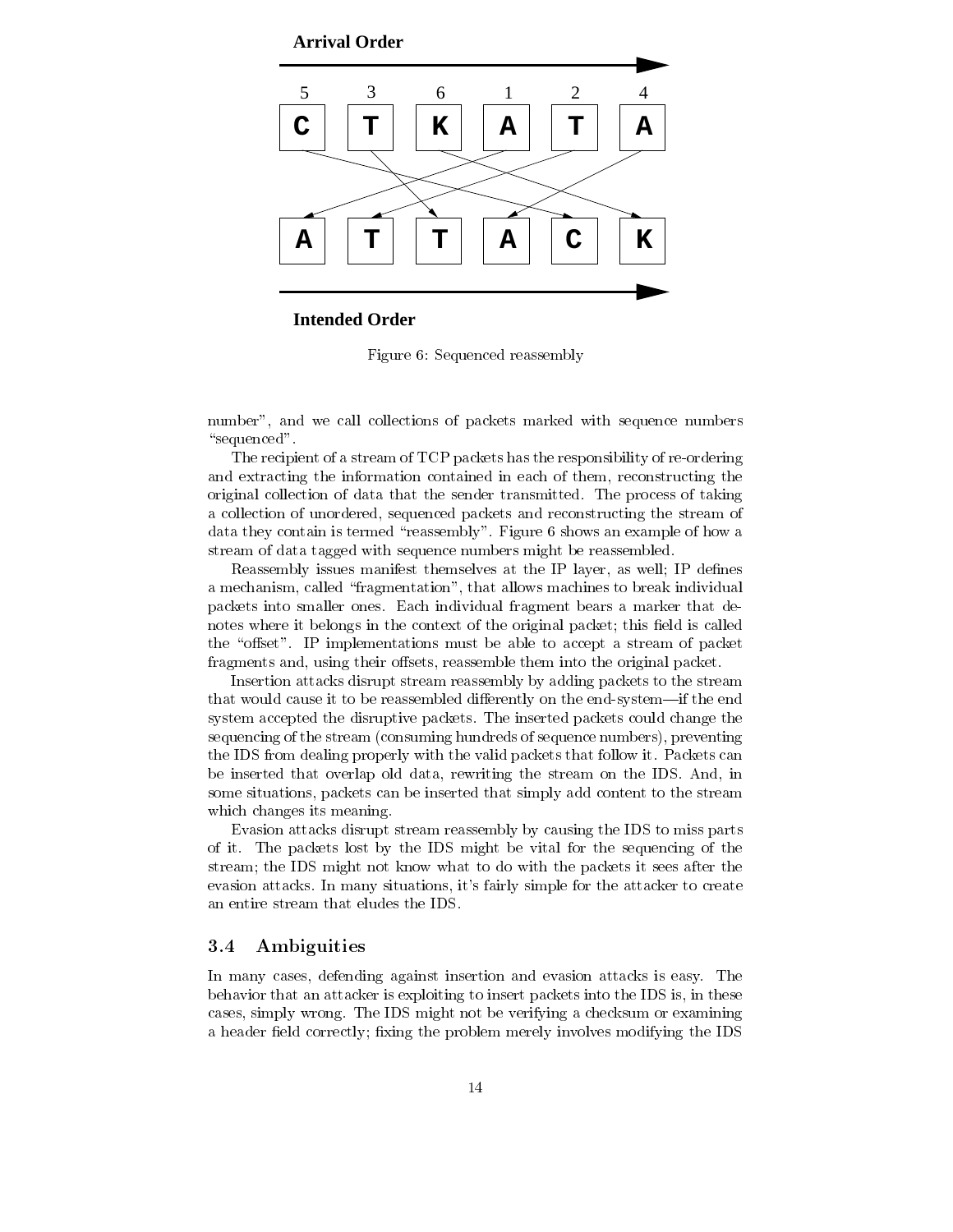| <b>Section</b>             | Info Needed                  | Ambiguity                                      |
|----------------------------|------------------------------|------------------------------------------------|
| Section 4.1.1              | Network Topology             | IP TTL field may not be large enough for the   |
|                            |                              | number of hops to the destination              |
| Section 4.1.1              | Network Topology             | Packet may be too large for a downstream       |
|                            |                              | link to handle without fragmentation           |
| Section 4.1.2              | Destination Configuration    | Destination may be configured                  |
|                            |                              | to drop source-routed packets                  |
| Section 4.3.1              | Destionation $\overline{OS}$ | Destination may time partially received        |
|                            |                              | fragments out differently depending on it's OS |
| Section 4.3.3              | Destination OS               | Destination may reassemble overlapping         |
|                            |                              | fragments differently depending on it's OS     |
| Section $5.2.2$            | Destination OS               | Destination host may not accept TCP            |
|                            |                              | packets bearing certain options                |
| Section 5.2.2              | Destination OS               | Destination may implement PAWS and silently    |
|                            |                              | drop packets with old timestamps               |
| Section $5.\overline{4.3}$ | Destination $\overline{OS}$  | Destination may resolve conflicting TCP        |
|                            |                              | segments differently depending on it's OS      |
| Section 5.5.1              | Destination OS               | Destination may not check sequence numbers     |
|                            |                              | on RST messages                                |

Figure 7: Ambiguities identified in this paper

to check these things.

In some cases, however, fixing the problem is not easy. There are situations in which a network monitor cannot determine by looking at a packet whether it will be accepted. This can be due to varying end-system behavior (one operating system might process a packet differently from another). Basic network ambiguities can also cause problems. In some cases, unless the IDS knows exactly what path the packet is going to take to get to it's destination, it won't know whether it will actually arrive there.

Attacks that exploit these kinds of problems cannot easily be defended against unless the IDS has a source of information that resolves the ambiguity. If the IDS knows what operating system is running on the destination system, it may be able to discern whether a packet is acceptable to that system. If the IDS can reliably track the topology of the network, it may be be able to determine whether or not a packet will ever be received by an end-system. In general, we say a traffic analysis problem is "ambiguous" if an important conclusion about a packet cannot be made without a secondary source of information.

Figure 7 shows the ambiguities this paper identifies. Each ambiguity can potentially be resolved if the IDS has certain information (either a reliable view of the topology of the network, the conguration of the end-systems it's watching, or the OS and version of those systems). This is, of course, not an exhaustive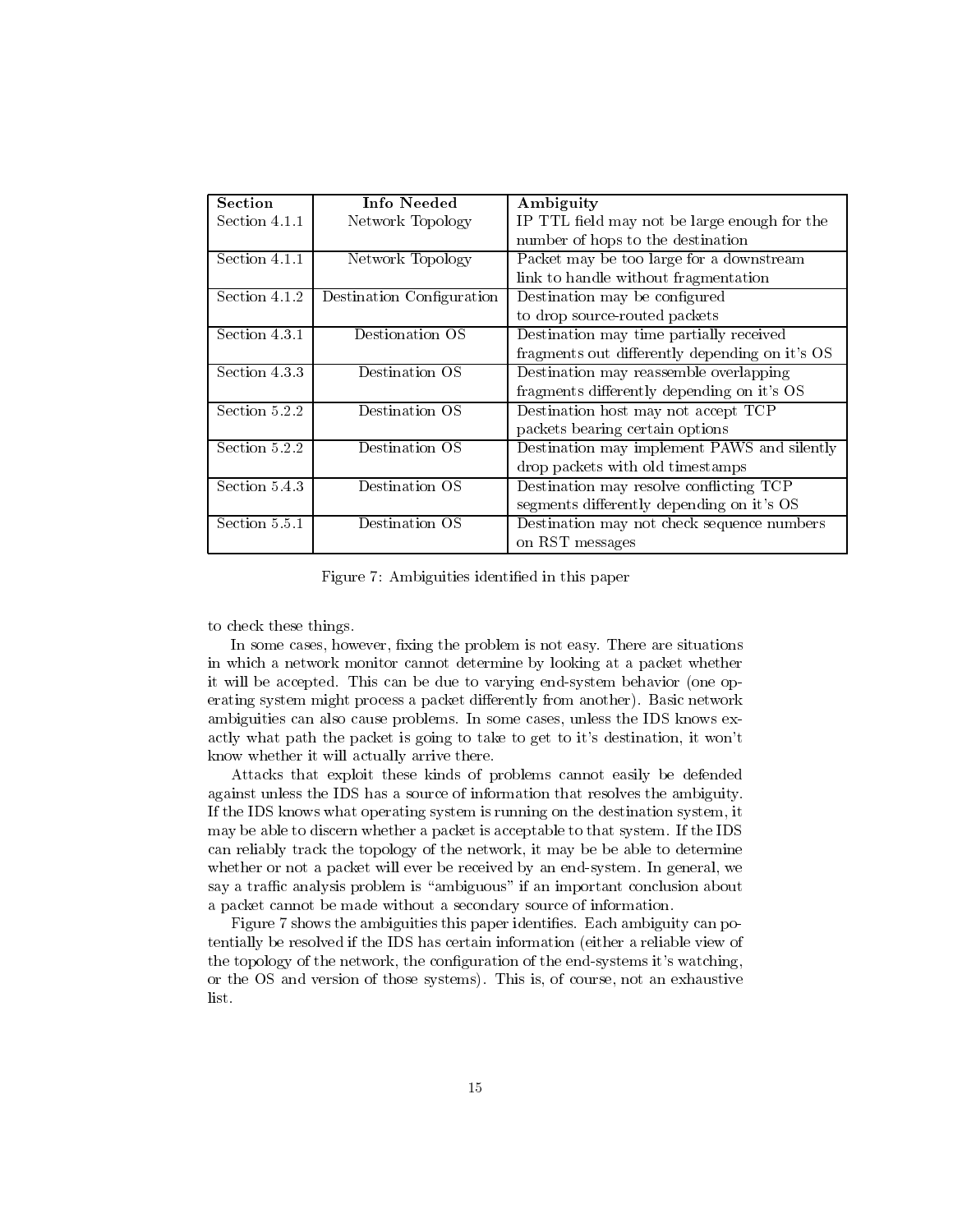The next two sections of this paper provide examples of how insertion and evasion attacks affect protocol analysis at the network  $(IP)$  and transport  $(TCP)$ layers. These sections provide real-world examples of attacks on IP network ID systems in great detail, working from the basic attacks we've defined here.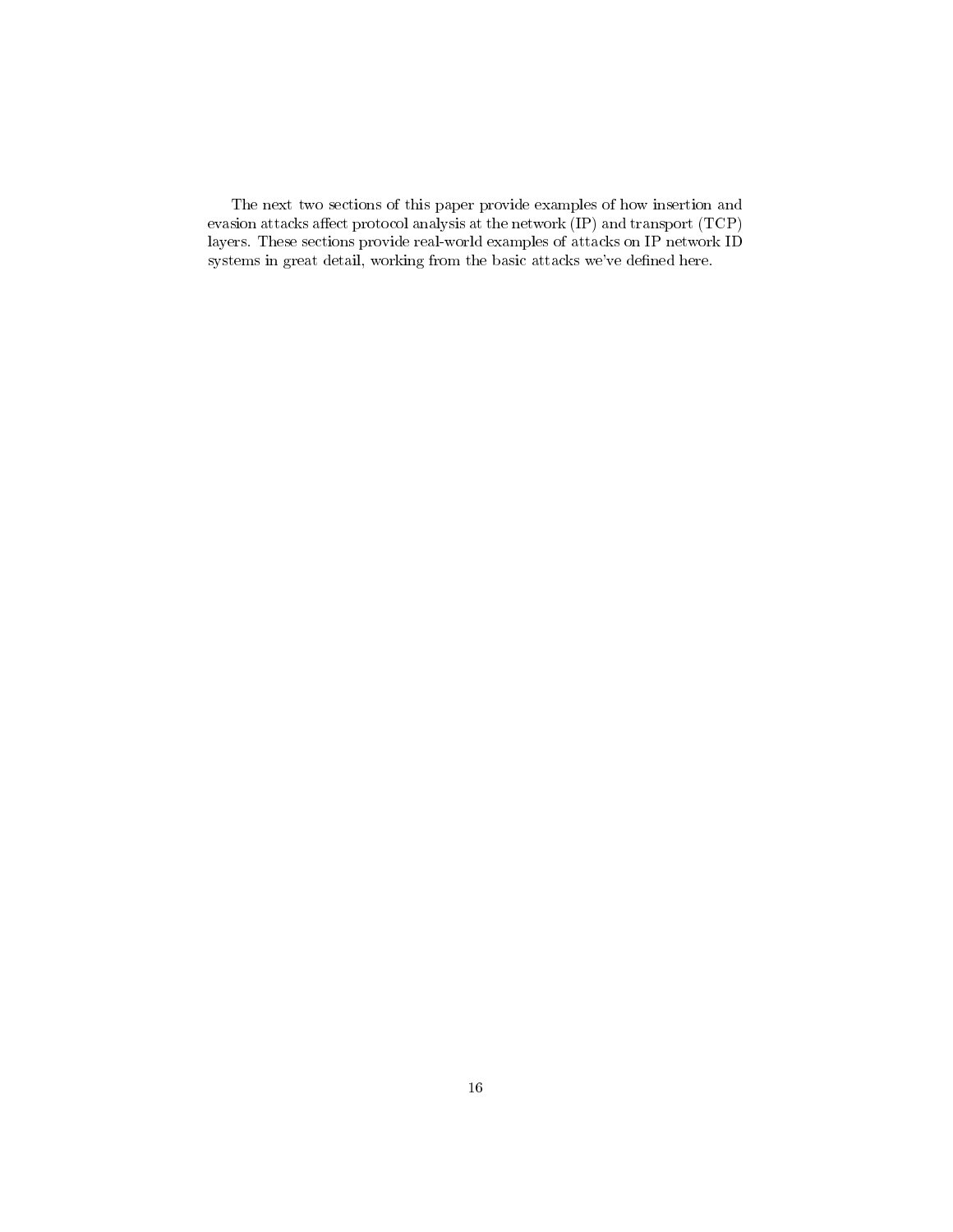| Line | Description                                               |
|------|-----------------------------------------------------------|
|      |                                                           |
| 229  | No IP addresses set yet                                   |
| 232  | Received packet is too short to be an IP datagram.        |
| 240  | Received packet is too short to be an IP datagram.        |
| 247  | IP version isn't '4'                                      |
| 253  | IP "header length" field too small                        |
| 257  | IP "header length" is set larger than the entire packet   |
| 269  | Bad header checksum                                       |
| 278  | IP "total length" field is shorter than "header length"   |
| 348  | Packet has IP options and ip_dooptions() returns an error |
| 437  | Not addressed to this host                                |
| 450  | Too small to be a fragment                                |

Figure 8: FreeBSD 2.2 ip input() packet discard points (netinet/ip\_input.c)

## 4 Network-Layer Problems

We begin our discussion of specific, observable problems in network intrusion detection systems at the IP layer. An insertion or evasion problem occurring within the IP processing of an IDS affects all higher levels of processing as well; a problem that allows an attacker to insert an arbitrary IP packet allows that attacker, by extension, to insert an arbitrary (well-formed) UDP or ICMP packet. It is thus extremely important that an ID system be immune to insertion or evasion attacks on this level.

### 4.1 Simple Insertion Attacks

There are many ways that an attacker can send an IP packet that only an IDS will accept. We collected candidate methods by examining the IP driver source code of the 4.4BSD operating system. Any condition that causes 4.4BSD to drop a received packet must be accounted for in an intrusion detection system. An inconsistency between 4.4BSD and an IDS represents a potential insertion or evasion attack against that IDS. Figure 8 lists all the points in FreeBSD 2.2's "ip\_input" routine that discard received datagrams.

#### 4.1.1 Bad Header Fields

The easiest way for an IP datagram to be discarded by an endpoint is for it to have an invalid header field. The header fields of an IP packet are described in RFC731[7].

One problem with attempting to use packets with bad header fields for insertion attacks is that doing so often prevents the packet from being forwarded by Internet routers. This makes it difficult to use such packets for an attack, unless the IDS is situated on the same LAN as the attacker (in which case the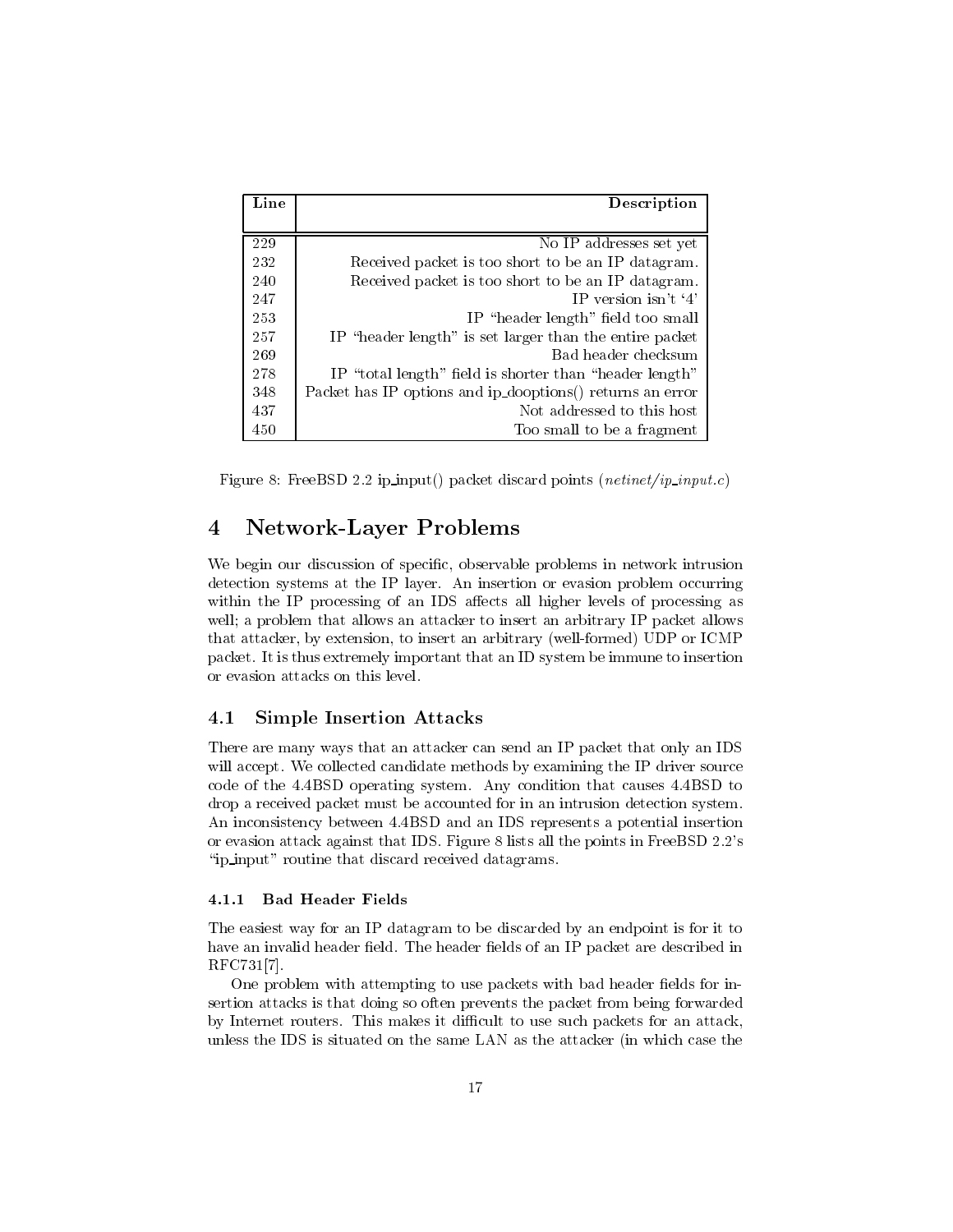attacker can already manipulate the IDS via packet forgery). A good example is the "version" field; assigning a value other than 4 to this field will prevent the packet from being routed.

Another problem with using bad header fields is the fact that some of them need to be correct for the packet to be parsed correctly ("correctly" here meaning "in the manner intended by the attacker"). For instance, incorrectly specifying the size of the IP packet itself, or the size of its header, may prevent the IDS from locating the transport layer of the packet.

One IP header field that is easy to neglect is the checksum. It may seem unnecessary for an IDS to verify the accuracy of the checksum on each captured IP packet; however, a datagram with a bad checksum will not be processed by most IP implementations. An IDS that does not reject packets with bad checksums is thus vulnerable to a very simple insertion attack.

A harder problem to solve is the TTL field. The TTL (time to live) field of an IP packet dictates how many "hops" a packet can traverse on it's way to it's destination. Every time a router forwards a packet, it decrements the TTL. When the TTL runs out, the packet is dropped. If the IDS is not on the same network segment as the systems it watches, it is possible to send packets that only the IDS will see by setting the TTL just long enough for the packet to reach the IDS, but too short for the packet to actually arrive at it's destination.[17]

A similar problem occurs in relation to the "Don't Fragment" (DF) flag in the IP header. The DF 
ag tells forwarding devices not to split a packet up into fragments when the packet is too large to be forwarded, but instead to simply drop the packet. If the maximum packet size of the network the IDS is on is larger than that of the systems it watches, an attacker can insert packets by making them too large for the destination network and setting the DF bit.[17]

Both of these problems can lead to ambiguities that are only solveable if the IDS has an intimate knowledge of the topology of the network it is monitoring.

#### 4.1.2 IP Options

The IP checksum problem is fairly simple to solve; an IDS can reasonably assume that if the checksum is wrong, the datagram will not be accepted by the endsystem it's addressed to. A trickier problem is that of parsing IP options. This is more likely to vary between hosts, and the interpretation of options requires specialized processing.

For example, most end-systems will drop a packet that is "strict source routed" [9] when the host's own address is not in the specified source route. It is reasonable for an IDS to drop such packets, avoiding an insertion attack. However, many operating systems can be congured to automatically reject source routed packets. Unless the IDS knows whether a source-routed packet's destination rejects such packets, the correct action to take is ambiguous.

Examination of source route options on IP packets may seem like an obvious requirement for a security program. However, there are other options that must be accounted for that are less obviously relevant. For instance, the \timestamp" option requests that certain recipients of the datagram place a timestamp within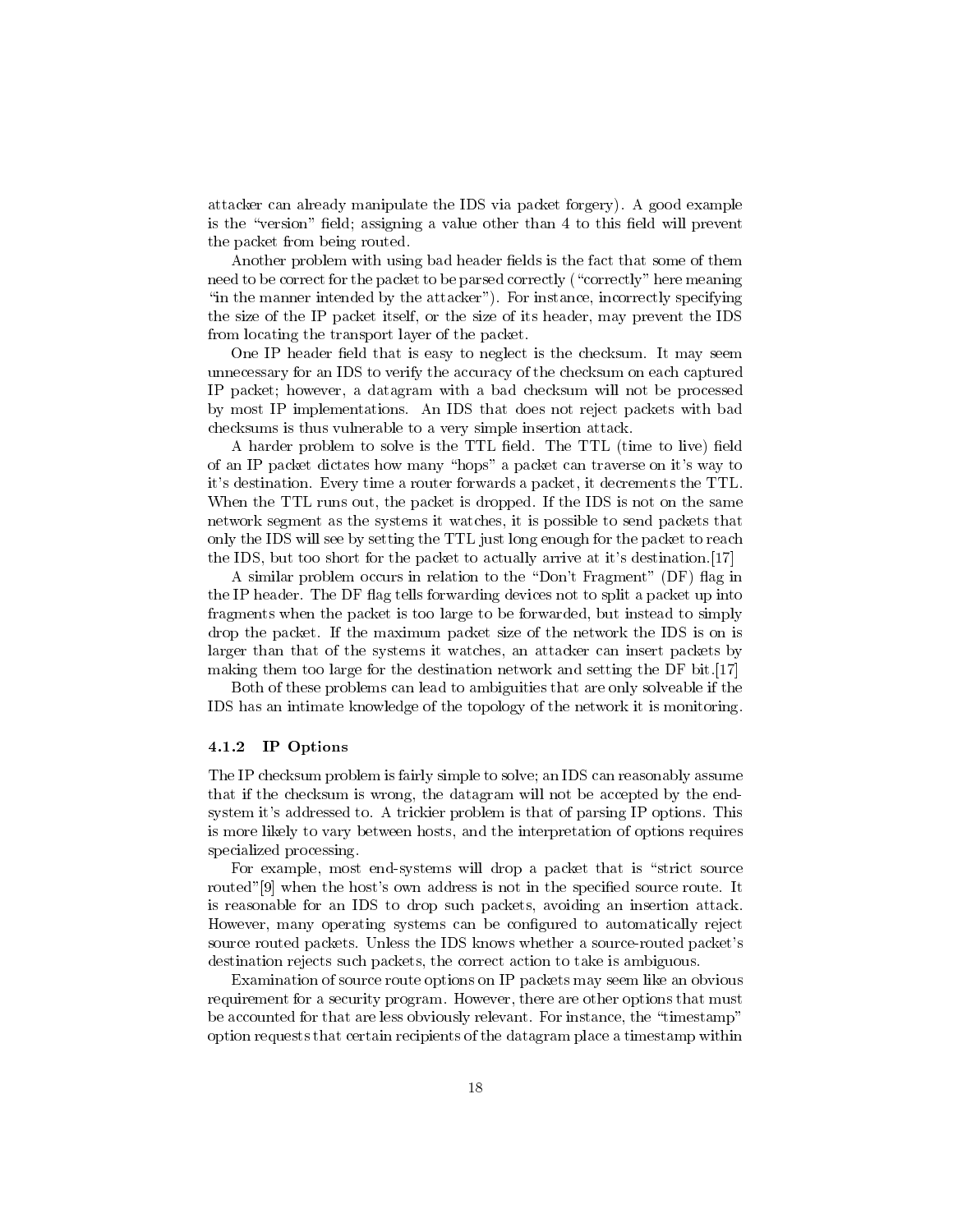| $\overline{\rm Line}$ | Option                     | <b>Description</b>                            |
|-----------------------|----------------------------|-----------------------------------------------|
|                       |                            |                                               |
| 837                   | Any                        | Bad option length                             |
| 858                   | Source Route               | Option offset is less than '4'                |
| 866                   | <b>Strict Source Route</b> | This host is not one of the listed hops       |
| 886                   | Source Route               | This host is configured to drop source routed |
|                       |                            | packets                                       |
| 911                   | Source Route               | No route to next hop in route                 |
| 927                   | Record Route               | Option offset is less than '4'                |
| 943                   | Record Route               | No route to next hop                          |
| 957                   | Timestamp                  | Option length is too short                    |
| 960.                  | Timestamp                  | Timestamp recording space is full and the     |
|                       |                            | overflow counter has wrapped back to zero     |
| 971                   | Timestamp                  | Not enough record space to hold timestamp     |
|                       |                            | and IP address                                |
| 985.                  | Timestamp                  | Not enough record space to hold timestamp     |
|                       |                            | and IP address                                |
| 995                   | Timestamp                  | Bad timestamp type given                      |

Figure 9: FreeBSD 2.2 ip dooptions() packet discard points

the packet. The code that processes the timestamp option can be forced to discard the packet (if the option is malformed). If the sniffer does not validate the timestamp option in the same manner as the end systems it watches, the inconsistency can be exploited. Figure 9 lists all the places in which FreeBSD 2.2's option processing code discards incoming datagrams.

Most IP option processing problems in the 4.4BSD option processing code results in the transmission of an ICMP error message, notifying the sender of the errant datagram of the problem. An IDS could potentially listen for such messages to determine whether an oddly-specied option is correct. This is not always reliable; some operating systems (Sun Solaris, for instance) will rate-limit ICMP, suppressing the error messages. Furthermore, tracking ICMP responses to datagrams bearing options requires the IDS to keep state for each IP packet; this will consume resources and potentially allow an attacker an avenue for a denial of service attack.

### 4.2 MAC Addresses

Although obviously not an IP problem per se, the same implications for insertion attacks exist due to link-layer addressing. An attacker on the same LAN as a network monitor can direct link-layer frames to the IDS, without ever allowing the host specied as the IP destination to see the packet.

If the attacker knows the link-layer address of the IDS, she can simply address her fake packet to the IDS. No other system on the LAN will process the packet,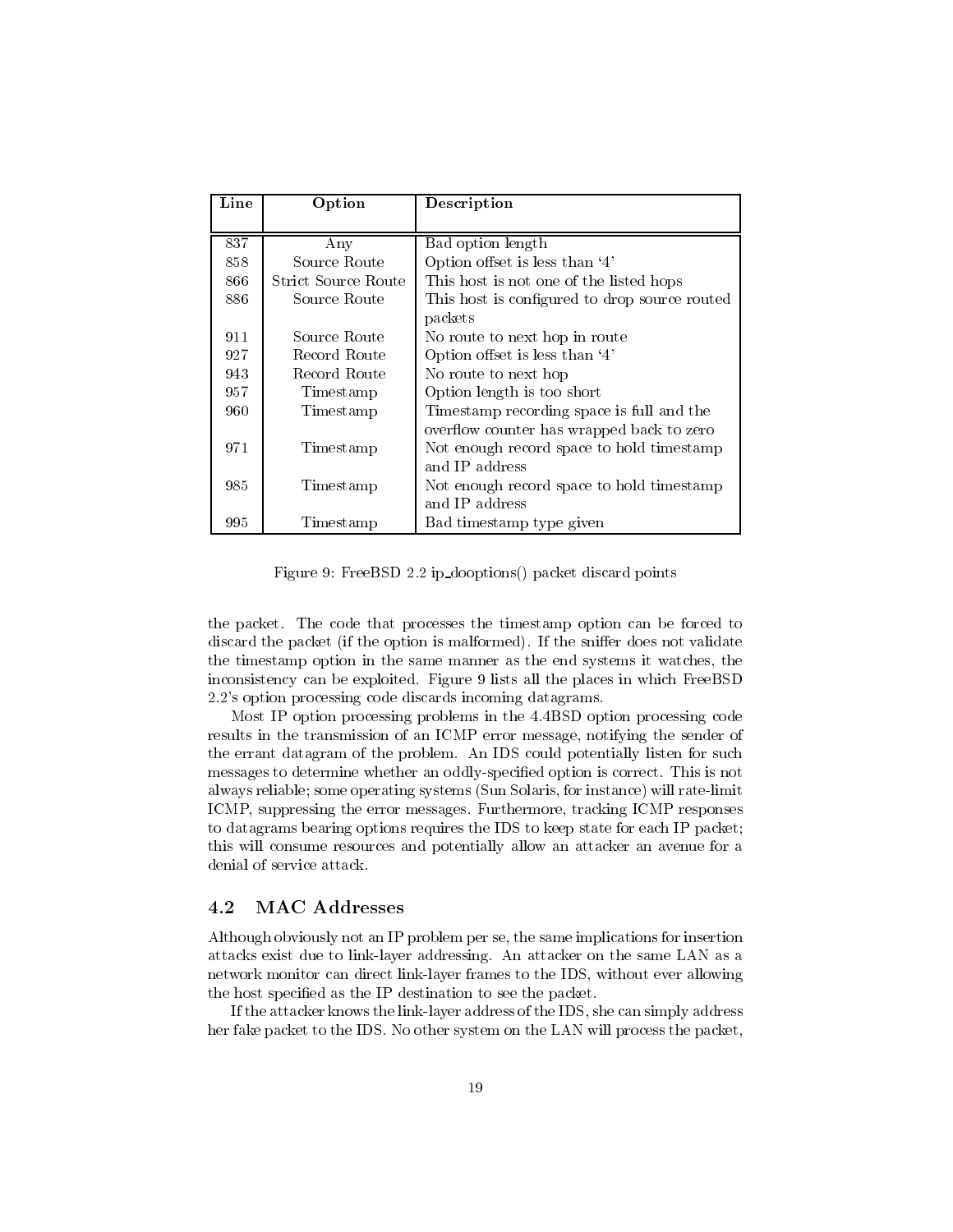

Figure 10: Insertion Attacks at the Link Layer

but, if the IDS doesn't check the MAC address on the received packet, it won't know this. Figure 10 shows an example of an attacker that inserts a character in the IDS by directing a packet to the IDS via the Ethernet link-layer.

Even if the attacker doesn't know the link-layer address of the network monitor, she can exploit the fact that the network monitor is operating in promiscuous mode by addressing the frame to a fake address. Again, unless the IDS veries the destination address in the IP header against the correct link-layer address (and can do so reliably), it can be fooled by falsely-addressed link-layer frames.

#### 4.3 IP Fragmentation

IP packets can be broken into smaller packets, and reassembled at the destination. This is termed \fragmentation", and is an integral part of the IP protocol. IP fragmentation allows the same information to travel over different types of network media (which may have different packet size limits) without limiting the entire protocol to an arbitrary small maximum packetsize. A detailed explanation of IP fragmentation can be found in Stevens[8], or in RFC791[9].

Because end-systems will reassemble a stream of IP fragments, it is important that a network monitor correctly reassemble fragments as well. An IDS that does not correctly reassemble fragments can be attacked simply by ensuring that all data is exchanged between machines using articially fragmented packets.

#### 4.3.1 Basic Reassembly Problems

Streams of IP fragments usually arrive in order. The last fragment in a stream is clearly marked (the IP header contains a flag that specifies whether more fragments follow a given packet). However, even though it rarely happens, the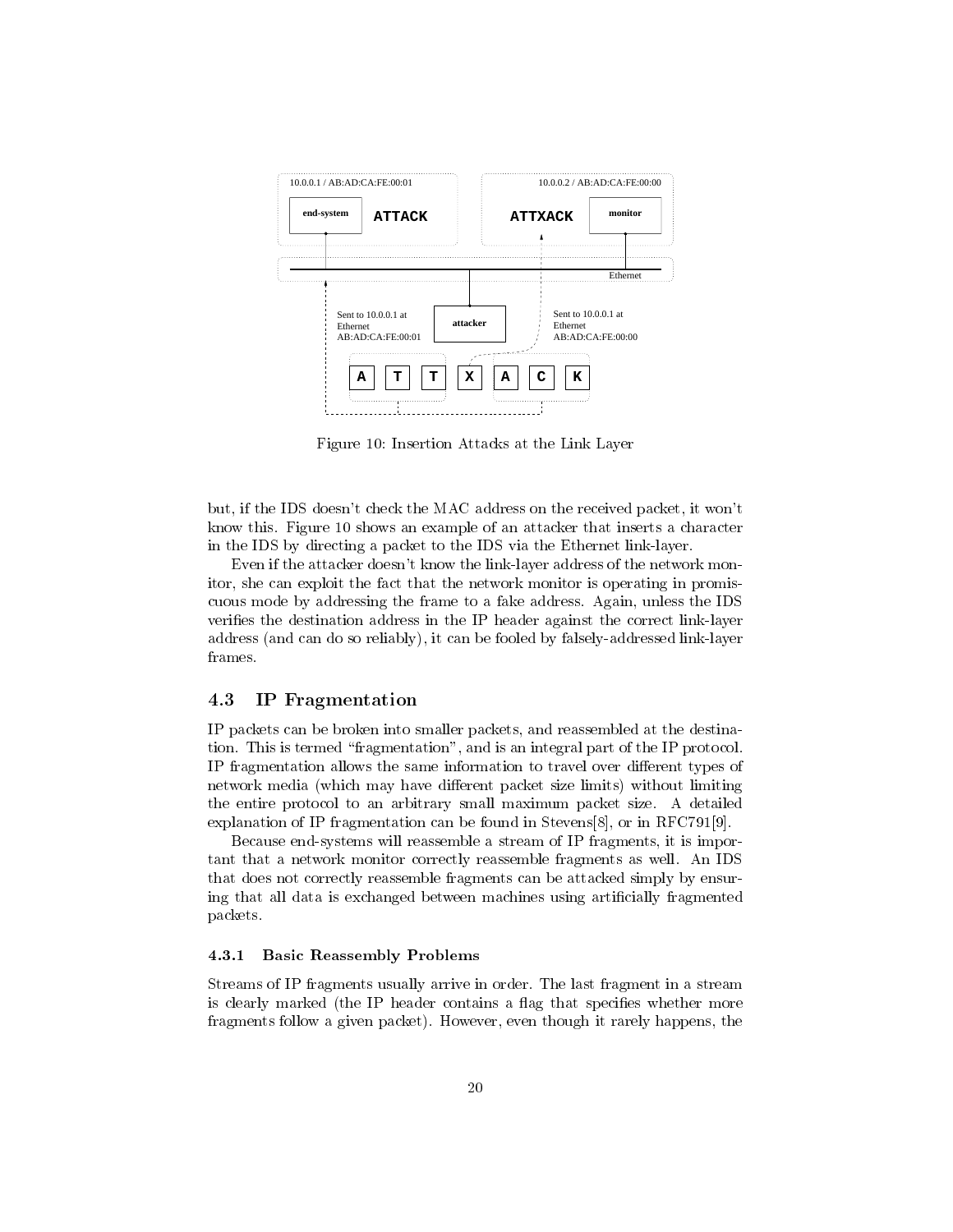protocol allows fragments to arrive in any arbitrary order. An end system must be able to reassemble a datagram from fragments that arrive out of order.

Because fragments usually arrive in order, it's easy to make the mistake of assuming that they always will. An IDS that does not properly handle outof-order fragments is vulnerable; an attacker can intentionally scramble her fragment streams to elude the IDS. It's also important that the IDS not attempt to reconstruct packets until all fragments have been seen. Another easily made mistake is to attempt to reassemble as soon as the marked final fragment arrives.

Another signicant problem is the fact that received fragments must be stored until the stream of fragments can be reassembled into an entire IP datagram. An IDS can be attacked by flooding the network with partial, fragmented datagrams, which will never be completed. A naive IDS will run out of memory as it attempts to cache each fragment, since the fragmented packets are never completed.

End-systems must deal with this problem as well. Many systems drop fragments based on their TTL, to avoid running out of memory due to over-full fragment queues. An IDS that eventually drops old, incomplete fragment streams must do so in a manner consistent with the machines it's watching, or it will be vulnerable to insertion (due to accepting fragment streams that end-systems have dropped already) or evasion (due to dropping fragments that end-systems have not yet discarded) attacks.

#### 4.3.2 Overlapping Fragments

It has long been known that there are serious security implications arising from interactions between fragmentation and network access control devices (like packet filters). Two well-known attacks involving fragmentation allow attackers to potentially evade packet filters by employing pathological fragment streams. The first of these attacks involves simply sending data using the smallest fragments possible; the individual fragments will not contain enough data to filter on.

The second problem is far more relevant to ID systems. It involves fragmentation overlap, which occurs when fragments of differing sizes arrive out of order and in overlapping positions. If a fragment arriving at an end-station contains data that has already arrived in a different fragment, it is possible that the newly arrived data may overwrite some of the old data.

This presents problems for an IDS. If the IDS does not handle overlapping fragments in a manner consistant with the systems it watches, it may, given a stream of fragments, reassemble a completely different packet than an endsystem in receipt of the same fragments. An attacker that understands the specic inconsistency between an end-system and an IDS can obscure her attack by couching data inside of overlapping fragment streams that will be reassembled differently on the two systems.

Overlap resolution is further complicated by the fact that data from con flicting fragments is used differently depending on their positions. In some situations, conflicts are resolved in favor of the new data. In others, the old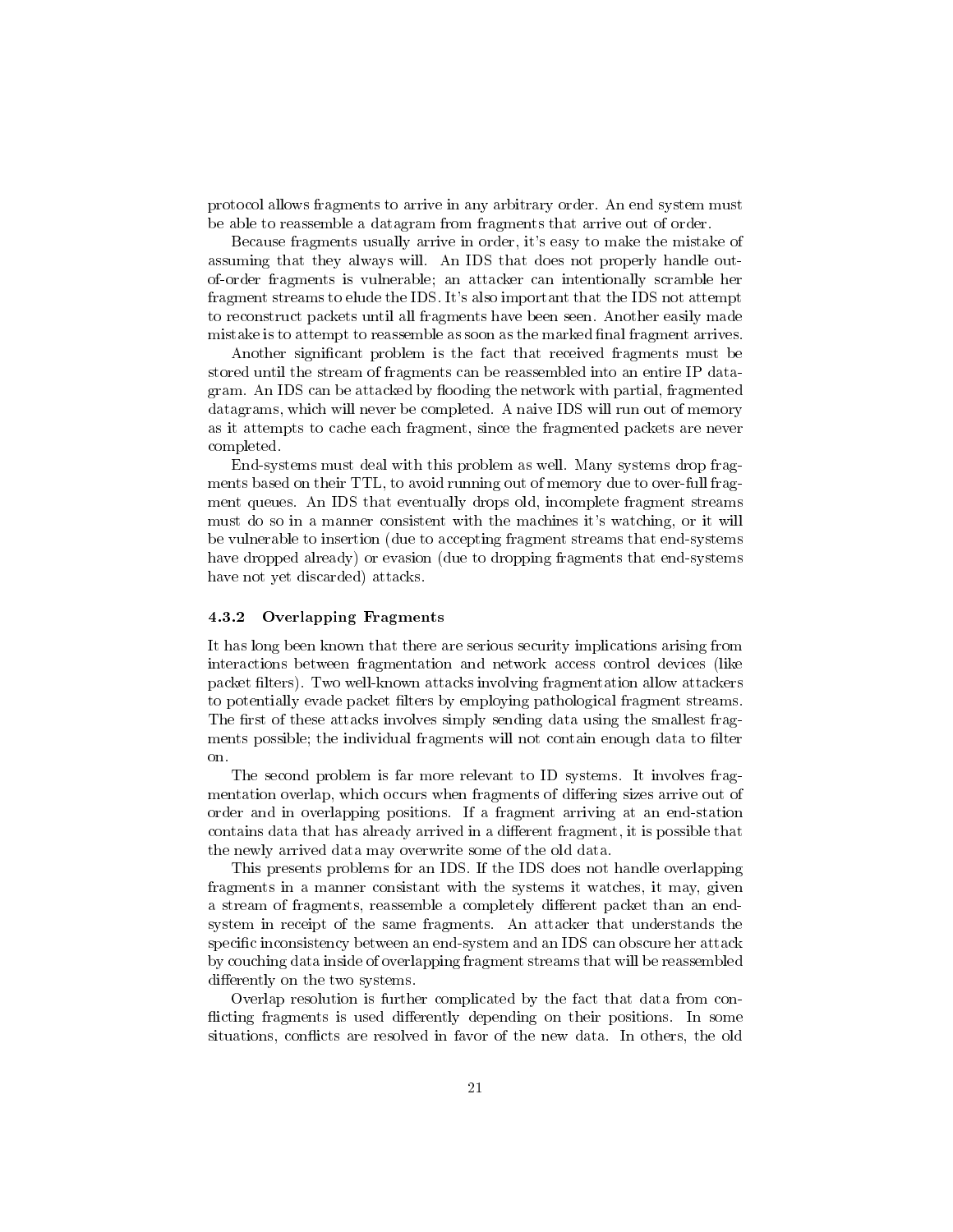

Figure 11: Forward and Reverse Overlap

| <b>Operating System</b> | Overlap Behavior                    |
|-------------------------|-------------------------------------|
|                         |                                     |
| Windows NT 4.0          | Always Favors Old Data              |
| 4.4BSD                  | Favors New Data for Forward Overlap |
| Linux                   | Favors New Data for Forward Overlap |
| Solaris 2.6             | Always Favors Old Data              |
| $HP$ -UX $9.01$         | Favors New Data for Forward Overlap |
| Irix 5.3                | Favors New Data for Forward Overlap |

Figure 12: IP fragment overlap behavior for various OS's

data is preferred and the new data is discarded. An IDS that does this incorrectly is vulnerable to evasion attacks. Figure 11 shows the different scenarios involved in fragmentation overlap.

### 4.3.3 Effects of End-System Fragmentation Bugs

ID systems aren't the only IP implementations that can incorrectly handle overlapping fragments. The IP drivers in end-systems can have bugs as well. The complexity of IP fragment reassembly makes the existence of incorrect implementations quite likely. Unless the IDS knows exactly which systems have nonstandard drivers, it is incapable of accurately reconstructing what's happening on them.

For example, Windows NT resolves overlapping fragments consistently in fa vor of the old data (we were unable to create a fragment stream that forced Window NT to rewrite a previously received fragment). This differs from 4.4BSD, which resolves conflicts as suggested by the standard (in favor of the new data in cases of forward overlap)[10]. Figure 12 gives examples of how several popular operating systems resolve overlap.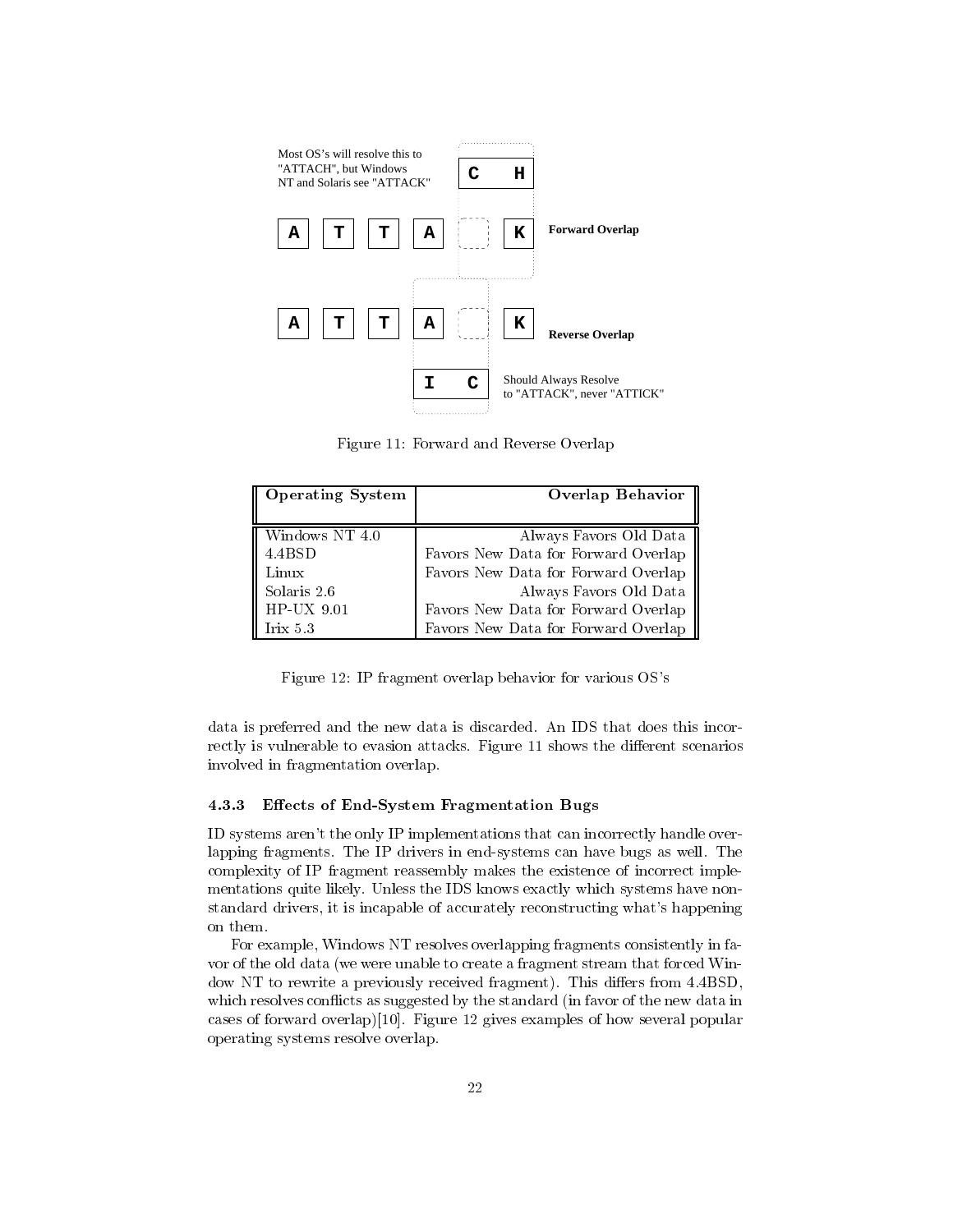The end result is that fragmentation reassembly is different on the endsystem depending on the operating system. Unless the IDS knows which OS the system is running, it will have absolutely no way of knowing what form of con
ict resolution was performed, and thus no conclusive evidence of what was actually reassembled.

#### 4.3.4 IP Options in Fragment Streams

IP packets can bear options. When an IP packet is fragmented, the question arises as to whether the options from the original packet should be carried on all the fragments. RFC791[9] dictates that certain IP options are to be present in every fragment of a datagram (for example, the "security" option), and others must appear only in the first fragment.

A strict implementation of IP could discard fragments that incorrectly present options. Many implementations do not. If the IDS doesn't behave exactly like the machines it's watching in this respect, it will be vulnerable to insertion and evasion attacks.

#### 4.4 Forensic Information from IP Packets  $4.4$

It is an unfortunate fact that the IP version 4 protocol is in no way authenticated. This poses some problems to ID systems attempting to collect evidence based on information seen in IP headers; anyone can forge an IP packet appearing to come from some arbitrary host.

This problem is particularly severe with connectionless protocols. In connection-oriented protocols, a weak conclusion can be drawn as to the origin of a session based on whether a valid connection is created; the sequence numbers employed by protocols like TCP provide at least cursory assurance that the attack is originating at the address it appears to come from. An IDS can observe that a connection uses consistantly correct sequence numbers and have a reasonable assurance that it's not being blindly spoofed.

Unfortunately, no such assurance exists with connectionless protocols; an attack against the DNS, for instance, could be sourced from any address on the net. It is important that operators of ID systems be aware of the questionable validity of the addressing information they're given by their system.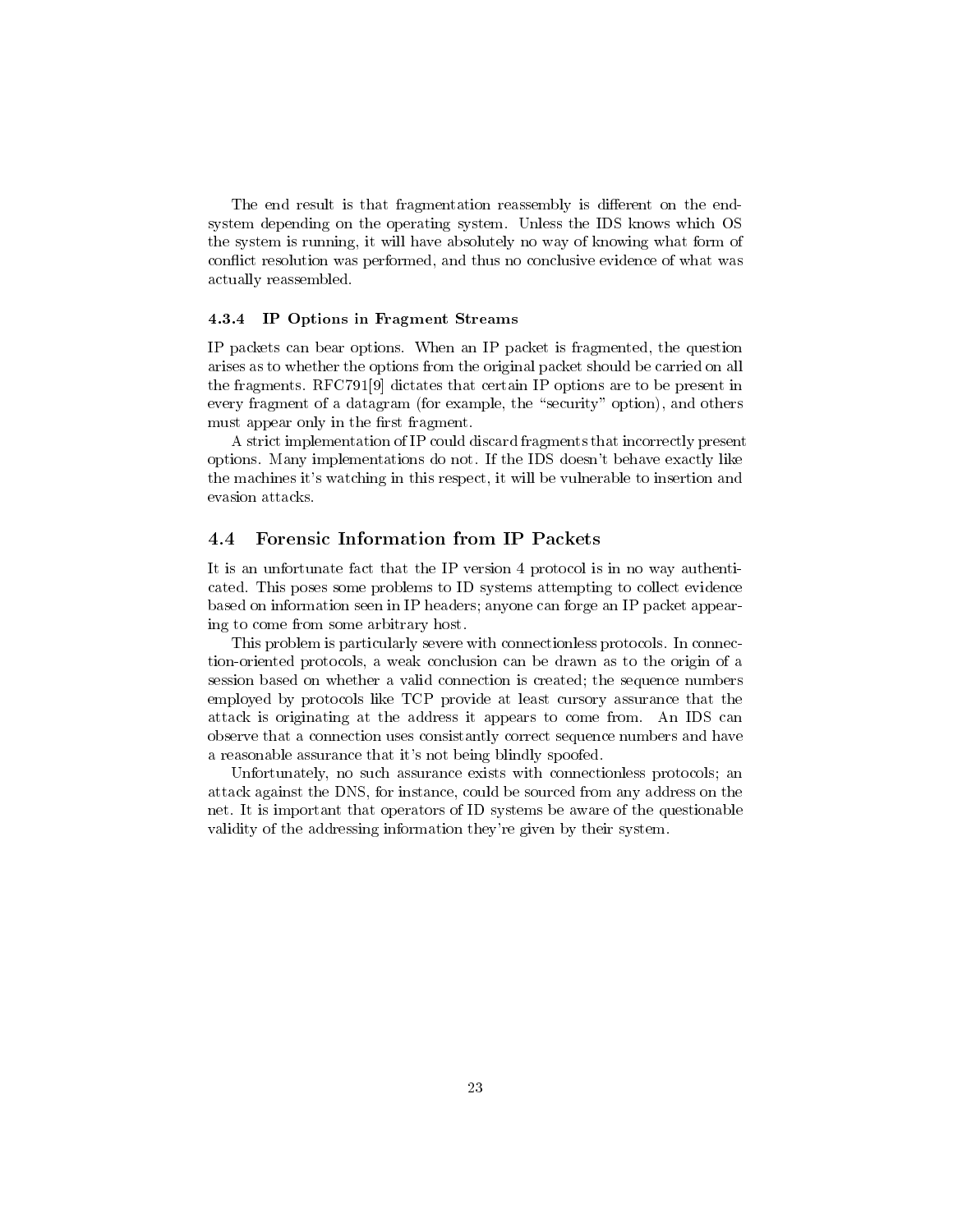## 5 TCP Transport-Layer Problems

A large portion of the attacks detected by ID systems occur over TCP connections. This imposes the requirement that an IDS be able to reconstruct the flow of data passing through a stream of TCP packets. If the IDS can't do this in a manner consistent with end systems it's watching, it is vulnerable to attack.

For normal TCP connections, initiated by innocuous network applications like "telnet", this is not difficult. Against an attacker, who is stretching the TCP protocol to its limits (and, in exploiting OS bugs, beyond those limits) to avoid detection, the problem is far more difficult.

There are many different ways to implement a TCP connection monitor. Each has its advantages, and each has serious flaws. The lack of a canonical "Right Way" to process a captured stream of TCP packets is a major problem with network ID systems.

### 5.1 Definition of Terms

TCP connection monitoring is a complicated sub ject. In order to simplify our discussion, we define several terms describing information used by the monitor to track and record information flowing through a TCP session. For the most part, these terms are synonymous with those used by the BSD TCP implementation.

Every TCP connection has four identiers (two for the client, two for the server) which distinguish it from any other connection on the network. These are the client (or source) and server (or destination) IP addresses, and the client and server TCP port numbers. Two connections cannot exist on the network that share these identifiers. We'll refer to this information as the "connection" parameters".

The TCP protocol specification  $(RFC793[12])$  defines several "states" that any given connection can be in. In this paper, we refer only to states observable by an IDS (those involving the actual exchange of data between two hosts). The vast majority of all possible connections exist in the "CLOSED" state, meaning that no connection currently exists using those parameters. An active, established connection is said to be in \ESTABLISHED" state. We'll introduce other states when they become relevant to our discussion.

TCP implements a reliable, sequenced stream protocol. By "reliable", we mean that each end of a connection can determine whether data it has sent was successfully received, and can do something to remedy the situation when it isn't. TCP is "sequenced" because it employs "sequence numbers" to determine where any piece of data represented in a packet belongs within a stream.

In order for an IDS to reconstruct the information flowing through a TCP connection, it must figure out what sequence numbers are being used. We call the process that an IDS goes through to determine the current valid sequence numbers for a connection "synchronization". A scenario in which the IDS becomes confused about the current sequence numbers is termed "desynchronization".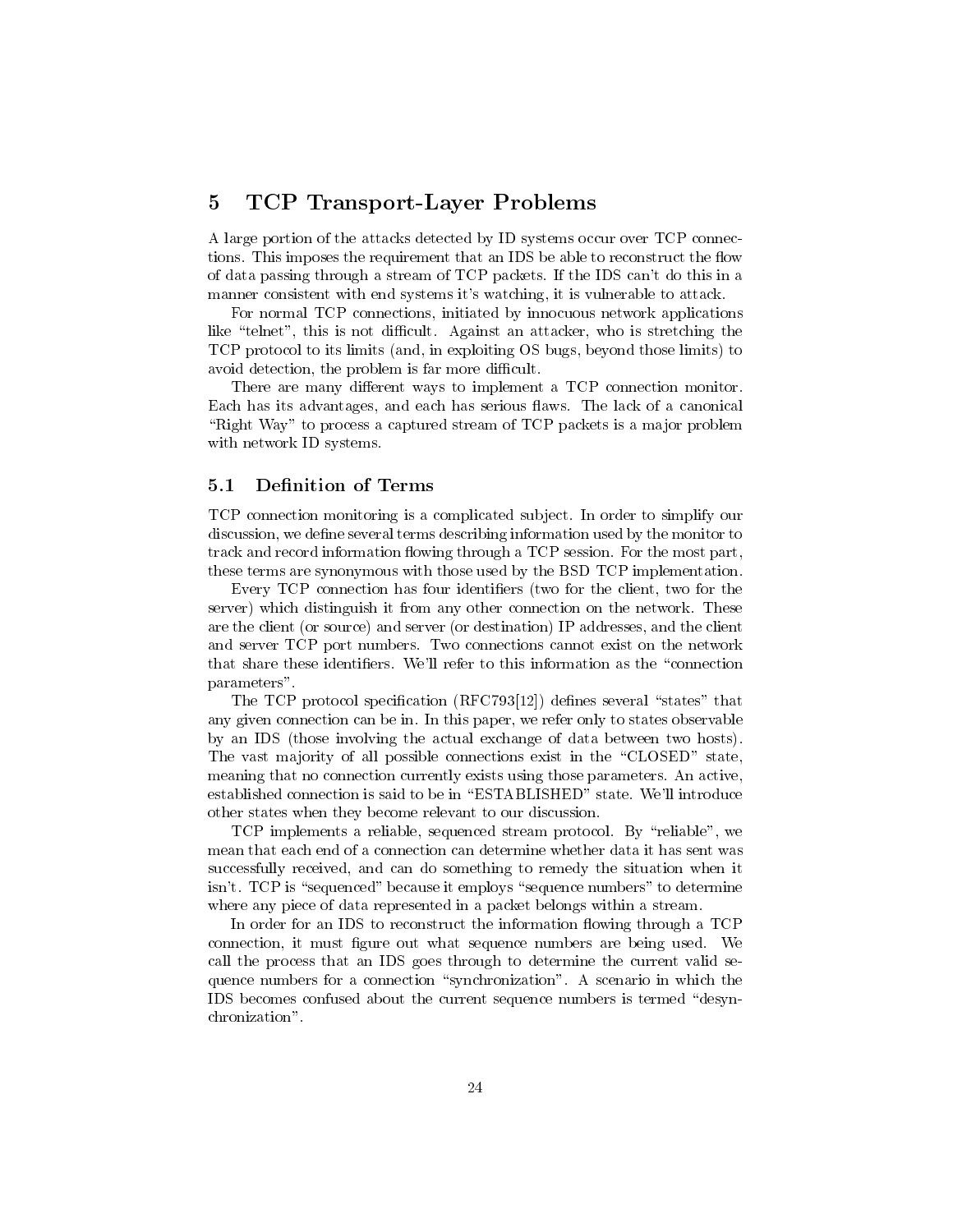When an IDS is desynchronized from a connection, it cannot accurately reconstruct the data being passed through the connection. In many cases, ID systems become completely blinded (not reconstructing *any* data from the connection) when this occurs. Thus, a major goal of an attacker is to desynchronize the IDS from her connections.

Along with sequence numbers, TCP tracks several other pieces of information about a connection. TCP defines a flow-control mechanism that prevents one side of a connection from sending too much data for the other side to process; this is tracked through each side's \window". TCP also allows for out-of-band data to be sent in a stream, using the "urgent pointer".

This collection of state information can be represented internally on an endsystem in any manner. We refer to the abstract concept of the block of information that an implementation must manage to follow a single connection as a "TCP control block", or "TCB". A network IDS must maintain a TCB for every connection that it watches.

#### 5.1.1 IDS State Transition

TCBs are only useful for connections that are not (in fact) in CLOSED state. Because it would be infeasible for an IDS to maintain a TCB for every possible connection, any network IDS defines a mechanism by which TCBs can be created for newly detected connections, and destroyed for connections that are no longer relevant.

In our discussion of IDS TCP problems, we isolate three different points at which the processing of a connection by an IDS can be subverted. These are TCB creation (the point at which an IDS decides to instantiate a new TCB for a detected connection), stream reassembly (the process an IDS uses to reconstruct a stream associated with an open TCB), and TCB teardown (the point at which the IDS decides to retire a TCB).

Contributing to attacks against each of these three points are data insertion attacks, which can allow an attacker to confuse the IDS as to what data is actually arriving at the end-system. In some cases, such as within the context of stream reassembly, data insertion attacks make the reliable monitoring of a TCP session practically impossible; it is thus important the the IDS not be vulnerable to insertion attacks. This is not an easy goal to achieve.

### 5.2 Simple Insertion Attacks

As with the IP protocol, there are several different ways in which a single packet can be inserted into an IDS. TCP input processing is complex, and there are many different cases that can cause a received packet to be dropped. As always, if an IDS doesn't process TCP packets in the same manner as the end-systems it's monitoring, it is potentially vulnerable to insertion attacks.

As with our analysis of IP monitoring, we used the source code to the 4.4BSD kernel to obtain candidate cases for potential insertion attacks. Again, any point in 4.4BSD's tcp input() function that causes a received packet to be dropped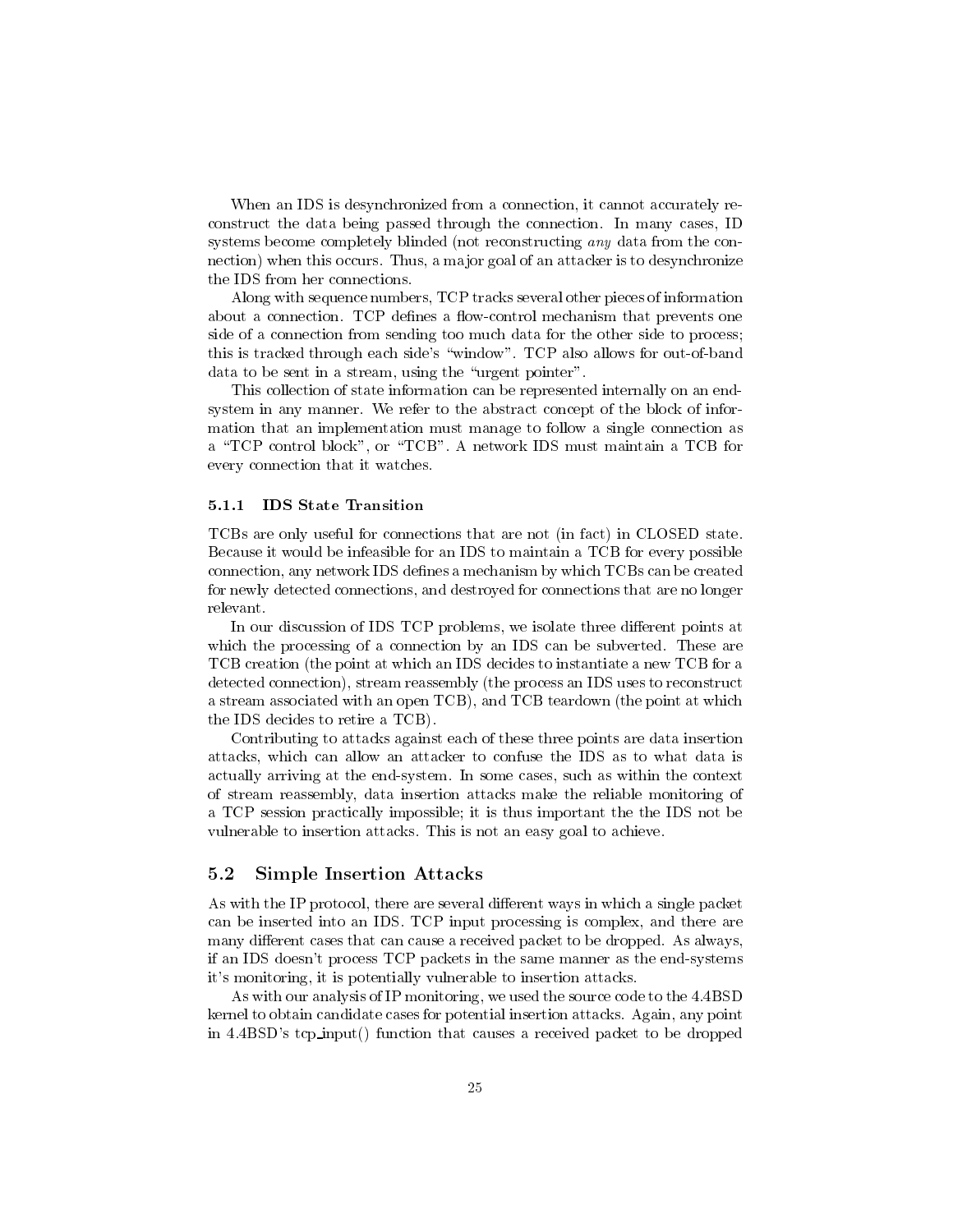without complete processing was identified as a possible problem. Figure 13 lists points in FreeBSD 2.2's tcp input() code where incoming segments are dropped.

A TCP segment is acknowledged if the receiving system generates a message in response to the segment; when this occurs, we indicate whether this is via an RST or ACK message. The transmission of a message in response to a bad segment is signicant because an IDS could potentially detect invalid segments by examining the manner in which they are acknowledged, though this is complicated both by resource and efficiency issues, as well as the potential for inconsistant behavior across different operating systems.

#### 5.2.1 Malformed Header Fields

Data from a TCP packet can be extracted and used in reassembly without looking at many of the header fields. This makes it dangerously easy to design a TCP session monitor that is vulnerable to packet insertion; it is important to validate the header fields of a TCP packet before considering its data.

One very easily overlooked field is the "CODE", which determines the type of message being sent in a given TCP segment. The TCP code is specied as a series of binary flags. Certain combinations of these flags are invalid, and should result in a discarded packet. Additionally, many TCP implementations will not accept data in a packet that does not have the "acknowledge" (" $\mathrm{ACK}$ ") flag set.

According to the TCP specication, TCP implementations are required to accept data contained in a SYN packet. Because this is a subtle and obscure point, some implementations may not handle this correctly. If an IDS doesn't consider data in a SYN packet, it is vulnerable to a trivial evasion attack; if it does, it may be vulnerable to insertion attacks involving incorrect end-system implementations.

Another often overlooked TCP input processing issue is checksum computation. All TCP implementations are required to validate incoming packets with the Internet checksum. Many ID systems fail to perform this check; packets can be inserted into these systems simply by sending TCP segments with intentionally corrupt checksums.

#### 5.2.2 TCP Options

As in IP, it is important that the IDS process TCP options correctly. Unfortunately, processing of TCP options is signicantly trickier than processing IP options. One reason for this is the fact that several TCP options have only recently been created (timestamp and window scale, for instance). Another is the fact that TCP specifies rules for when a TCP option can appear within the context of a connection. Certain options can be invalid in certain connection states.

RFC1323[13] introduces two new TCP options designed to increase the reliability and performance of TCP in high-speed environments. With these new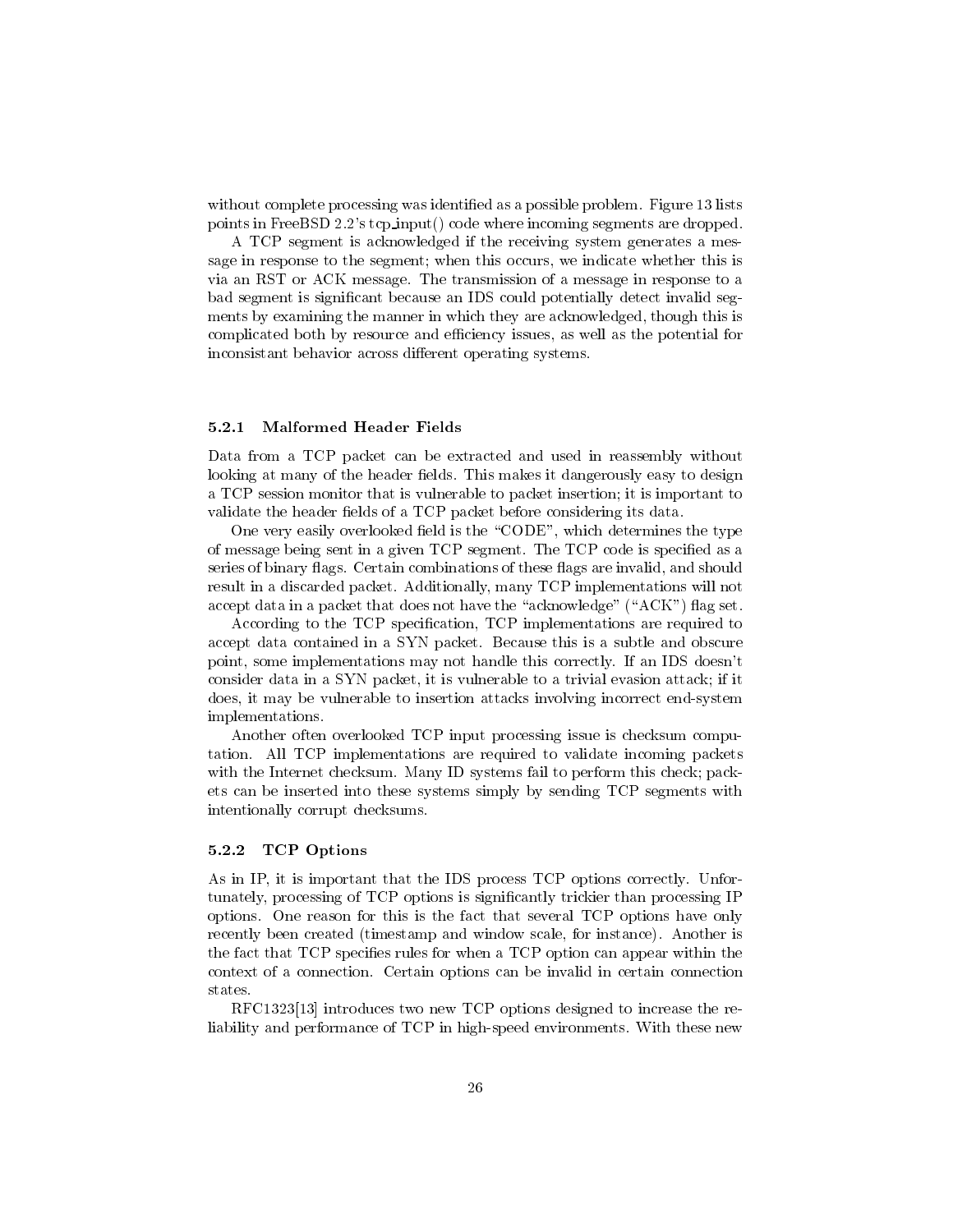| Line | Acknowledged?  | Condition                                          |  |
|------|----------------|----------------------------------------------------|--|
| 295  | No             | Actual received packet too short                   |  |
| 312  | No             | Bad checksum                                       |  |
| 323  | No             | Offset too Short (into TCP header) or too long     |  |
| 331  | No             | Actual received packet too short                   |  |
| 369  | <b>RST</b>     | No listening process                               |  |
| 382  | RST            | No listening process                               |  |
| 384  | No             | Connection is in CLOSED state                      |  |
| 404  | No             | Packet other than SYN received in LISTEN state     |  |
| 409  | <b>RST</b>     | ACK packet received in LISTEN state                |  |
| 423  | No             | Can't track new connections                        |  |
| 628  | No             | Received RST packet in LISTEN state                |  |
| 630  | RST            | ACK packet received in LISTEN state                |  |
| 632  | N <sub>o</sub> | Any packet without SYN received in LISTEN state    |  |
| 639  | No             | Broadcast or Multicast SYN received                |  |
| 643  | No             | Out of resources                                   |  |
| 655  | No             | in_pcbconnect() failure                            |  |
| 662  | No             | Out of resources                                   |  |
| 773  | No             | ACK packet, bad sequence numbers                   |  |
| 789  | No             | In SYN_SENT state, received packet other than SYN  |  |
| 796  | No             | In SYN_SENT state, received packet has bad CC.ECHO |  |
| 936  | N <sub>o</sub> | In TIME_WAIT state, packet has bad CC option       |  |
| 945  | N <sub>o</sub> | Any other packet received in TIME_WAIT state       |  |
| 979  | <b>ACK</b>     | Bad timestamp (too old)                            |  |
| 993  | No             | In T/TCP, no CC or bad CC on non-RST packet        |  |
| 1048 | <b>RST</b>     | Listening user process has terminated              |  |
| 1087 | <b>ACK</b>     | Packet is out of receive window                    |  |
| 1156 | No             | ACK bit not set on non-SYN data packet             |  |
| 1175 | <b>RST</b>     | ACK packet, bad sequence numbers                   |  |
| 1234 | No             | Duplicate ACK                                      |  |
| 1300 | ACK            | ACK packet sent out of window                      |  |
| 1443 | ACK            | In TIME_WAIT state, received ACK                   |  |

Figure 13: FreeBSD 2.2 tcp\_input() packet drop points  $(\mathit{netinet}/\mathit{top\_input}.c)$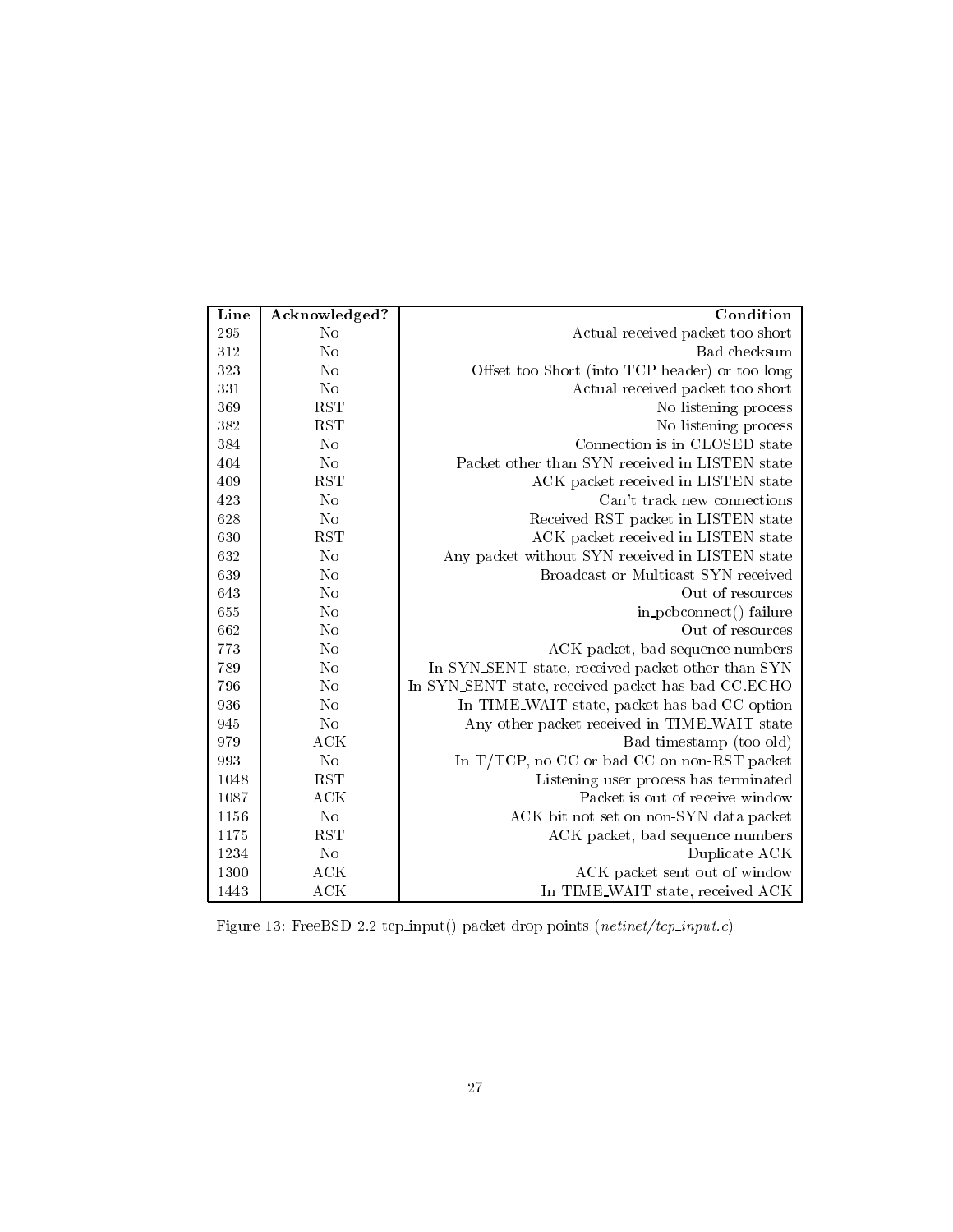options came the possibility that TCP options could appear on packets that were not SYN segments, a departure from the previous convention. RFC1323 dictates that options can only appear in non-SYN segments if the option has been specified and accepted previously in that connection.

Because certain TCP implementations may reject non-SYN segments containing options not previously seen, it's important that the IDS not blindly accept such a packet. On the other hand, some end-systems may simply ignore the bad options, but continue to process the packet; if the IDS doesn't correctly determine what the end-system has done, it will either be vulnerable to an insertion attack or another trivial packet evasion attack.

Another concept defined by RFC1323 is PAWS, or "protection against wrapped sequence numbers". Systems implementing PAWS track timestamps on segments; if a segment is received that contains a timestamp echo that is older than some threshold time, it is dropped. An attacker can trivially create a TCP segment with an articially low timestamp, which will cause PAWS-compliant TCP stacks to drop the packet without further processing.

Not only does the IDS need to know whether the end-system supports PAWS, but it also needs to know what the end-system's threshold value for timestamps is. Without this information, an IDS may erroneously process invalid TCP segments, or, even worse, make an incorrect guess as to the validity of a segment and enable evasion attacks.

The first point at which TCP session monitoring can be subverted is in TCB creation. The TCB creation policies of an IDS determine the point at which it begins recording data for a given connection, as well as the initial state (sequence numbers, etc) used to synchronize the monitoring with the actual session.

TCB creation is a troublesome issue. There are many different methods that can be employed to determine when to open a TCB, and none of the straightforward methods is without problems. Some techniques are obviously inferior to others, however, and it's important to indicate which these are. TCB creation establishes the initial state of a connection, including its sequence numbers; the ability to forge fake TCBs on the IDS can allow an attacker to desynchronize future connections that use the same parameters as the forged connection.

TCB creation as a concept revolves around the TCP three-way handshake (or "3WH"), which is an exchange of TCP packets between a client (the "active opener" of a connection) and server (the \passive opener"). The 3WH establishes the initial sequence numbers used for that connection, along with any other parameters (the use of running timestamps, for instance) that may be important.

There are very few options available to an end-system in implementing TCB creation; a TCB cannot be completely opened until a three-way handshake is completed successfully. Without the 3WH, the two ends of a connection have no agreed-upon sequence numbers to use, and will be unable to exchange data.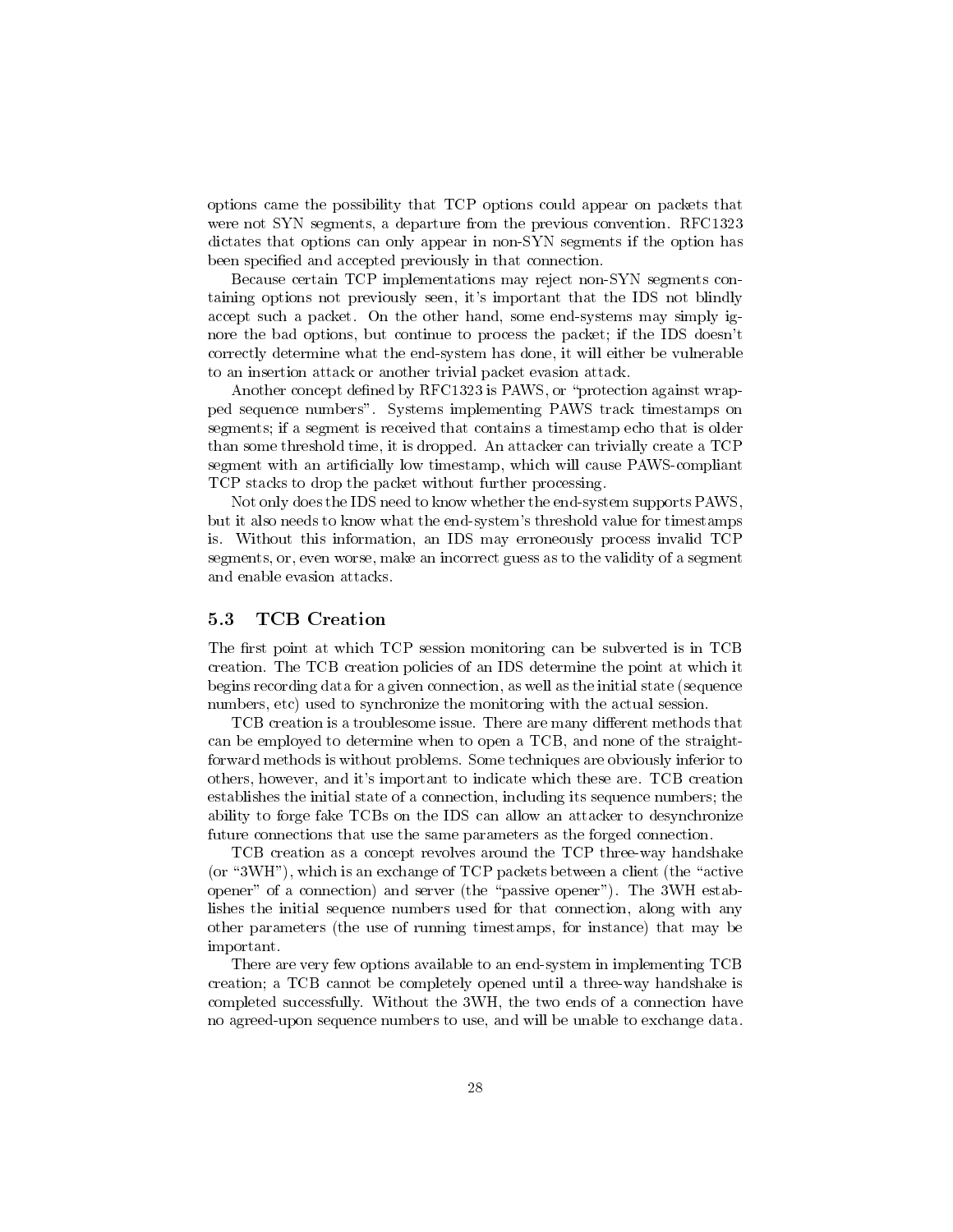An IDS, on the other hand, has many options. ID systems can attempt to determine the sequence numbers being used simply by looking at the sequence numbers appearing in  $TCP$  data packets (we refer to this as "synching on data"), or it can rely entirely on the 3WH. Compromises can be made to either approach; information from a 3WH can be used, but not relied upon, by the IDS, and the IDS does not necessarily need to wait for an entire 3WH before opening a TCB.

We attempt to outline all the straightforward mechanisms for establishing TCBs on an IDS here. This is by no means a complete list of all the ways this task can be accomplished, but these are the techniques that we expect to see utilized in typical ID systems.

#### 5.3.1 Requiring Three-Way Handshake

The first decision for IDS designers to make is whether or not to rely completely on the three-way handshake for TCB initiation. An IDS that relies on the 3WH will not record data in a connection for which it did not observe a handshake.

This has a few distinct disadvantages. The first and most obvious is the fact that the IDS will miss entirely any TCP connection for which it does not see the 3WH. This obviously presents problems at program initialization time (the IDS will only be able to see connections that start after it does), but also presents a serious opportunity for connection evasion by an attacker who can prevent the IDS from seeing the 3WH.

Another problem occurs in combination with TCP reassembly. If an IDS uses the 3WH to determine the initial sequence numbers of a connection, and then validates data against those sequence numbers, it can potentially be tricked into desynchronization by an attacker who forges a realistic-looking (but fake) handshake. If the IDS records the sequence numbers from the handshake, a real connection, using different sequence numbers but the same parameters, will be undetectable as long as the attacker-created TCB is open.

TCP options compound this problem. In order to correctly deal with TCP extensions such as PAWS, the IDS must see the three-way handshake (the handshake determines whether the use of certain options is legitimate with the connection). If the IDS fails to detect this, it will be vulnerable to insertion attacks against some operating systems (notably 4.4BSD).

The Effects of Filtering on Handshake Detection Many security-conscious networks have network filtering in place that makes it difficult for a remote attacker to send packets to the network that have source addresses of machines behind the filter. This technique, which is referred to as "inside-outside" filtering or "spoof-protection", makes some attacks against  $TCB$  creation harder; the attacker, trying to trick the IDS into opening or desynchronizing a TCB, cannot easily forge server response packets.

An IDS can take advantage of this by trusting packets that appear to originate from machines behind such filters (the IDS assumes that the presence of these filters makes forging such packets impossible). Trusted packets can be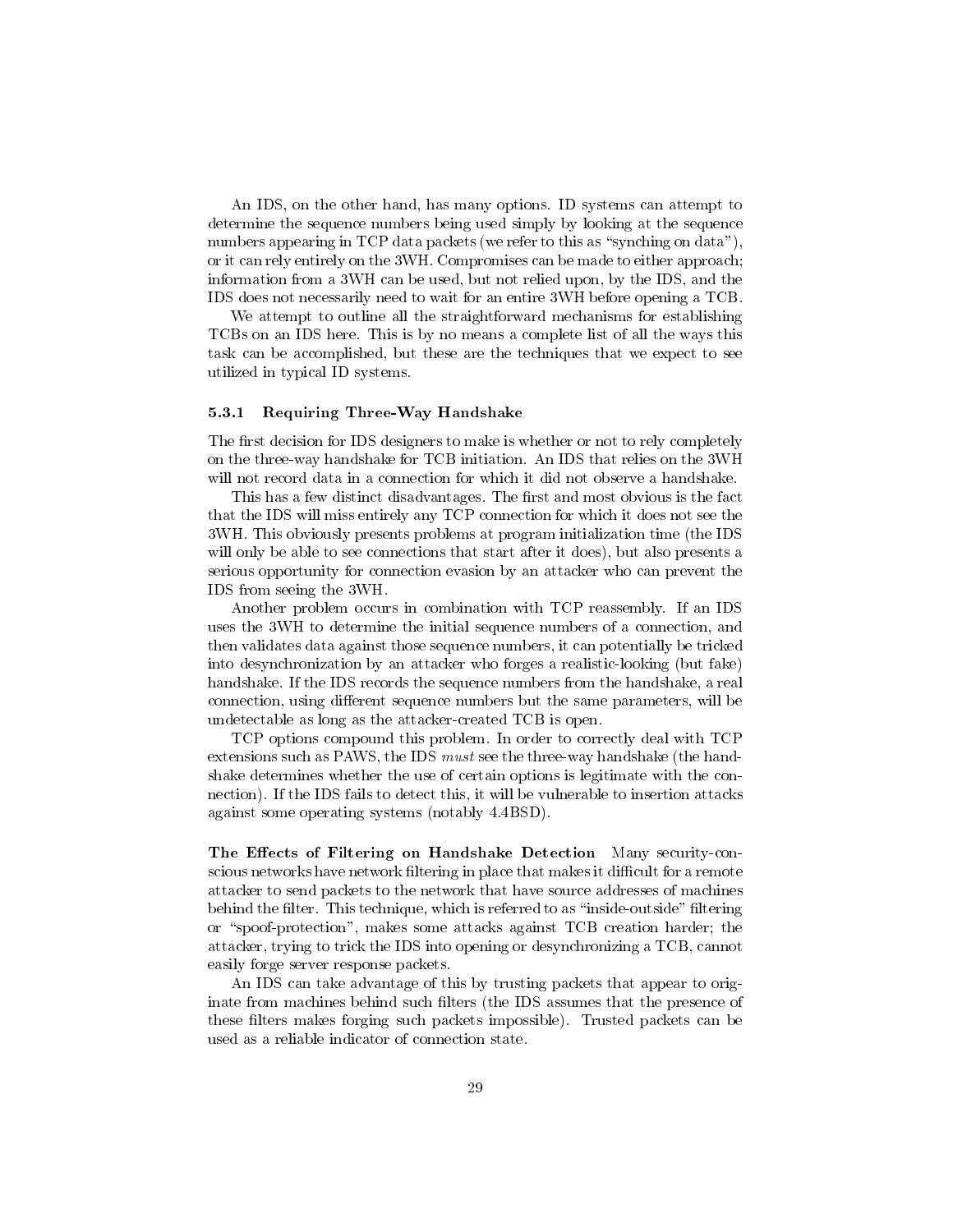It's important to base the decision on whether to "trust" a packet off the source address on the packet, and not on the type of TCP message it contains. An IDS that "trusts" SYN+ACK packets, assuming that they are server response messages and thus protected by packet filters, cannot accurately detect attacks against network clients (in which the ltered addresses are the clients, not the servers).

Of course, the IDS must be configured to know which addresses are trustworthy and which aren't. An IDS which blindly relies on the fact that addresses on its own LAN are spoof-protected will be completely vulnerable if no actual spoof protection exists. The configuration of the IDS must be consistent with that of the actual packet filters.

Requiring Full Handshake An IDS that requires a full 3WH will not record data for a connection until it sees and accepts all 3 packets in the three-way handshake. Two of these packets are sent by the client (and thus, for server attacks, can be considered under the complete control of an attacker), and 1 of them is sentby the server. In TCP terminology, this means that the IDS doesn't start recording until the connection enters ESTABLISHED state.

As mentioned previously, requiring a complete handshake makes it dangerously easy to miss connections (due to packet evasion techniques, simple performance problems on the TCP monitor that cause it to miss packets, or even attacker-induced performance problems).

Allowing Partial Handshake An IDS that requires at least a partial 3WH will not record data for a connection until it sees some portion of the handshake occur. Evidence of a three-way handshake validates TCB initiation (we'll see that there are problems with blindly creating TCBs to synch up to data streams), and potentially reduces the ability of an attacker to trick the system into creating false TCBs. Requiring only partial handshakes also decreases the probability that a connection will be missed due to packet drops under load.

The question that then arises is "what portion of the three-way handshake needs to be seen by the IDS before a TCB is created?". An IDS can create a TCB when it sees the initial connection solicitation (the client SYN), or when it sees the server return a positive response (the server SYN+ACK). In the presence of inside-outside filtering, it can be difficult for an attacker to spoof the server response; server SYN+ACK responses are thus a more reliable indication that a connection is occurring. If an attacker cannot spoof the server response, the SYN+ACK also contains the valid sequence numbers for the connection, allowing the IDS to more accurately initialize the TCB.

In either case, it's important to note that until the handshake is completed, a connection doesn't actually exist. The only indication an IDS has that a connection isn't being spoofed is when then the client responds to the server SYN+ACK with an ACK confirming the server's initial sequence number. If an IDS uses partial handshakes to open TCBs, it can be tricked into opening TCBs for nonexistent connections.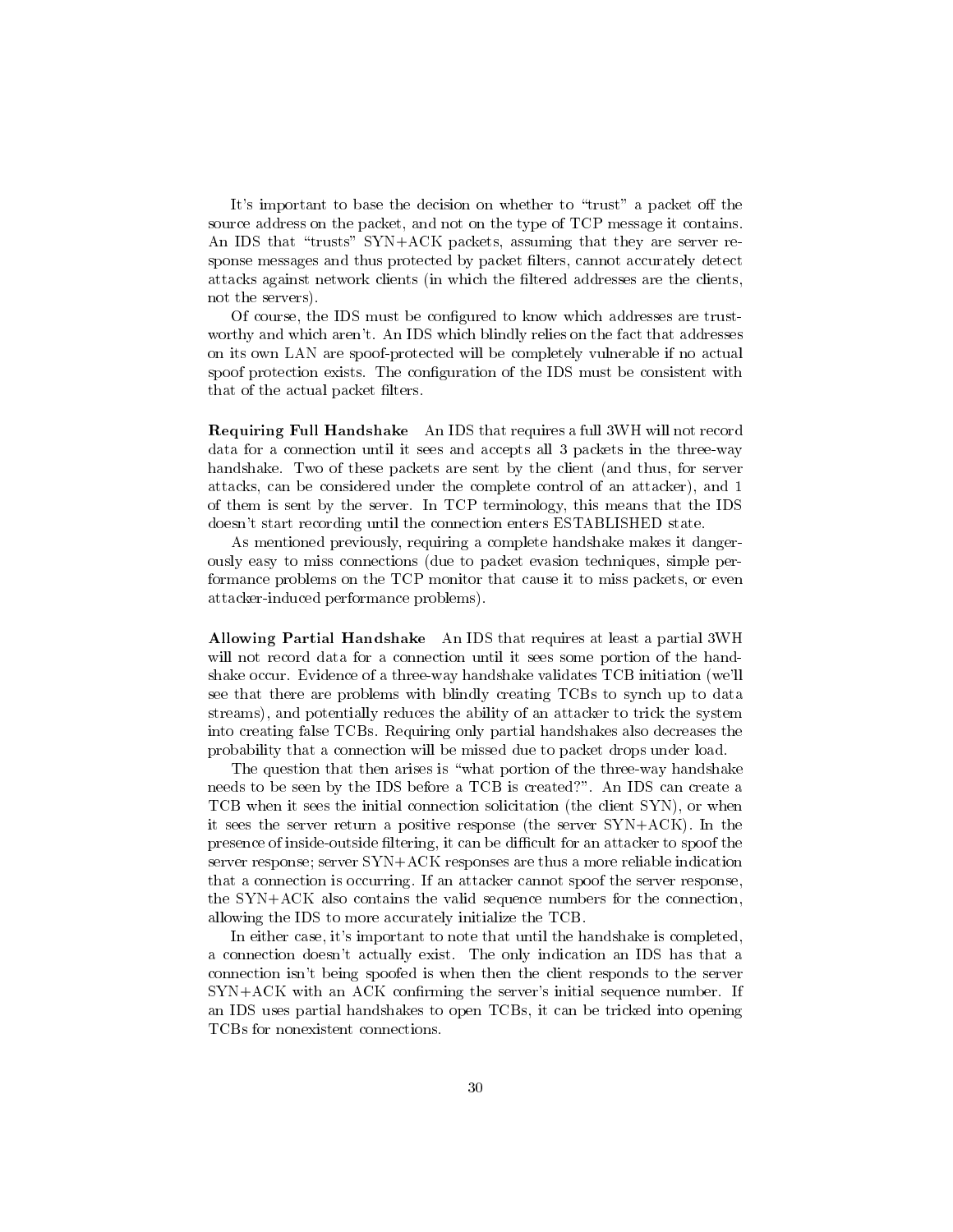#### 5.3.2 Data Synchronization

The alternative to requiring a three-way handshake to open a TCB is to deduce the initial state of a connection by looking at data packets, presumably after a connection has been opened. Since the IDS isnot an active participant in the connection, it doesn't necessarily even have to consider 3WH packets; it is entirely feasible to track normal connections simply by looking at ACK packets (packets containing data).

The primary advantage of this technique, which we refer to as "synching on data", is that the sniffer picks up more data than systems that require handshakes. The system can recover from the loss of an important 3WH packet, and can detect connection that began before the program was started. Unfortunately, synching on data creates the possibility that the sniffer will accept data that doesn't correspond to any open connection.

Worse still, ID systems that synch on data and are strict about sequence number checking can be desynchronized by an attacker who pollutes the observable connection state with forged data before initiating her attack.

Using SYN Packets A potential antidote to this problem is to allow the IDS to synch on data, but have it pay attention to 3WH packets that occur sometime after it starts recording data. These systems will initialize connection state from the first observed data packets, but will re-initialize themselves if they see evidence that a real 3WH is being performed (the 3WH is then presumed to set the real state, and previous state and data recorded should be regarded as intentionally faked).

It is important that this technique be implemented reliably. Because the process of combining data synchronization with handshake synchronization necessarily allows the monitor to resynchronize the connection based on some packet input, poor implementations can result in TCP session monitors that can be desynchronized (due to falsely injected 3WH packets) at will by an attacker.

One poor implementation strategy relies solely on client SYN packets to resynchronize the connection. If a SYN packet is received sometime after the TCB is opened, the IDS resets the appropriate sequence number to match that of the newly received SYN packet. An attacker can inject fake SYN packets at will; all she needs to do is send a SYN packet with a completely invalid sequence number, and the IDS will be desynchronized. Legitimate data being exchanged on the connection willno longer (as far as the IDS isconcerned) have valid sequence numbers, and the IDS, discarding the valid data, will be blinded.

One simple way to address this problem is to only accept the first SYN packet seen on a connection. Presumably, this will be the legitimate three-way handshake packet, and not a forged desynch attempt.

This does not work. There are three major problems with this approach: the IDS remains vulnerable to desynch attacks on connections that start before the program does (it never examines the original 3WH, so no legitimate SYN will ever appear on the connection), the IDS has no reliable way to determine whether any given SYN is in fact the first SYN to appear on the connection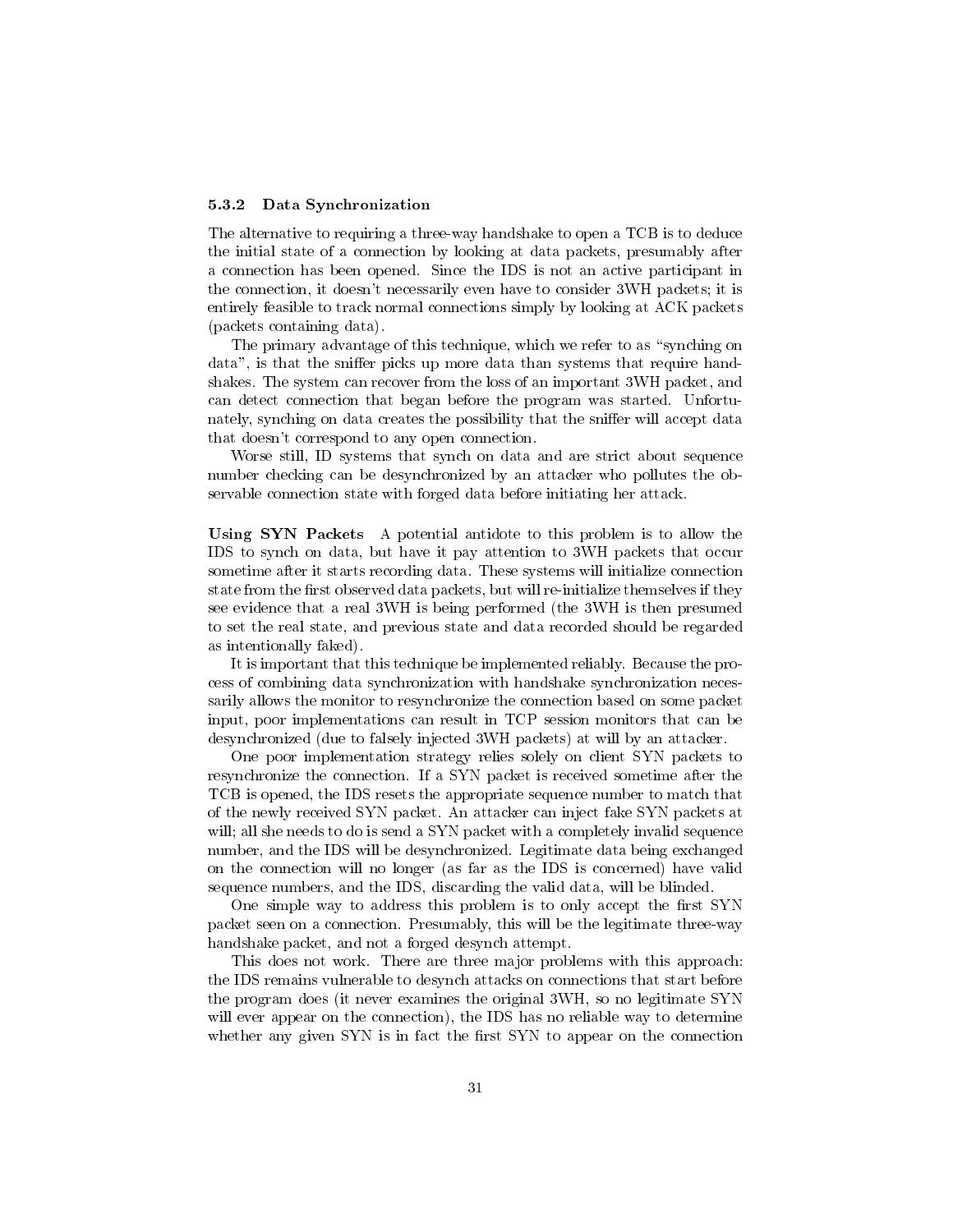(packet drops complicate this), and, most importantly, an attacker can permanently desynchronize the connection by inserting an invalid SYN packet before the legitimate connection starts.

A better approach is to rely on SYN+ACK packets to resynchronize. As long as the attacker can't forge a valid looking SYN+ACK packet from the server, the IDS can make the assumption that SYN+ACKs from the server are legitimate and represent real connection handshakes.

There are problems associated with this too. If the IDS is observing a stream of data, for which it has not yet detected a three-way handshake, it does not necessarily know which host is the client and which is the server. The observation of a 3WH determines which end is the client and which is the server. An attacker can forge a SYN+ACK packet that makes it appear like her end of the connection is the server; if the IDS cannot determine correctly whether that is the case, it will be desynchronized.

Ignoring SYN Packets A TCP monitor need not resynchronize on 3WH packets; SYN packets can be ignored entirely, and data be used as the basis for sequence number initialization. If this is implemented in a naive fashion, any forged data packet can potentially desynchronize the connection. A smarter implementation might only consider (for synchronization purposes) data packets that originate from local hosts, assuming that the attacker cannot forge packets appearing to come from these hosts.

#### $5.4$ TCP Stream Reassembly

The most difficult task for a network intrusion detection system to accomplish is the accurate reconstruction of the actual data being exchanged over a TCP connection. TCP provides enough information for an end-system to determine whether any piece of data is valid, and where that data belongs in the context of the connection. Even so, the 4.4BSD code to manage this process is over 2000 lines long, and is some of the most involved in the entire TCP/IP protocol implementation.

The end-points of a connection have a distinct advantage over an observing  $\text{monitor}$   $\rightarrow$  if they miss data, the other side of the connection will automatically retransmit it after some period of time. Both participants of the connection can actively manipulate the other, to ensure that their data is exchanged correctly.

The TCP session monitor does not have this luxury. If it misses a packet, it cannot (practically) request retransmission — moreover, it cannot easily detect whether a missing piece of data is due to out-of-order packet arrival or a dropped packet. Because the IDS is strictly a passive participant in the connection, it is quite easy for it to miss data.

This problem is made even more acute by the fact that proper reassembly of a stream of TCP packets requires accurate sequence number tracking. If an IDS misses enough packets, it can potentially lose track of the sequence numbers. Without some recovery mechanism, this can permanently desynchronize the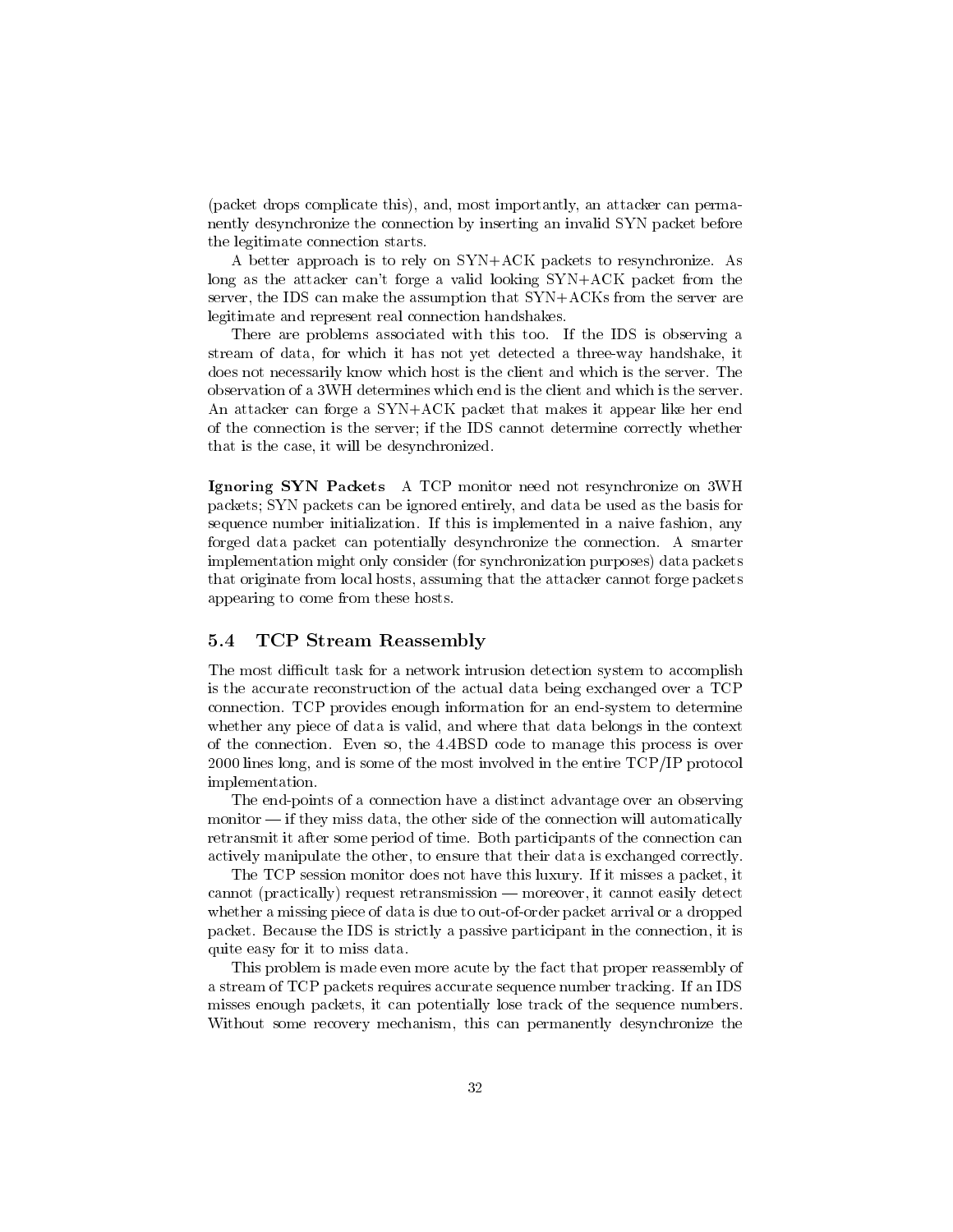connection. The techniques used by an IDS to recover from packet loss (and resynchronize with the connection) can also be attacked.

#### 5.4.1 Basic Reassembly Problems

Some ID systems do not use sequence numbers at all. Instead, they insert data into the "reassembled" stream in the order it is received. These systems do not work. An attacker can blind such a system simply by accompanying her connection with a constant stream of garbage data; the output of the monitor's TCP driver will be meaningless.

These systems do not work even on normal TCP streams. The arrival of TCP segments out of order is a normal occurrence (happening whenever the route between TCP endpoints changes and reduces the latency of the path between them)[18]. Unfortunately, when this happens, the ID system does not correctly re-order the packets. The output of the system is again inaccurate. Of course, an attacker could also send her stream of data out of order; the end-system will correctly reassemble, and the effectively crippled IDS will see meaningless data.

#### 5.4.2 Challenges To Reassembly

Even if the system does check sequence numbers, there is no assurance that a given segment (even with correct sequence numbers) will be accepted by the endsystem to which it is addressed. Several issues can cause a TCP implementation to drop properly sequenced data. The simplest of these are the IP and TCP insertion problems, but other, higher-level issues present problems as well.

One major problem the IDS must cope with is each end-system's advertised window. The "window" of a connection represents the number of bytes of data it will accept, preventing the other end of the connection from sending too much data for it to buffer. Data sent past the window is discarded. In addition, the time at which the IDS detects the change in the window is different from the time at which the end-system detects the change and reacts to it. Packets that arrive within the period of time that the IDS and the end-system are inconsistent can cause problems. An IDS that does not account for this in some manner is potentially vulnerable to an insertion attack.

The information available to the IDS from captured packets provides one useful indication of end-system state  $-\text{the acknowledgment sequence number}$ . The acknowledgment number represents the next sequence number an end-system expects to see. Presumably (end-system TCP bugs can break this assumption), any valid piece of data will eventually be acknowledged by an ACK message.

It may be apparent at this point that an IDS can reliably monitor a stream simply by waiting for acknowledgment before acting on a piece of data. This is not as easy at it may seem. The acknowledgment number is cumulative; it represents the next expected piece of data within the context of the entire connection. Every segment sent is not necessarily directly acknowledged  $-$  even though an acknowledgment is generated in response to it. Several segments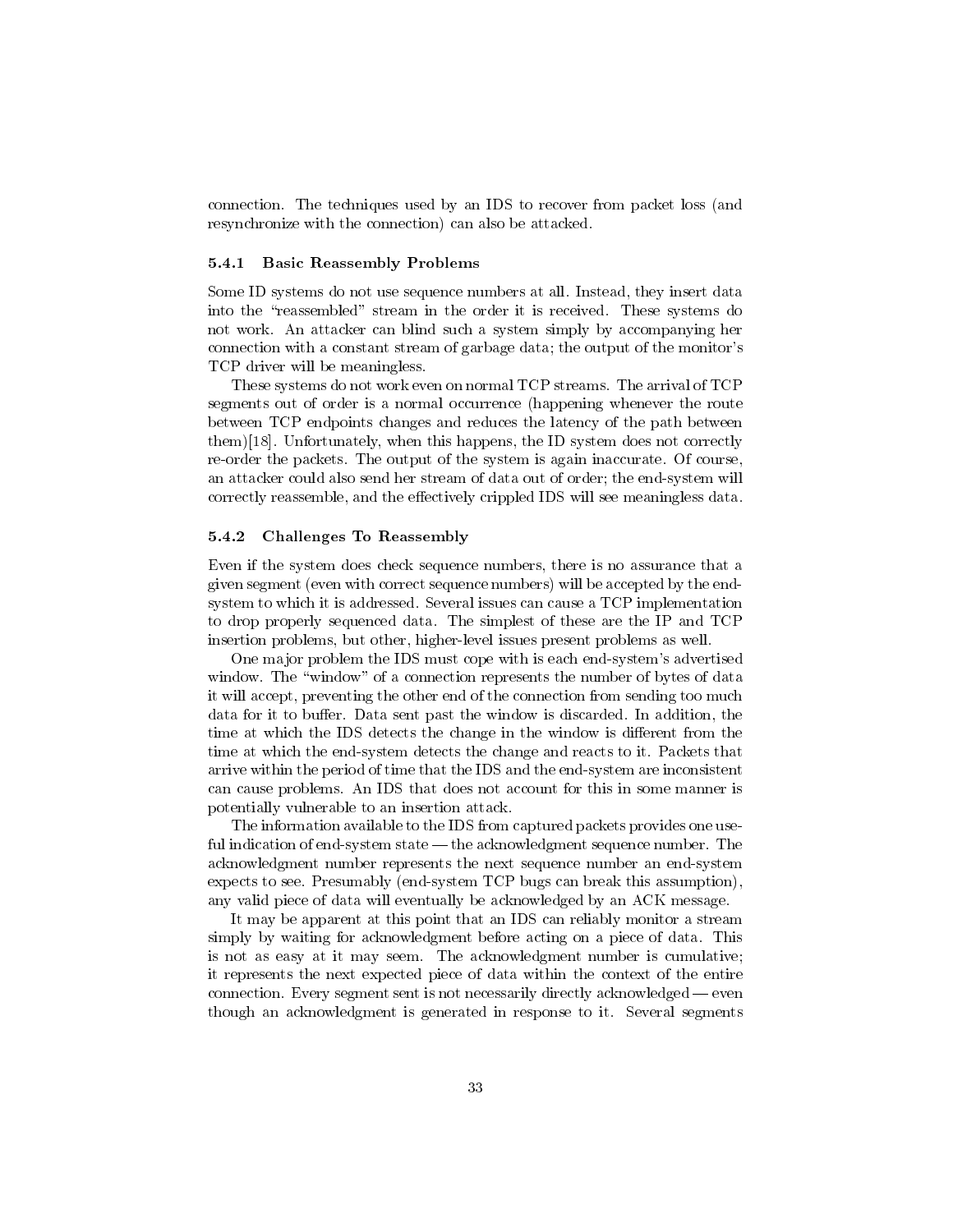| <b>Operating System</b> | TCP Overlap Behavior                |
|-------------------------|-------------------------------------|
| Irix $5.3$              | Favors New Data for Forward Overlap |
| HP-UX 9.01              | Favors New Data for Forward Overlap |
| Linux                   | Favors New Data for Forward Overlap |
| AIX 3.25                | Favors New Data for Forward Overlap |
| Solaris 2.6             | Favors New Data for Forward Overlap |
| FreeBSD 2.2             | Favors New Data for Forward Overlap |
| Windows NT 4.0          | Always Favors Old Data              |

Figure 14: TCP Overlap Behavior in Various Operating Systems

worth of data can be acknowledged by one ACK; an IDS cannot simply wait for an acknowledgement to each individual packet it sees.

Another great problem in IDS stream reassembly is the fact that an attacker can send several identically sequenced packets with varying data. The header information will not change from packet-to-packet (except the checksum), and each packet will alter end-system state in exactly the same manner, but only one of the packets will actually be processed by the destination host. Unfortunately, only the end-system knows which one was actually processed. There is not enough information exchanged on the wire for a IDS to determine which packet was valid.

Worse still, an insertion attack against an IDS coupled with this ambiguity can allow an attacker to determine which packets will be accepted by the IDS, by sending segments that the end-system will reject without acknowledging, and then sending valid packets after some brief delay. The IDS will most likely accept the bad data and move the sequence space forward, causing it to ignore the valid data and potentially desynchronizing the IDS from the actual connection. This is very similar to the TCP hijacking attack described by Laurent Joncheray[14].

#### 5.4.3 Overlap

Like IP fragments, TCP segments can arrive out of order and in varying sizes. As in IP fragmentation, this can cause new data to overlap old data. As always, if the IDS does not resolve this problem in a manner consistent with the hosts it's watching, it will not accurately reassemble the stream of data.

The rules for handling TCP segment overlap are quite similar to those of reassembling fragmented IP datagrams. In some cases, end-systems will resolve the con
ict in favor of the old data; in others, the con
ict is resolved in favor of the new data. There is, again, a great potential for bugs here, and, as in IP reassembly, a bug on either the end-system or the IDS is exploitable by the attacker. Figure 14 details the overlap resolution behavior of various operating systems.

Using overlapping TCP segments, it is possible for an attacker to create a stream of packets that will assemble to a completely innocuous string if sent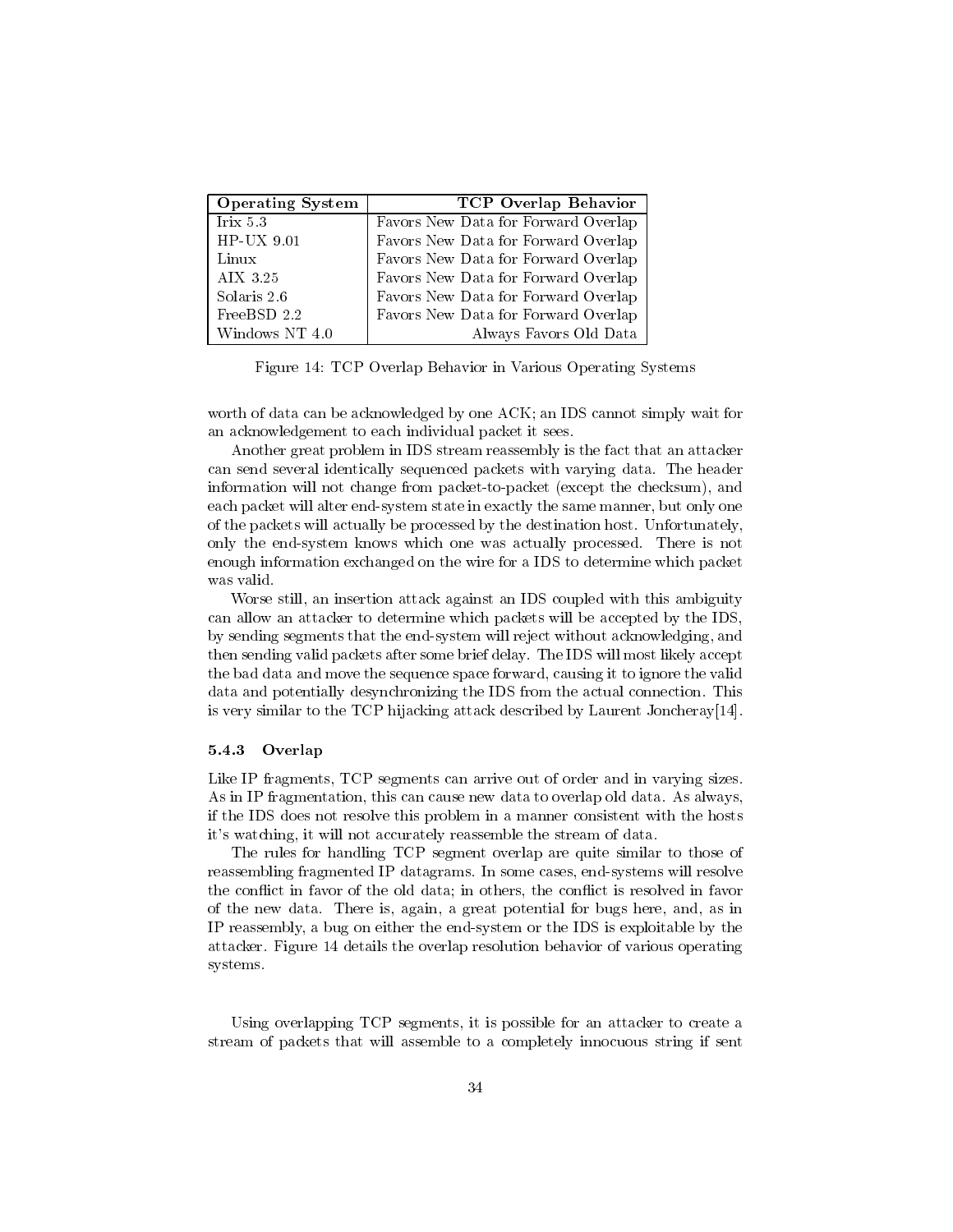alone, or to an attack signature if it's accompanied by a single overlapping segment. Playing with segment overlap allows the attacker to literally rewrite the packet stream on the destination host, and, unless the IDS resolves overlap in exactly the same manner as the end-system, it will not see the attack.

### 5.4.4 Endpoint TCP Overlap Bugs

As in IP fragmentation overlap resolution, there is a large potential for inconsistency of implementation between vendors in TCP reassembly code. As an example, Windows NT resolves conflicts in out-of-order TCP segments consistently in favor of the old data, and 4.4BSD resolves conflicts as indicated in the RFC, occasionally in favor of the new data. As with fragmentation reassembly, unless the IDS knows how each system on the network reassembles streams containing conflicting segments, it will be unable to accurately monitor certain types of end-systems.

#### 5.4.5 Summary of Reassembly Issues

These issues do not present a great problem for most connections; most of the TCP segments in a normal connection arrive in-order, and there aren't any fake TCP segments injected into the stream specifically to confuse the IDS. However, in the real world, an attacker trying to evade an IDS will attempt to make the TCP stream as hard to monitor as possible, and will stretch the limits of the protocol to do this.

Vulnerabilities in IDS TCP reassembly code are insidious because they are not immediately obvious; a specic problem may manifest itself only when the IDS is given some pathological sequence of inputs. The ma jority of the time, the IDS may appear to be reassembling TCP streams perfectly. Testing IDS TCP implementations for problems is time consuming and expensive; it's easy for a vendor to skip this testing almost entirely.

The TCB teardown policies of an IDS determine the point at which the system ceases recording data from a connection. TCB teardown is necessary because the state information required to track a connection consumes resources; when a connection ceases to exist, it no longer makes sense to dedicate resources to tracking it. A system that did not destroy old TCBs at some point would be trivially defeatable, simply by flooding it with meaningless connections until it ran out of resources to track future connections.

In TCP, connections close after they're explicitly requested to do so. Two TCP messages (RST and FIN) exist specically to terminate a connection. Barring sudden crashes on both endpoints, TCP connections are only terminated by the exchange of these messages. Because TCP explicitly provides notification of terminated connections, it may be logical to design an IDS that uses these messages to decide when to close a connection TCB.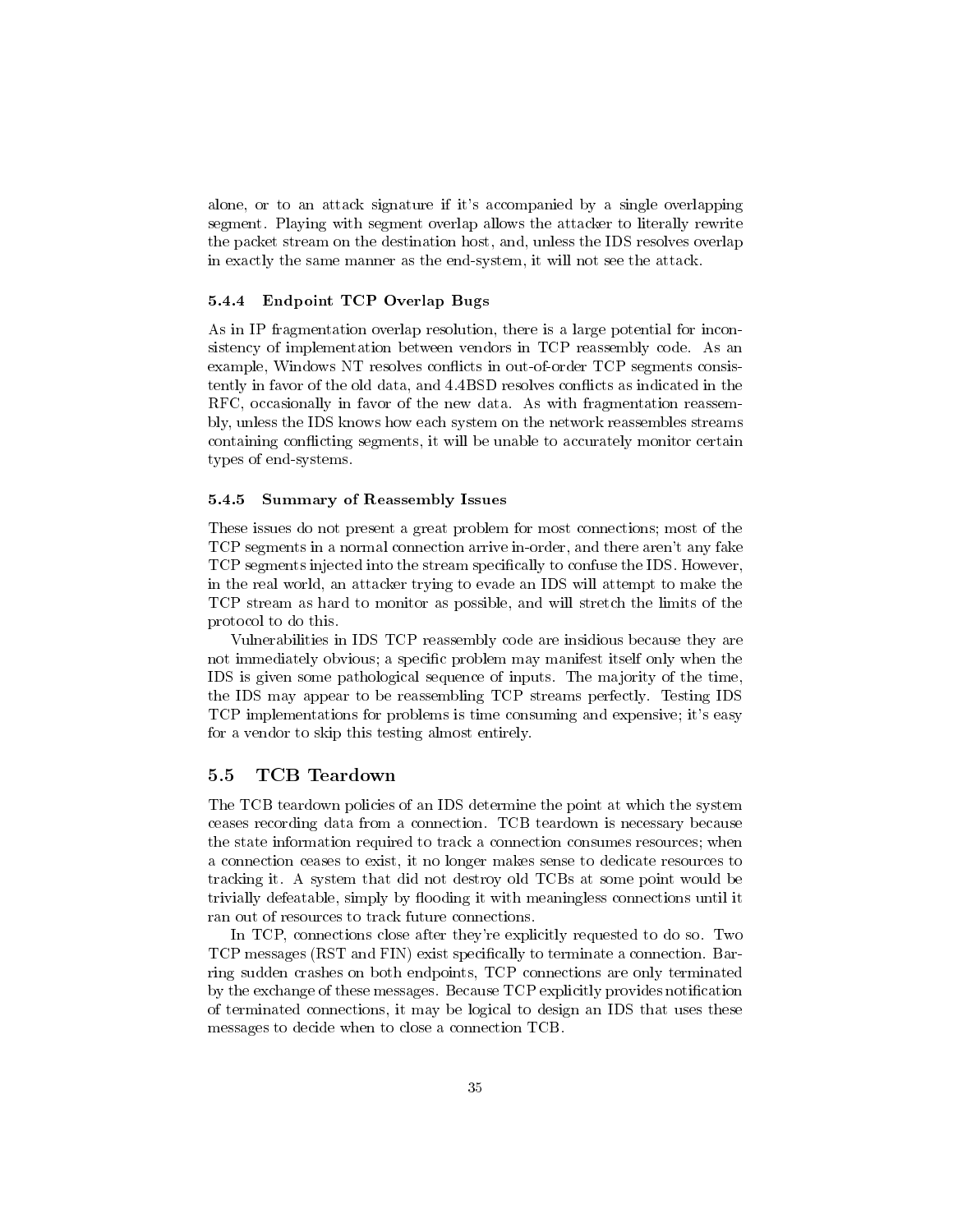This is not enough to adequately manage the per-connection resource problem. TCP connections do not implicitly "time out". A connection can be alive without the exchange of any data indefinitely. TCP provides a mechanism to ensure that both hosts are alive, by periodically exchanging messages, but this mechanism is not commonly used and takes far too long to recognize dormant connections to be of practical use. Without some method to time out arbitrary dormant connections, the IDS remains attackable simply by flooding it with connections that do not explicitly terminate.

The problem with TCB teardown is that an IDS can be tricked into tearing down a connection that is still active, and thereby force the system to lose state. Within the context of a pattern matching engine, this means that the stream of input abruptly terminates. An attacker that can induce the incorrect termination of the TCB tracking her can prevent pattern matching from working by abruptly halting pattern matching before the complete attack signature passes

On the other hand, an IDS that fails to tear down a TCB for a connection that really has closed is also vulnerable; as soon as the connection is legitimately closed, its parameters can be re-used for a new connection with completely different sequence numbers (technically, the systems must wait for a period of time before reusing connection parameters  $[12]$  — not all operating systems enforce this). In the absence of synchronization recovery techniques, this can completely blind the IDS to entire connections.

Because an ID system's TCB teardown policies can be attacked, their design is relevant to our discussion. We've identied a few options that can contribute to how an IDS ceases to track connections, and will discuss their ramications here. This is by no means an exhaustive summary of all the possible options.

#### 5.5.1 Using TCP Connection Teardown Messages

One possible way for an IDS to determine when to stop tracking a connection is to listen for TCP control messages that indicate the connection is being shut down. Doing so allows an IDS to quickly recover resources for connections that have actually terminated, and also prevents desynchronization for new connections using the same parameters. Unfortunately, because some connection termination request messages may be under the control of an attacker, there is signicant risk involved in trusting these messages.

TCP provides two connection teardown messages. The first message allows for "orderly" connection teardown, where both sides of the connection acknowledge the end of the connection and ensure that their data is completely sent before the connection closes. The second message abruptly terminates a connection due to error.

FIN Processing TCP provides orderly teardown via the FIN message. A system sending a FIN message is indicating that it has finished sending data, and is ready to close the connection. FIN messages are acknowledged, and each side of the connection sends a message to shut it down.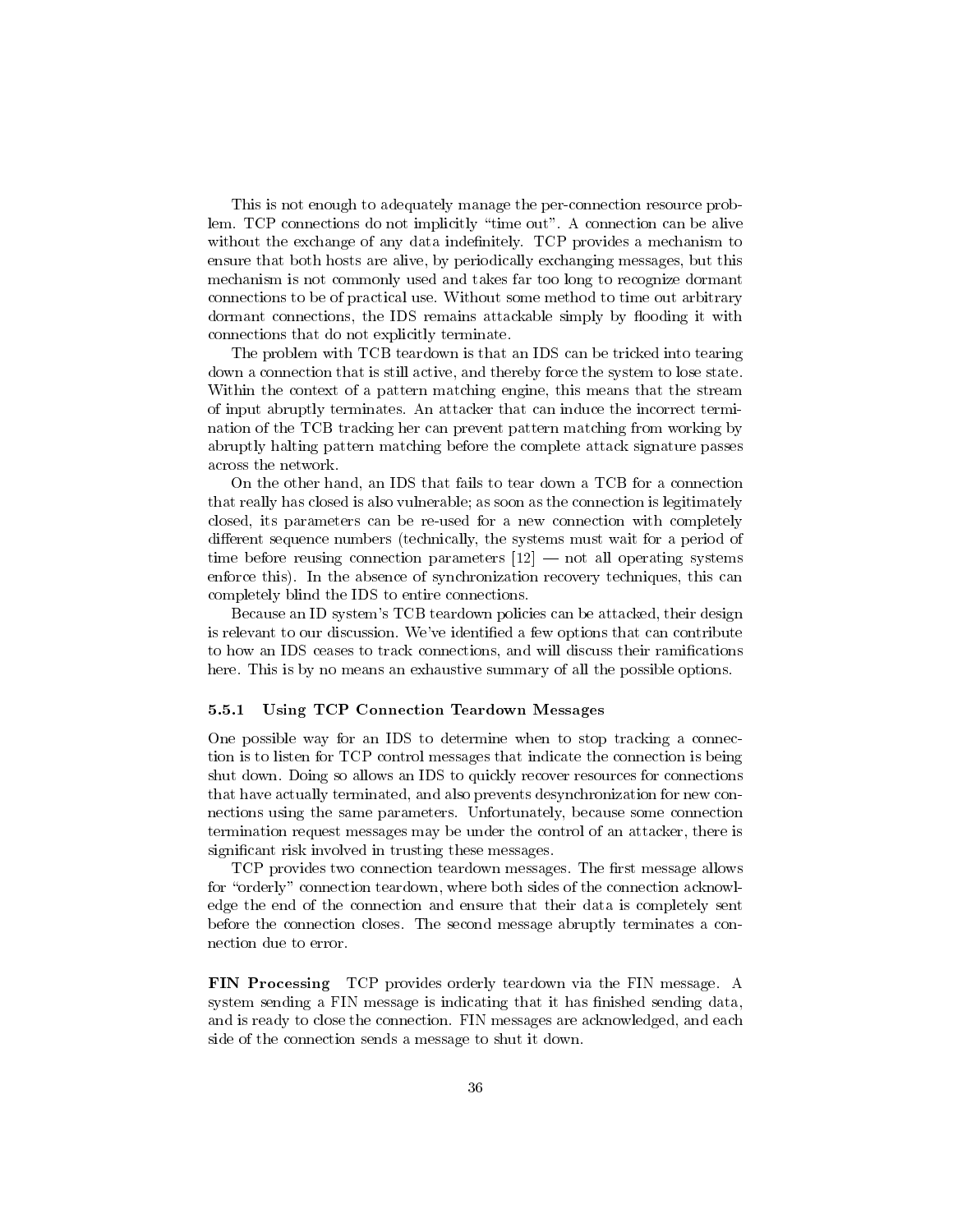In the presence of inside-outside filtering, FIN messages are reliable indicators of terminated connections. A connection is not completely terminated until both sides send a FIN message, and acknowledge the other side's message. An attacker cannot fake the FIN shutdown of a connection without forging packets that appear to come from the server.

RST Processing It's not enough for an IDS to rely on FIN messages to terminate connection TCBs. TCP provides a method to abruptly notify the other end of a connection that the connection has been closed, using the Reset (RST) message. RST segments are not acknowledged; the only way to know if an RST message has been accepted by an end-system is to see ifit continues sending data on the connection. The only way to do this practically within an IDS isto time the connection out after seeing an RST; however, this means that an IDS can potentially mistakenly shut down a connection that is alive but dormant.

The RST problem is more severe due to end-system TCP bugs. Technically, an RST message is only valid if it is correctly sequenced  $-$  RST messages with spurious sequence numbers (which can be created by an attacker in an effort to illicitly tear down connections) should be ignored. Not all operating systems check the sequence number on RST messages.

#### 5.5.2 Relying on Timeouts for TCB Teardown

An alternative to using TCP connection teardown messages is to simply time connections out when they become dormant for some threshold time period. This prevents the IDS from being fooled by false TCP teardown messages, and potentially simplifies the IDS TCP code.

There is a cost to this simplicity  $-$  systems that rely on timeouts for TCB teardown can easily be circumvented. In what has been termed the "Sneakers" attack (after the famous suspense movie, where Robert Redford evades a sophisticated alarm system by employing a similar technique), the attacker renders the sum of her movements undetectable to the IDS by waiting for the IDS to time out between packets.

The Sneakers attack is particularly troublesome because, as we noted previously, the IDS *must* employ some form of connection timeout TCB teardown, as dormant TCP connections can remain established for far longer than the IDS can devote resources to track them. If an attacker can induce this timeout, either by waiting long enough or by lling the IDS with enough interesting (but meaningless) connections that it is forced to garbage-collect older connections, she can potentially evade the IDS by causing it to lose state.

Additionally, systems which completely ignore TCP teardown messages can be desynchronized when the connection is legitimately closed. Even though the connection has ceased to exist, the IDS maintains a TCB for it until it times out. If a new connection occurs using the same parameters before the connection times out on the IDS, the system will be desynchronized, due to the use of different sequence numbers on the new connection.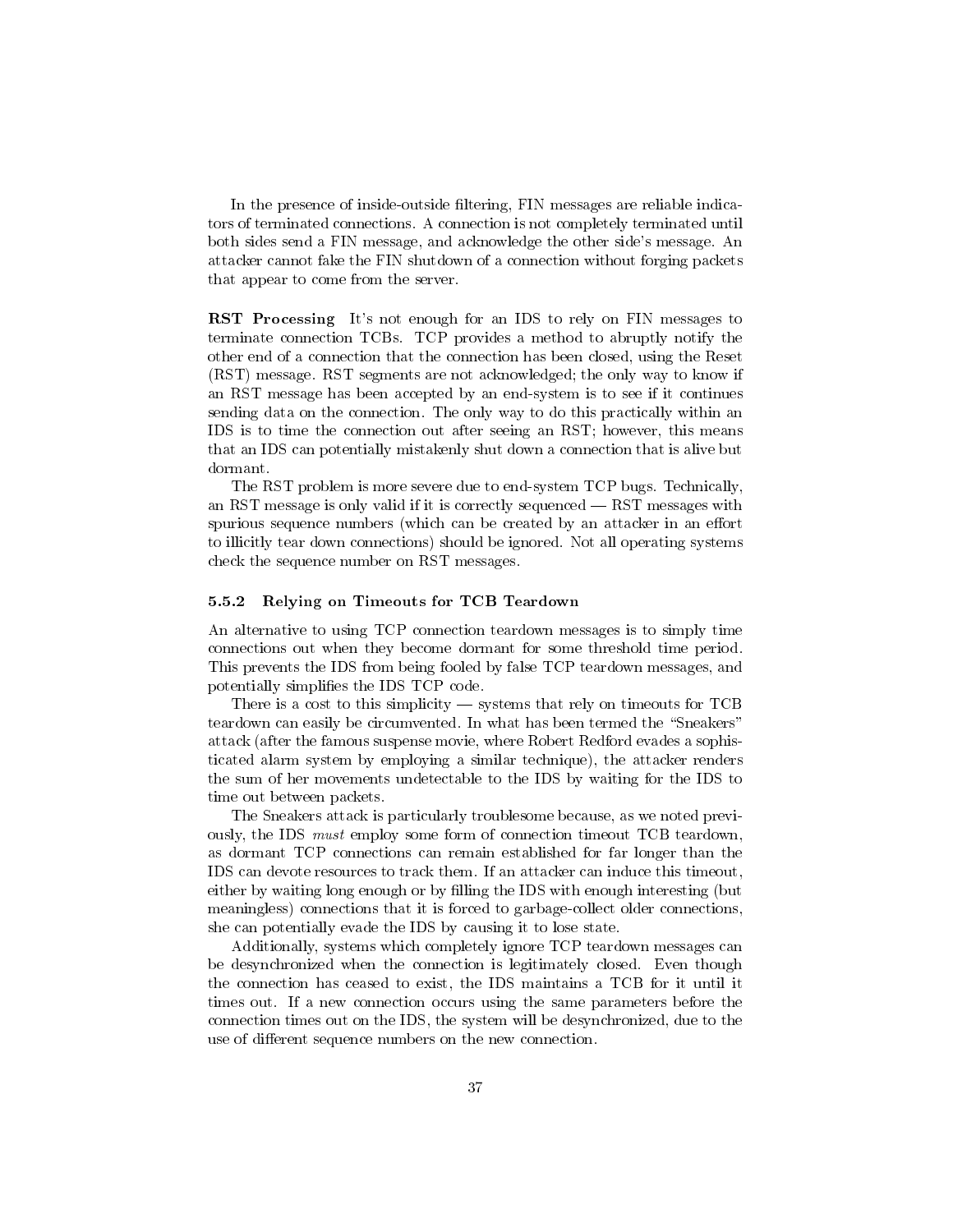This attack can be carried out without any specialized code; an attacker simply uses "telnet" to create a connection, closes the connection, and re-opens it. If the sequence numbers on her machine change enough between the two connections, a vulnerable IDS will not be able to track the second connection.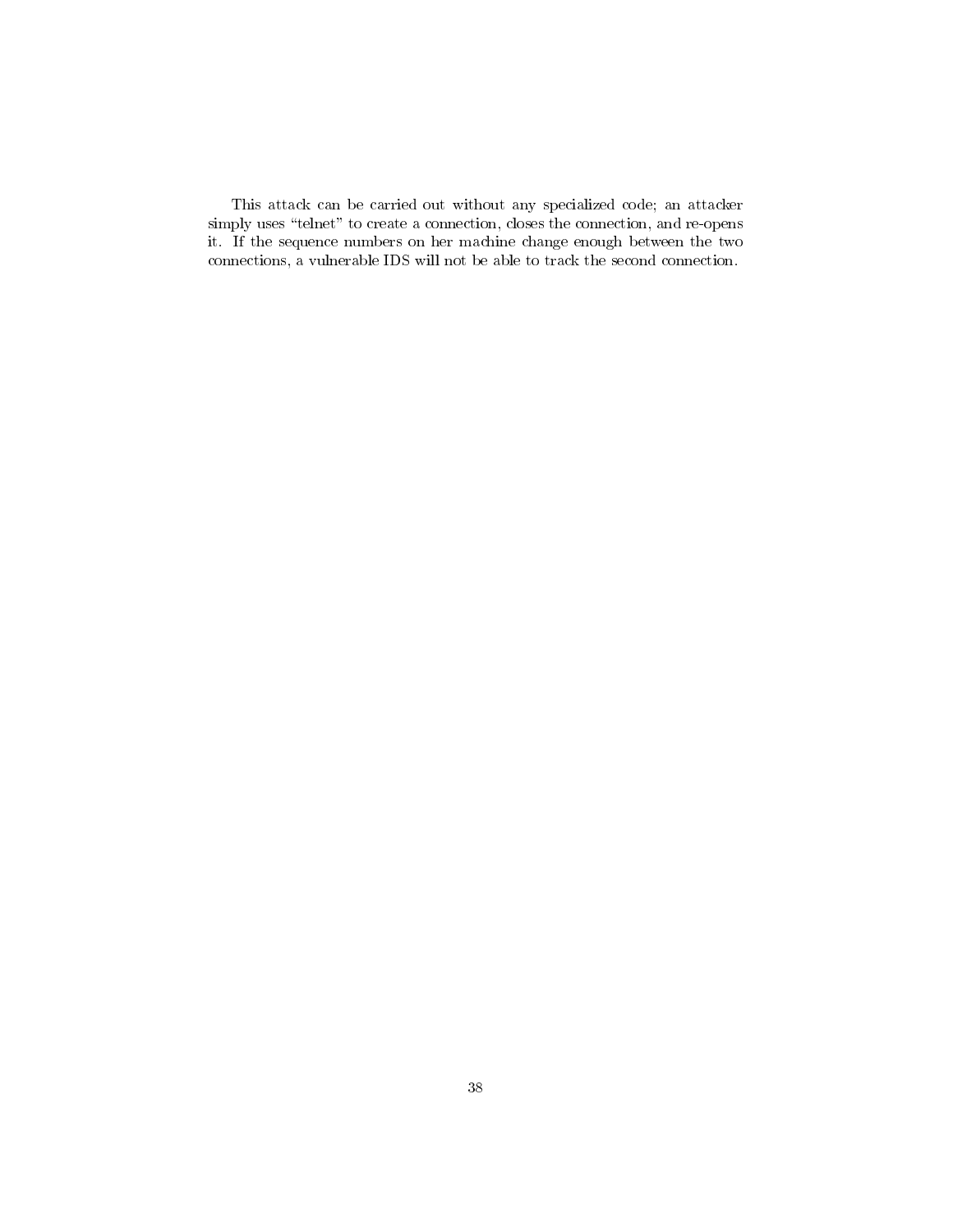## 6 Denial of Service Attacks

Denial of service attacks against ID systems are severe because, by their very nature, passive ID systems "fail open"  $-$  unlike a good firewall, access to the network isn't cut when a monitor system becomes unresponsive. A basic goal, then, for an attacker is to cause the IDS to fail without losing access to the machines being attacked.

Some denial of service attacks exist due to buggy software. An IDS that crashes when it receives a certain bad packet, or a series of bad control messages, or anything else that can be cued by a remote attacker, can be defeated instantly. Fortunately, these kinds of bugs are quickly and easily fixed by vendors. Unfortunately, finding all such bugs requires painstaking software audits.

It is also interesting that some ID systems can themselves be used to launch denial of service attacks on other systems. An ID system that includes a countermeasure capability, such as the ability to set packet lters in reaction to an attack, can be fooled via false positives (due to forged attacks) to react to attacks that haven't actually occurred.

#### $6.1$ **Resource Exhaustion**

There are many different types of denial of service attacks that are valid against ID systems. The attacks we'll discuss here all involve resource exhaustion  $-\text{the}$ attacker identies some point of network processing that requires the allocation of some sort of resource, and causes a condition to occur that consumes all of that resource. Resources that can be exhausted by an attacker include CPU cycles, memory, disk space, and network bandwidth.

The CPU processing capabilities of an IDS can be exhausted because the IDS spends CPU cycles reading packets, determining what they are, and matching them to some location in saved network state (for example, an IP fragment needs to be matched to the other fragments of the datagram it represents). An attacker can determine what the most computationally expensive network processing operations are, and force the IDS to spend all its time doing useless work.

ID systems require memory for a variety of things. TCP connection state needs to be saved, reassembly queues need to be maintained, and buffers of data need to be created for pattern matching. The system requires memory simply to read packets in the first place. As the system runs, it allocates memory as needed to perform network processing operations (for example, the receipt of an IP fragment means that the ID system will need to obtain memory to create and maintain an IP fragment queue for that packet). An attacker can determine which processing operations require the ID system to allocate memory, and force the IDS to allocate all its memory for meaningless information.

At some point, most ID systems will need to store logs of activity on disk. Each event stored consumes some amount of disk space, and all computers have a finite amount of disk space available. An attacker can create a stream of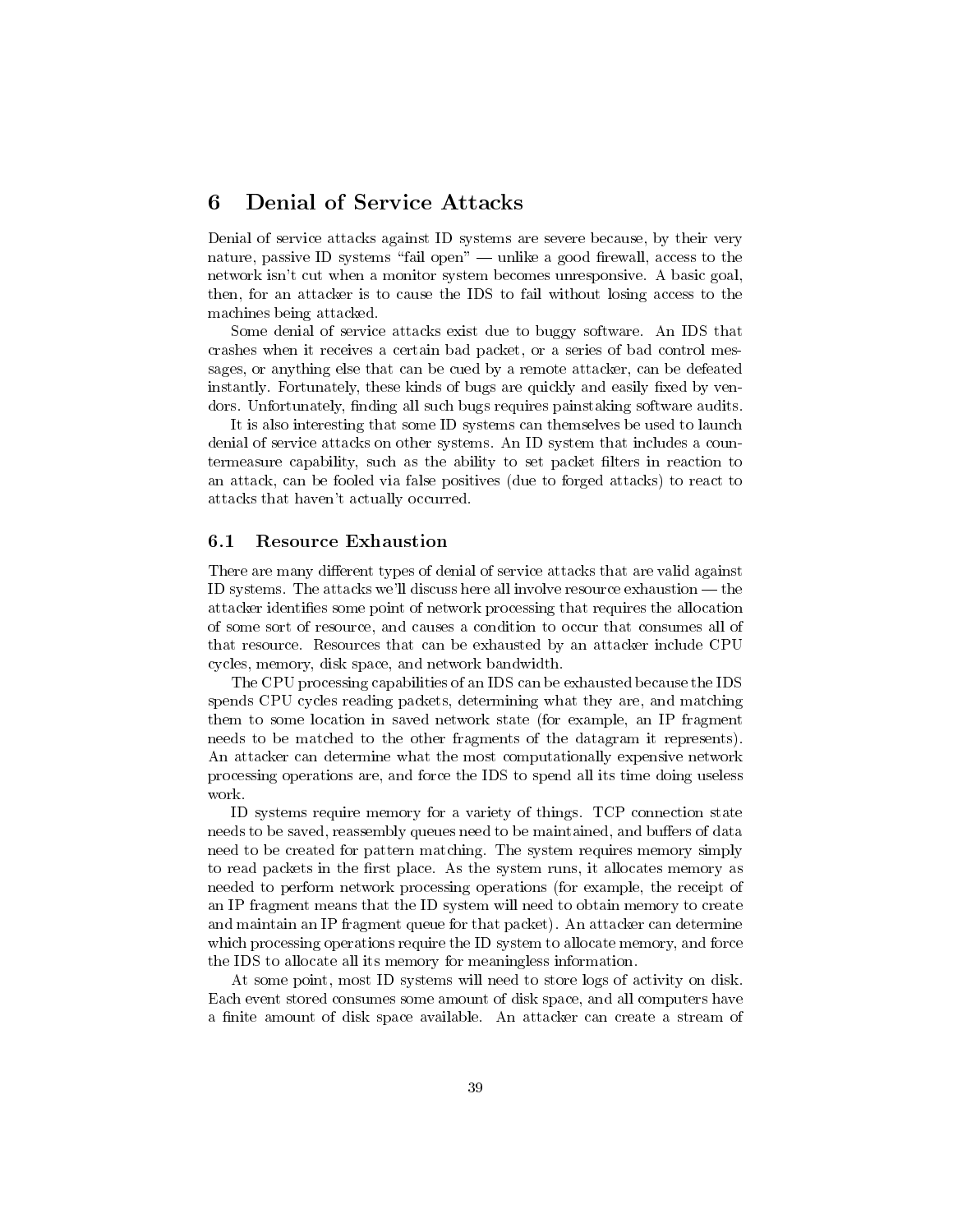meaningless events and, by having them continually stored, eventually exhaust all disk space on the IDS, which will then be unable to store real events.

Finally, network ID systems track activity on the networks they monitor. For the most part, they are capable of doing this only because networks are very rarely used to their full capacity; few monitor systems can keep up with an extremely busy network. The ID system, unlike the end-systems, must read everyone's packets, not just those sent specifically to it. An attacker can overload the network with meaningless information and prevent the ID system from keeping up with what's actually happening on the network.

Other resources exist as well, depending on the design of the system. For instance, in systems that set router filters in response to attacks, we must consider the fact that the router has a limited capacity for storing filter entries; at some point, the router's filter storage will be completely consumed, and the system will be unable to add new entries. An ID system that doesn't take this into account can be defeated by forcing it to spend the router's filter storage on reactions to fake attacks.

The basic problem with resource consumption on an IDS is that the system must simulate the operation of all the machines it's watching, in order to track what's actually occurring on them. The end-systems themselves only need to concern themselves with network traffic that directly involves them. The IDS, which is spending more resources coping with the network than any other system on the network, is thus inherently more prone to resource starvation attacks than the end-systems.

This problem is exacerbated by the fact that most network ID systems operate in "promiscuous" mode, reading all traffic off the wire, regardless of its destination. Resources can be consumed on the IDS by the processing of traffic that isn't even destined for a real machine; apart from the network bandwidth consumed by this traffic, no other system on the network will be affected by this. Again, performance on the IDS is degraded to an greater extent than on the end-systems it's trying to track, making it more difficult for the IDS to keep up and giving the attacker an edge.

### 6.1.1 Exhausting CPU Resources

An attacker's goal in exhausting an ID system's computational capability is to prevent it from keeping up the network. A CPU-starved IDS will not process captured packets quickly enough and, as these packets fill the buffering capacity of the operating system, captured data starts being dropped.

An example of why this occurs is useful. On 4.4BSD Unix, packet capture is accomplished through the "Berkeley Packet Filter" (BPF) device. BPF interacts directly with low level network drivers (such as the Ethernet interface driver), taking snapshots of packets before they're handed up to the IP layer for processing. As packets are captured by BPF, they are stored in a kernel buffer, where they stay until an application reads them out.

If an application doesn't read data out of the buffer faster than the buffer is filled up by newly captured packets, space for queuing up captured packets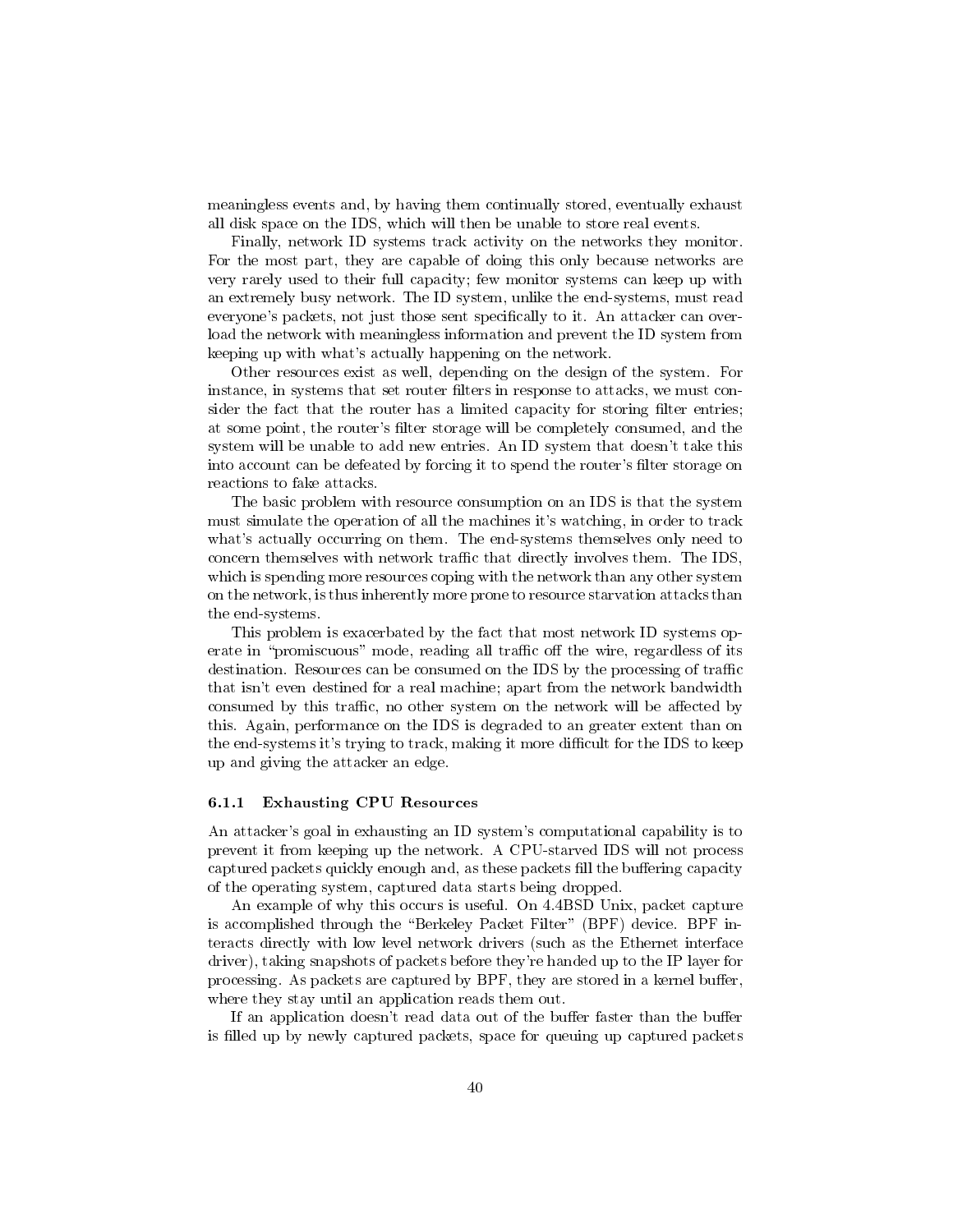runs out. When this happens, captured packets are necessarily dropped before the application ever has a chance to examine them.

An attacker can prevent an ID system from keeping up with packet capture by forcing it to spend too much time doing useless work. In order to do this, the attacker must identify operations that she can force the IDS to perform that consume large amounts of processing time.

In many ID systems, this is easy; inefficient algorithms are used to process, save, and look up state about network traffic. The attacker can cause the system to process information that forces these algorithms to work in their worst-case conditions.

A concrete example of this is IP fragmentation. As IP fragments arrive, they must be stored, until all the related fragments arrive. To facilitate reassembly, most systems store fragments in the order that their data will appear in the final packet. This means that, as each fragment arrives, the system needs to locate the correct fragment storage area, and then find the right place in that area to store that specic fragment.

Many systems use a simple ordered list to store incoming fragments. As new fragments arrive, the system must locate the correct list for that packet, and then do a full linear lookup to determine whether the new fragment was already received and, if not, where in the list the fragment should go. As new fragments arrive, this list gets longer, and the time required to look up fragments in the list increases. An attacker can force this process to operate in its worst case by sending large amounts of traffic using the smallest possible fragments  $-$  large amounts of CPU cycles will be consumed tracking tiny IP fragments.

Some protocol parsing can be expensive by itself. An IDS that needs to somehow analyze encrypted traffic may spend a large amount of time simply decrypting packets (encryption and decryption can be extremely expensive operations). While the demand for this kind of processing is not now very great, it will increase as technologies such as IP-sec[11] are deployed.

#### 6.1.2 Exhausting Memory

ID systems require memory to operate. Different types of protocol processing have differing memory requirements. An attacker that can force an IDS to consume all available memory resources can render the system nonfunctional; the system maysimply quit abruptly when it runs out of memory, or it may thrash trying to squeeze more space out of slow virtual memory systems, causing the same effects as CPU exhaustion.

An attacker trying to exhaust memory on an IDS examines the system, trying to determine the points at which the system allocates memory. The attacker attempts to isolate network processing events that cause the system to allocate memory for a long duration of time; the attacker then induces this processing by sending packets that the IDS will be forced to process in that manner. After being flooded with such packets for some time, the IDS will run out of memory to process the incoming packets.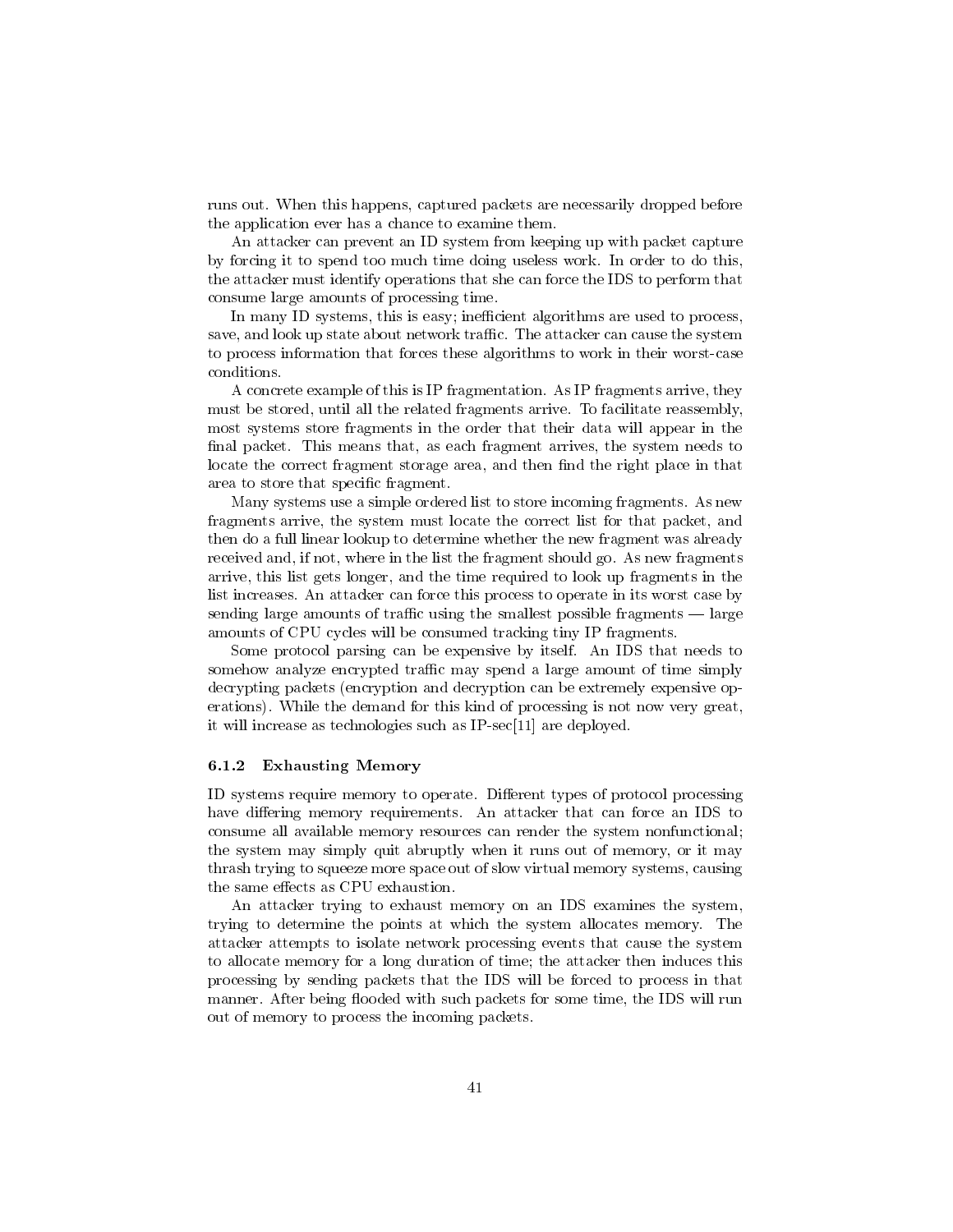Some ID systems employ "garbage collection" to automatically reclaim memory that is not being actively used. Unfortunately, used incorrectly, garbage collection can present its own problems. A garbage collection system that isn't aggressive enough in reclaiming memory will not be able to keep up with demand, and will only slow down memory exhaustion attacks. A garbage collection system that is too aggressive will consume memory that is needed for real processing, causing the system to incorrectly process network traffic.

Examples of attackable memory allocations include TCP TCB creation (the attacker creates a urry of connections to various hosts on the ID system's network, or, using packet forgery, creates a flood of entirely fake connection) and TCP reassembly (the attacker sends large amounts of traffic in streams of out-of-order data that will need to be reassembled, forcing the system to consume memory not only for the data but also for reassembly queues).

#### 6.1.3 Exhausting Network Bandwidth

Perhaps the simplest way to starve an IDS of resources is simply to create too much raw network traffic for the system's low-level network interface to keep up with. As each packet arrives, the interface must copy the packet off the wire and into a buffer, interrupt the system, and cause the system to copy the packet into the kernel. The interface is capable of handling only a limited amount of traffic before it is overwhelmed by the load and starts dropping incoming packets.

Although modern network interfaces operate efficiently enough to keep up with drastically high network loads, older hardware cannot do so. The point at which old ISA-bus based network interfaces become saturated is drastically lower than the point at which the network media itself becomes saturated. If an attacker creates enough traffic, she can prevent such interfaces from keeping up without saturating the network itself.

Targeted packet floods can also work in some circumstances. On switched networks, it's possible to create large amounts of traffic that will only be seen by certain systems. If an attacker can create a flood of packets that will only be switched to the IDS, she can flood the IDS while maintaining the ability to communicate with the machines she's attacking.

This type of attack is closely related to CPU exhaustion, and, indeed, many times the system will run out of CPU cycles long before the network interface is saturated. Regardless of which component of the system fails first, the effect is the same for the attacker; the IDS cannot keep up with the network, and misses signicant packets.

#### 6.2 Abusing Reactive ID Systems

In some circumstances, the IDS itself can become an instrument of denial of service attacks. If the IDS has a \reactive" countermeasure capability, and is vulnerable to attacks that create false positives, it can be forced to react to attacks that don't actually exist. The countermeasures employed can be subverted to completely block access for legitimate traffic, or to shut down valid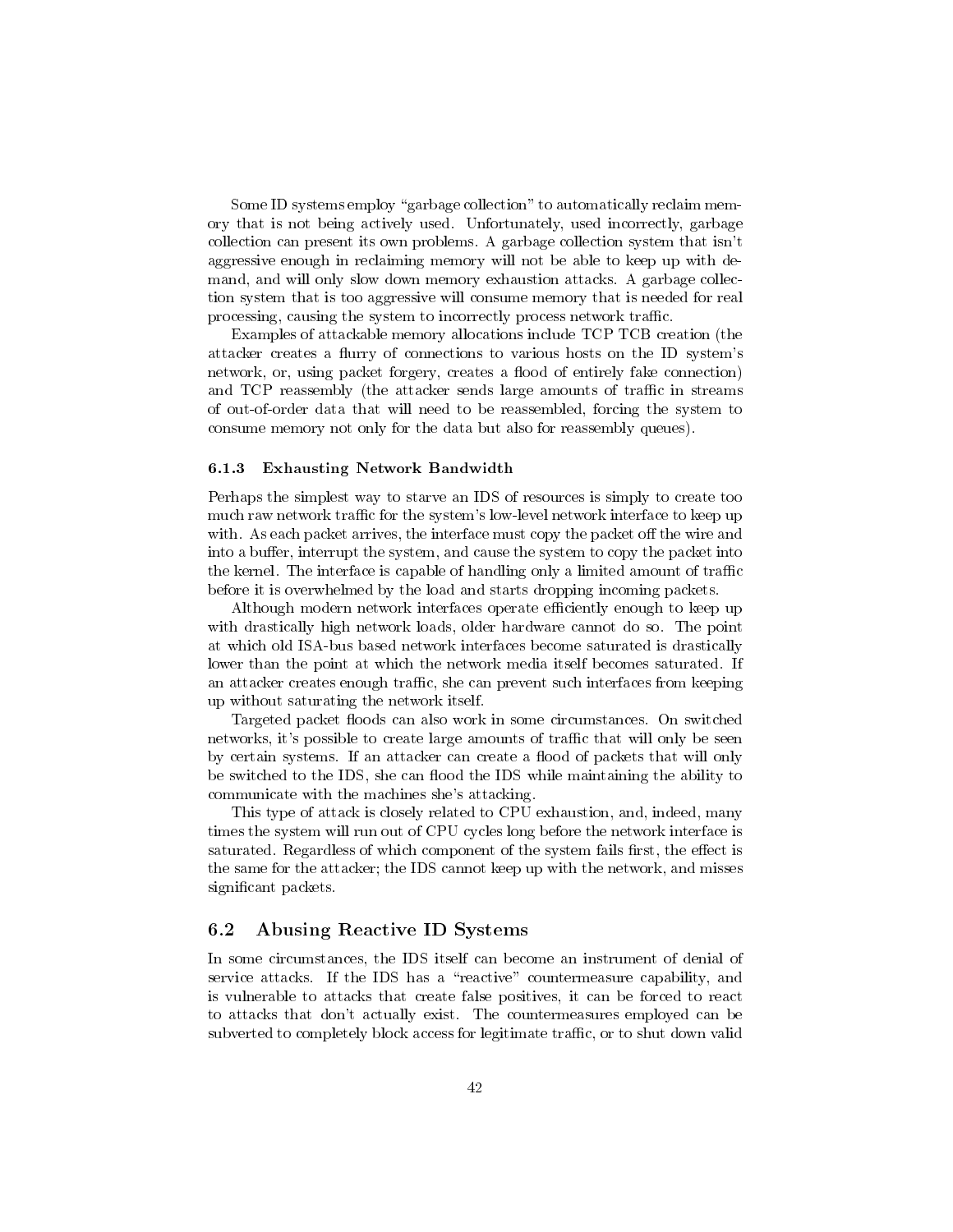connections. In these cases, the reactive capabilities of network ID systems are actually doing more harm than good.

The most basic problem with reacting to attacks discovered by monitoring IP traffic is that the IP addresses are not always trustworthy. An attacker can forge traffic appearing to come from almost any IP address, and, if this traffic appears to contain an attack, the ID system may react to it. In some circumstances, this is very easy to do.

For example, many attacks occur over "connectionless" protocols, for which the attacker doesn't need to see the responses to her packets. Instead, she simply creates and blindly sends forged packets, and the IDS is fooled into believing that the attack is coming from somewhere that it isn't. Good examples of this include ICMP ping floods, SYN floods, "death" packets (such as the ping-ofdeath attack involving large ICMP echo requests), and UDP packet storms.

Even attacks that involve TCP connections can be faked if the IDS doesn't correctly identify the three-way handshake. If the IDS doesn't require a handshake at all before recording data, TCP attacks can be faked as easily as ping floods; even if it does, the specific manner in which it tracks handshakes can be attacked for the same effect.

The essential issue here is that the attacker can trigger alarms about events occurring from fake addresses. The IDS, which has no idea what the "real" source of the attack was, reacts falsely to the forged events by restricting connectivity to the faked addresses. The addresses used by the attacker can be specifically chosen to maximally affect overall connectivity (for example, the attacker can cut off access to all the network's DNS servers).

The amount of damage that can be caused by such attacks depends on the manner in which the IDS reacts to attacks in general. Some ID systems limit themselves to shutting down TCP connections that appear to be vehicles of attack; these systems can be abused to shut down legitimate connections (by forging traffic that makes it appear that an attack is being performed using those connections), but cannot easily be abused to impact overall connectivity, unless specific TCP connections are vital for the network's connectivity (for instance, BGP4 routing).

Other systems have more effective ways to react to attacks; they modify router filters on the fly to cut all traffic from sites that appear to be originating attacks. These systems pay for that extra power by being vulnerable to more damaging denial-of-service subversions; an attacker that can cause the IDS to recognize false attacks can cut all access of to critical network resources by strategically forging addresses.

Regardless of what countermeasures are actually employed, it is important to realize that such facilities are dangerous as long as an attacker can forge attacks. Some types of attacks may never be a legitimate basis for deployment of countermeasures, simply due to the fact that they can be performed blindly using forged addresses. Other attacks can only be safely reacted to if the IDS has a rock-solid network processing implementation.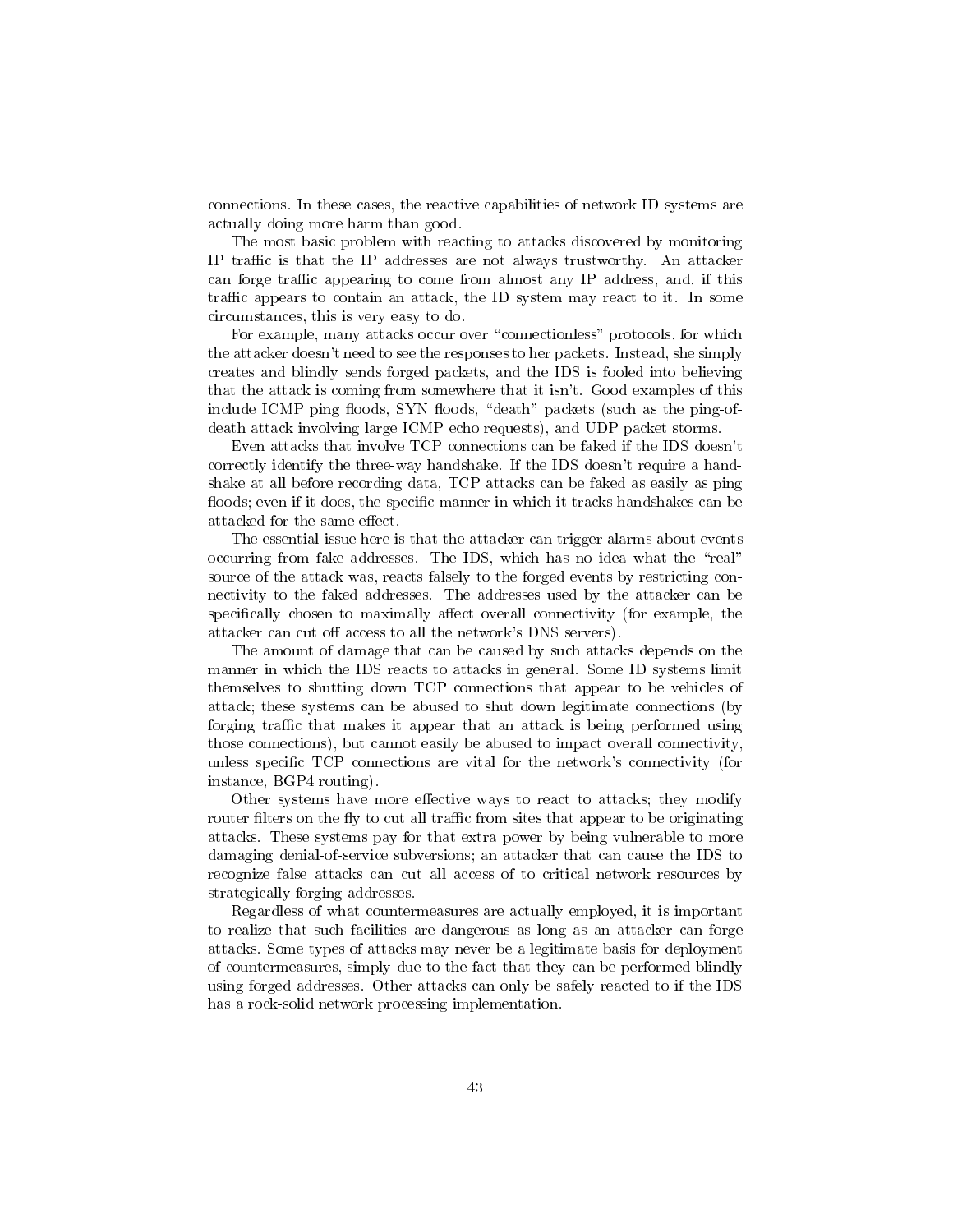## 7 Methodology

We support our assertions regarding vulnerabilities in ID systems with the results of extensive tests against actual, commercially available intrusion detection systems. The purposes of these tests were to ascertain characteristics of each sub ject' s TCP/IP implementation, and to provide concrete examples of actual attacks that could be performed against them. Our tests were designed to be easily repeatable, and to illustrate in the most obvious possible manner the deficiencies of each tested system.

### 7.1 Overview

Each of our tests involve injecting packets onto a test network, on which the sub ject ID system was running. By tracking the sub ject's administrative console output, we were able to observe many characteristics of the system's underlying TCP/IP implementation. To this extent, all of our tests involved consideration of the subject as a "black box". All our tests involved the TCP protocol.

In most cases, the tests involved interactions between our injected packets and a third host, representing a hypothetical "target" of attack. In each test, this target host was the explicit addressee of all of our packets. The presence of the target host allowed us to easily create \real" TCP connections for the subject IDS to monitor.

In addition, the target host also acted as a "control" for our experiments. The target's reactions to our injected packets allowed us to observe empirically the behavior of a "real"  $\text{TCP/IP}$  implementation, and contrast that behavior to the deduced behavior of the sub ject IDS.

All of our tests involved mimicking a "PHF" webserver attack. The PHF attack exploits a specic Unix CGI script (\phf") to attempt to gain access to a webserver. We used PHF because the attack is detected by all our subject ID systems, and because the attack is easily reproduced using standard TCP network tools (like "telnet"). In order to reproduce a PHF attack, we sent the string "GET /cgi-bin/phf?" to the target host.

In each test, we created network conditions that could make it appear as if a PHF attack was being attempted. In each test, the specific packets injected into the network differed subtly. The subject ID system reacted to each test by either reporting or not reporting a PHF attack. By considering the ID system's output and the specic types of packets used for the test, we were able to deduce significant characteristics of the subject IDS.

Before conducting complicated or subtle tests against the sub ject, we conducted a series of "baseline" tests. The purpose of these tests was to ensure that the subject IDS was configured properly and was functioning at the time our tests were conducted, and that the IDS did in fact detect a PHF attack based on our PHF reproduction string.

In almost all test cases, a process on the target host ran which accepted incoming TCP connections on the HTTP port and printed any input obtained from the machine's TCP stack. By examining the output of this process, we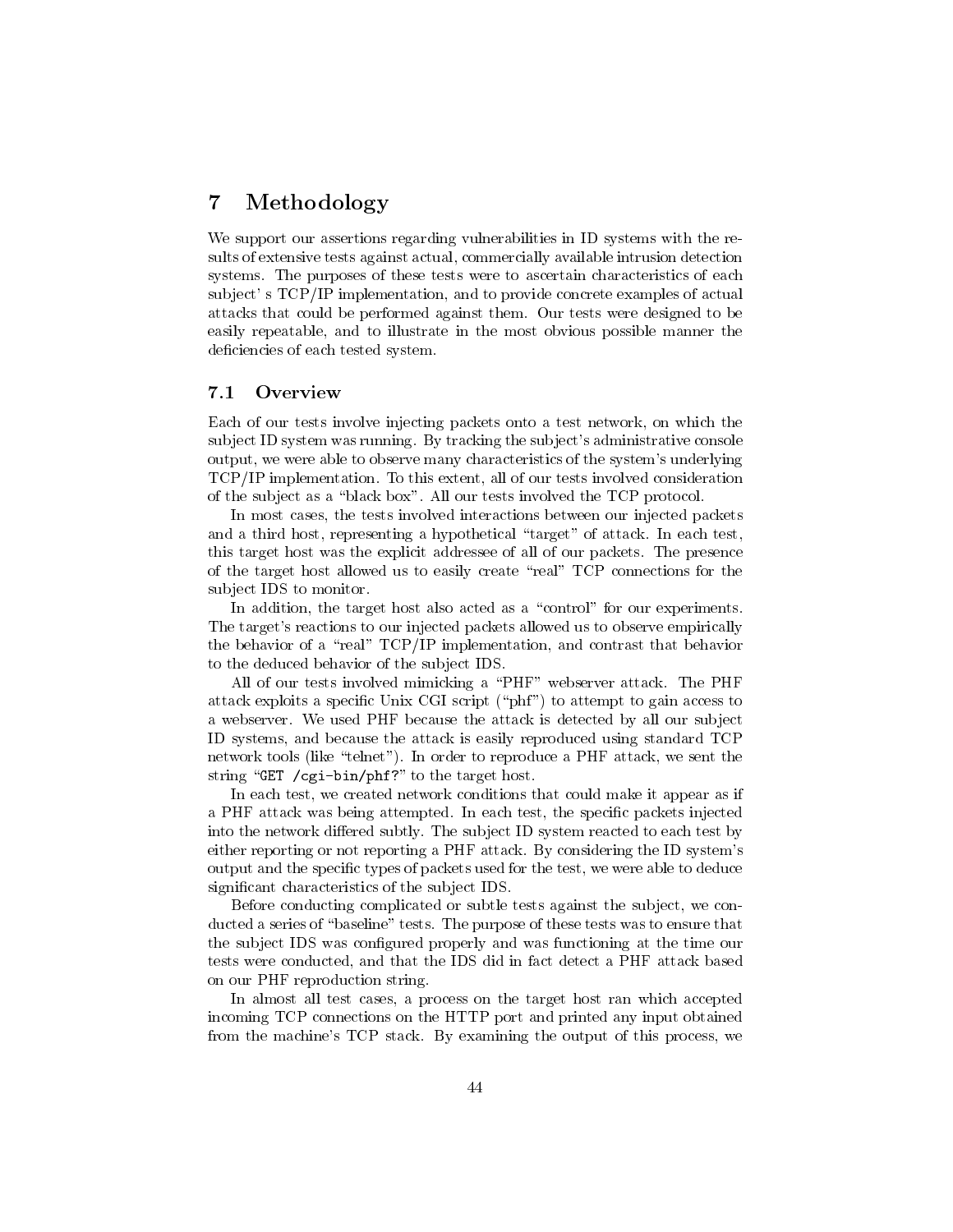were able to deduce whether the sub ject IDS should have detected the attack based on the network conditions we created.

## 7.2 Tools Used

The primary tool we employed in our tests was CASL, a specialized scripting language developed at Secure Networks, Inc. that allows for programmable generation and capture of raw packets. Each of our tests used a CASL script to inject packets onto the network, and, in most cases, read and parse the responses. A more detailed overview of CASL is provided in [15].

Our target host ran FreeBSD 2.2, an implementation of 4.4BSD. The 4.4BSD TCP/IP stack is one of the best documented and most easily obtainable IP implementations available, and FreeBSD is by far the most popular BSD implementation. FreeBSD 2.2 was, at the time of our testing, the most recent "stable" release of the operating system.

For each test, we used Hobbit's "netcat" tool[16] to listen on TCP port 80 and print the input from the target host's TCP stack. Hobbit's tool is an all-purpose, bare-bones diagnostic program that is widely available, popular, and documented; in its "listening" mode, the tool simply accepts an incoming connection, and prints each character of data the TCP driver presents to it.

As we ran each test, we observed the specific packets being transmitted on the network using LBL "tcpdump"[19]. Tcpdump is a low-level network diagnostic tool that passively monitors networks in promiscuous mode, and prints summaries of each captured packet. We ran the \tcpdump" tool from the test platform on the first execution of each specific test script. Tcpdump provided us with IP-level packet traces to accompany our test results, which made it easier to discern exactly what was happening on the network during each of our tests.

Our test network was non-switched 10BaseT Ethernet. The hosts on the network included the IDS, the target host, and the test platform. The network was dormant at the time we conducted our tests.

#### $7.3$ Test Execution

Each of our tests involved a CASL script, run from an interpreter on the test platform, which generated and injected packets addressed to the target host. We define each of these tests in terms of the script's name, its specific network interactions, the IDS characteristic it attempts to ascertain, and its validity to the 4.4BSD TCP/IP driver (that is, whether our target host completely and accurately reconstructed the PHF string our test attempted to send).

A test that was not \valid" to 4.4BSD should not have resulted in the detection of a PHF attack by the sub ject IDS. We suggest that the sub ject IDS should not detect attacks in \invalid" tests, and should reliably detect attacks within the valid ones.

In cases where the IDS failed to detect an attack in either type of test, we re-initialized the IDS and re-ran the test multiple times. Before concluding that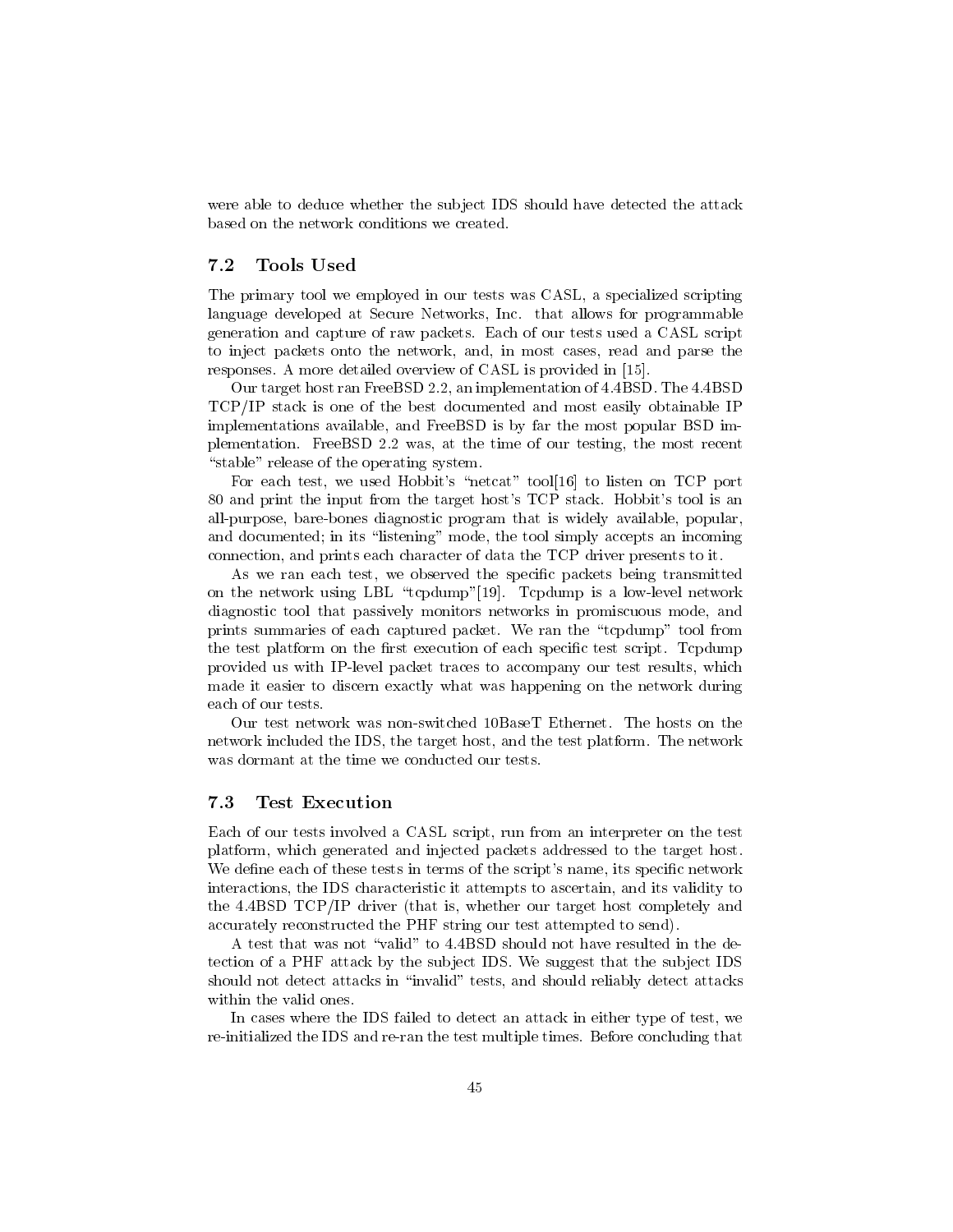a sub ject IDS was not detecting our attack signatures, we re-ran the baseline test to confirm its operational integrity, and immediately ran the considered test.

| Name                   | baseline-1                                           |
|------------------------|------------------------------------------------------|
| Operation              | Complete a TCP handshake, send the test string in    |
|                        | a single TCP data segment.                           |
| <b>Behavior</b> Tested | Is the IDS configured properly, and does our test    |
|                        | string adequately reproduce a PHF attack to the sub- |
|                        | ject?                                                |
| Target Validity        | Valid                                                |
| Name                   | baseline-2                                           |
| Operation              | Complete a TCP handshake, send the test string in    |
|                        | a series of ordered, 1-character TCP data segments.  |
| <b>Behavior</b> Tested | Is the IDS configured properly, and does our test    |
|                        | string adequately reproduce a PHF attack to the sub- |
|                        | ject?                                                |
| <b>Target Validity</b> | Valid                                                |
| Name                   | frag-1                                               |
| Operation              | Complete a TCP handshake, send the test string in a  |
|                        | single TCP data segment which is broken into 8-byte  |
|                        | IP fragments and sent in order.                      |
| <b>Behavior</b> Tested | Does the subject IDS perform IP fragment reassem-    |
|                        | bly at all?                                          |
| Target Validity        | Valid                                                |
| Name                   | $frag-2$                                             |
| Operation              | Complete a TCP handshake, send the test string in    |
|                        | a single TCP data segment which is broken into 24-   |
|                        | byte IP fragments and sent in order.                 |
| <b>Behavior</b> Tested | Does the subject IDS perform IP fragment reassem-    |
|                        | bly at all?                                          |
| <b>Target Validity</b> | Valid                                                |
| <b>Name</b>            | $frag-3$                                             |
| Operation              | Complete a TCP handshake, send the test string in    |
|                        | a single TCP data segment which is broken into 8-    |
|                        | byte fragments, with one of those fragments sent out |
|                        | of order.                                            |
| <b>Behavior</b> Tested | Can the subject IDS handle basic out-of-order IP     |
|                        | fragmentation reassembly?                            |
| Target Validity        | Valid                                                |

7.4 Test Definitions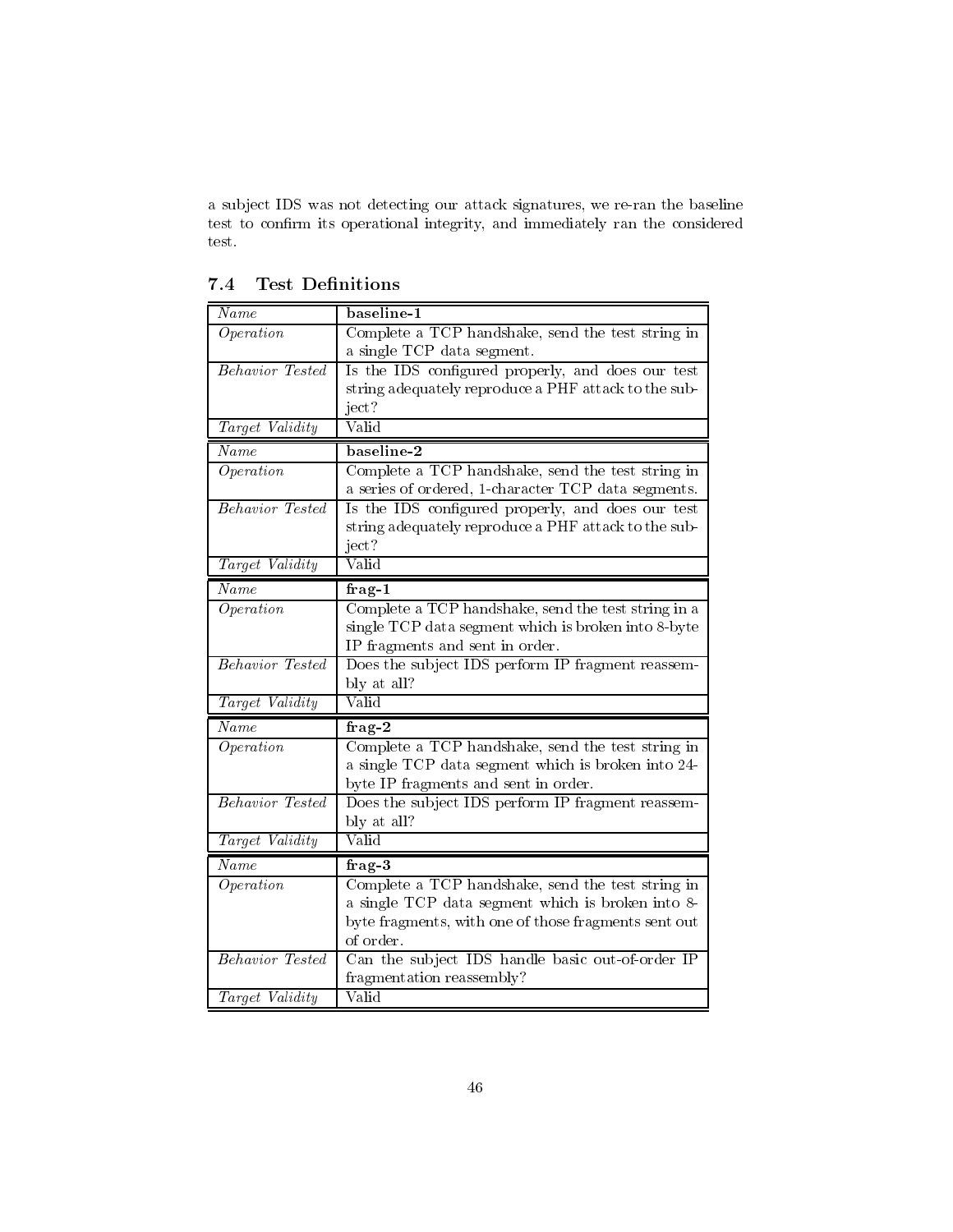| Name                   | $frag-4$                                              |
|------------------------|-------------------------------------------------------|
| Operation              | Complete a TCP handshake, send the test string in a   |
|                        | single TCP data segment which is broken into 8-byte   |
|                        | fragments, with one of those fragments sent twice.    |
| <b>Behavior</b> Tested | Can the subject IDS handle reassembly when frag-      |
|                        | ments are completely duplicated?                      |
| Target Validity        | Valid                                                 |
| Name                   | $frag-5$                                              |
| $\overline{Operation}$ | Complete a TCP handshake, send the test string in     |
|                        | a single TCP data segment broken into 8-byte frag-    |
|                        | ments, sent completely out of order and with an ar-   |
|                        | bitrary duplicated fragment.                          |
| <b>Behavior</b> Tested | Can the subject IDS handle reassembly in patholog-    |
|                        | ical (but correct) cases?                             |
| Target Validity        | Valid                                                 |
| Name                   | $frag-6$                                              |
| Operation              | Complete a TCP handshake, send the test string in a   |
|                        | single TCP data segment which is broken into 8-byte   |
|                        | fragments, sending the marked last fragment before    |
|                        | any of the others.                                    |
| <b>Behavior</b> Tested | Does the subject IDS correctly wait for all fragments |
|                        | to arrive before attempting reassembly?               |
| Target Validity        | Valid                                                 |
| Name                   | $frag-7$                                              |
| Operation              | Complete a TCP handshake, send a stream of frag-      |
|                        | ments containing the signature string with the word   |
|                        | "GET" replaced with the string "SNI". Send a          |
|                        | forward-overlapping fragment rewriting the "SNI"      |
|                        | back to "GET" on the target host.                     |
| <b>Behavior</b> Tested | Does the subject IDS correctly handle forward over-   |
|                        | lap in IP fragments?                                  |
| Target Validity        | Valid                                                 |
| Name                   | $\text{tcp-1}$                                        |
| Operation              | Complete a TCP handshake, simulate the disconnec-     |
|                        | tion of the target host from the network, and send    |
|                        | the target string in a series of 1-byte TCP data seg- |
|                        | ments.                                                |
| <b>Behavior</b> Tested | Does the subject IDS wait for TCP acknowledgment      |
|                        | from the target before acting on data from captured   |
|                        |                                                       |
| Target Validity        | packets?<br>Inapplicable                              |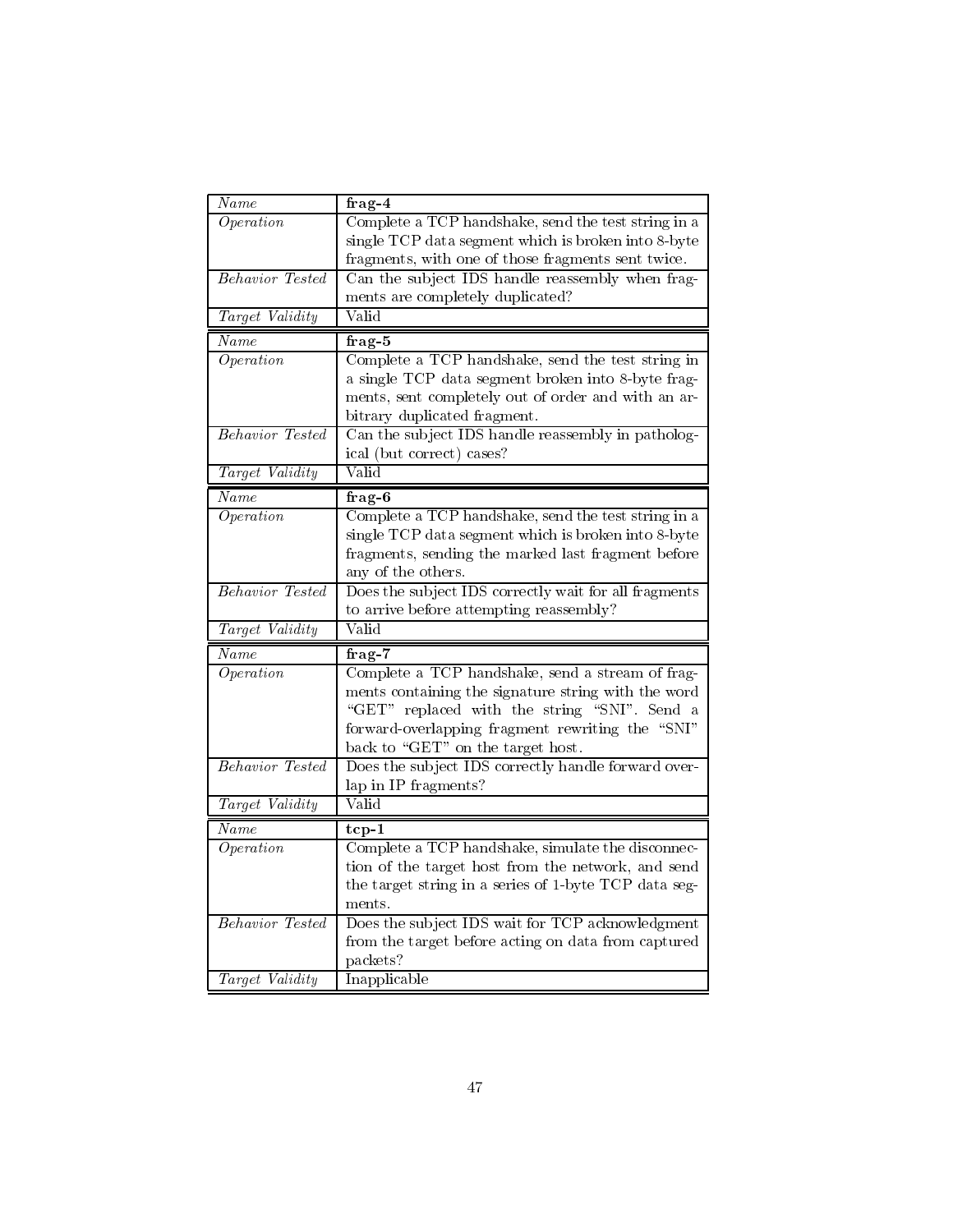| <b>Name</b>            | $tcp-2$                                                |
|------------------------|--------------------------------------------------------|
| Operation              | Complete a TCP handshake, send the test string in      |
|                        | a stream of 1-byte TCP data segments where the         |
|                        | sequence number wraps back to zero.                    |
| <b>Behavior</b> Tested | Does the IDS correctly deal with wrapped sequence      |
|                        | numbers?                                               |
| Target Validity        | Valid                                                  |
| Name                   | $tcp-3$                                                |
| $\overline{Operation}$ | Complete a TCP handshake, send the test string in      |
|                        | a stream of 1-byte TCP data segments, duplicating      |
|                        | entirely one of those segments.                        |
| <b>Behavior</b> Tested | Does the IDS correctly handle completely duplicate     |
|                        | TCP segments?                                          |
| Target Validity        | Valid                                                  |
| Name                   | $top-4$                                                |
| $\overline{Operation}$ | Complete a TCP handshake, send the test string         |
|                        | in a stream of 1-byte TCP data segments, sending       |
|                        | an additional 1-byte TCP segment which overlaps a      |
|                        | previous segment completely but contains a different   |
|                        | character.                                             |
| <b>Behavior</b> Tested | Does the subject IDS correctly handle duplicate TCP    |
|                        | segments?                                              |
| Target Validity        | Valid                                                  |
| Name                   | $tcp-5$                                                |
| Operation              | Complete a TCP handshake, send the test string,        |
|                        | with the letter 'c' replaced with the letter 'X', in a |
|                        | series of 1-byte TCP data segments. Immediately        |
|                        | send a 2-byte TCP data segment that overlaps (for-     |
|                        | ward) the modified letter, rewriting it back to 'c' on |
|                        | the target host.                                       |
| <b>Behavior</b> Tested | Can the subject IDS handle overlap in out-of-order     |
|                        | TCP streams?                                           |
| Target Validity        | Valid                                                  |
|                        |                                                        |
| Name                   |                                                        |
|                        | $tcp-6$                                                |
| Operation              | Complete a TCP handshake, send the test string in      |
|                        | a series of 1-byte TCP data segments, and increase     |
|                        | the sequence number by 1000 midway through the         |
|                        | stream.                                                |
| <b>Behavior</b> Tested | Does the IDS "recover" from sudden changes in the      |
| Target Validity        | sequence number?<br>Invalid                            |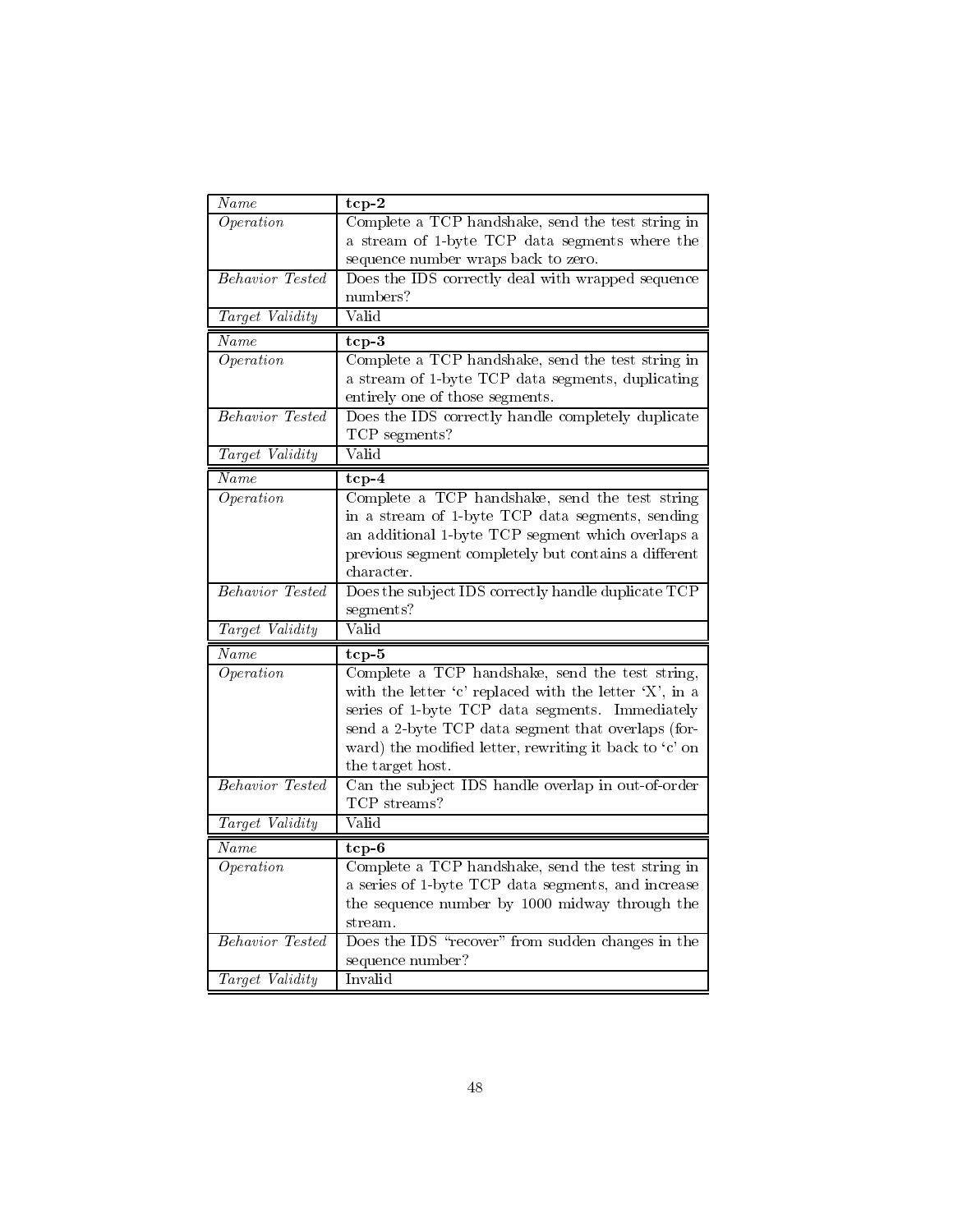| Name                       | $tcp-7$                                                |
|----------------------------|--------------------------------------------------------|
| Operation                  | Complete a TCP handshake, send the test string in a    |
|                            | series of 1-byte TCP data segments, interleaved with   |
|                            | a stream of 1-byte data segments for the same con-     |
|                            | nection but with drastically different sequence num-   |
|                            | bers.                                                  |
| <b>Behavior</b> Tested     | Does the subject IDS check sequence numbers during     |
|                            | reassembly?                                            |
| Target Validity            | Valid                                                  |
| Name                       | $tcp-8$                                                |
| Operation                  | Complete a TCP handshake, send the test string in      |
|                            | a series of 1-byte TCP data segments, with one of      |
|                            | those segments sent out of order.                      |
| <b>Behavior</b> Tested     | Can the subject IDS handle basic out-of-order TCP      |
|                            | reassembly?                                            |
| Target Validity            | Valid                                                  |
| $\overline{\mathit{Name}}$ | $tcp-9$                                                |
| $\overline{Operation}$     | Complete a TCP handshake, send the test string in a    |
|                            | series of 1-byte TCP data segments, sent in random     |
|                            | order.                                                 |
| <b>Behavior</b> Tested     | Can the IDS handle pathological out-of-order TCP       |
|                            | reassembly?                                            |
| Target Validity            | Valid                                                  |
| Name                       | $tcbc-1$                                               |
| Operation                  | Do not complete a TCP handshake, but send the test     |
|                            | string in a series of 1-byte TCP data segments as if a |
|                            | handshake had occurred for some arbitrary sequence     |
|                            | number.                                                |
| <b>Behavior</b> Tested     | Does the IDS require a handshake before it will start  |
|                            | recording data from a connection?                      |
| Target Validity            | Invalid                                                |
| Name                       | tcbc-2                                                 |
| Operation                  | Complete a TCP handshake, send the test string in a    |
|                            | series of 1-byte TCP segments, interleaved with SYN    |
|                            | packets for the same connection parameters.            |
| <b>Behavior</b> Tested     | Does the IDS resynchronize on a SYN packet re-         |
|                            | ceived after a complete TCP handshake?                 |
| <b>Target Validity</b>     | Valid                                                  |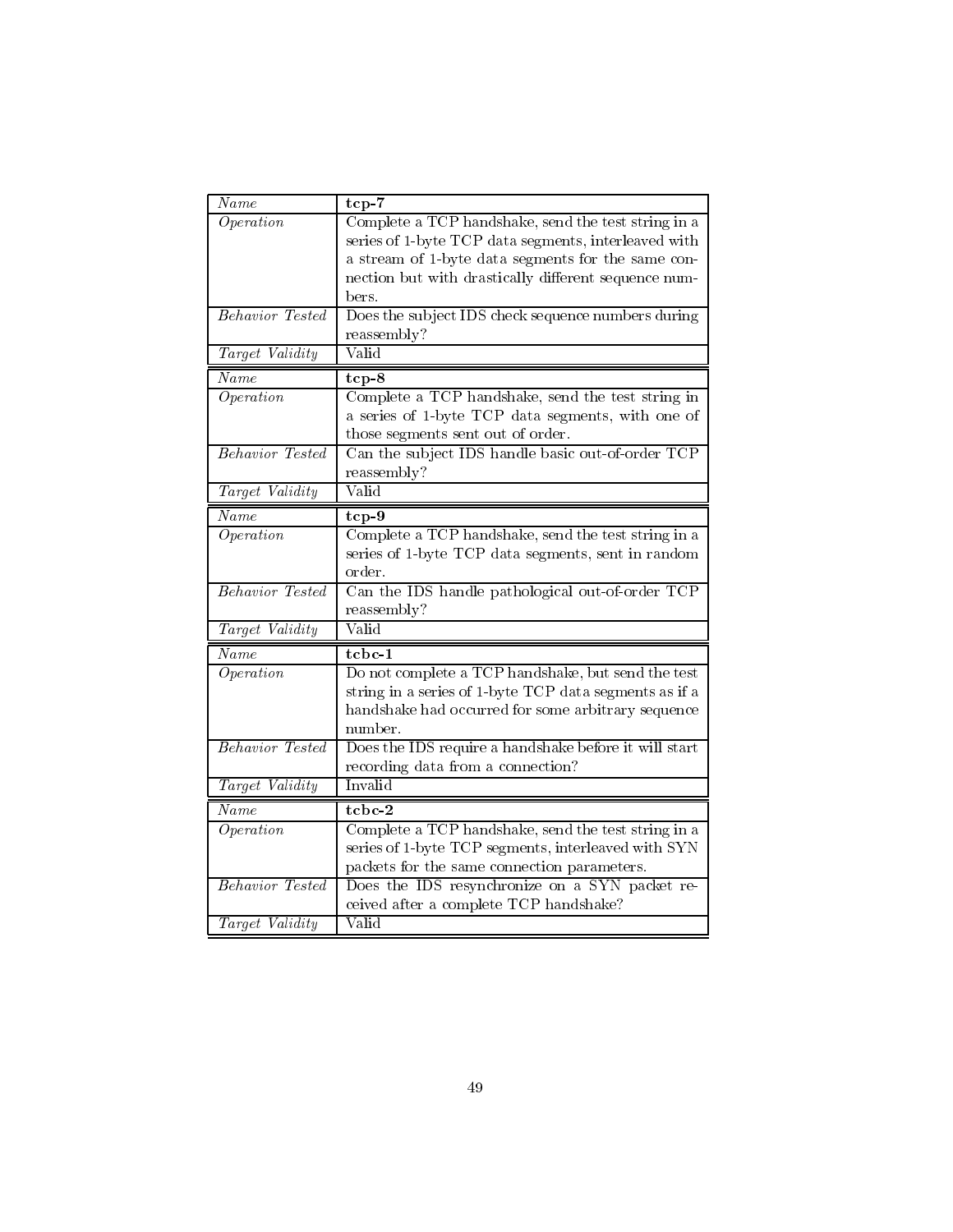| Do not complete a TCP handshake, but send a<br>Operation<br>stream of arbitrary data at a random sequence num-<br>ber as if one had occurred. Use the same connection<br>parameters to connect with "netcat" and type the<br>test string in manually. |  |
|-------------------------------------------------------------------------------------------------------------------------------------------------------------------------------------------------------------------------------------------------------|--|
|                                                                                                                                                                                                                                                       |  |
|                                                                                                                                                                                                                                                       |  |
|                                                                                                                                                                                                                                                       |  |
|                                                                                                                                                                                                                                                       |  |
|                                                                                                                                                                                                                                                       |  |
| <b>Behavior</b> Tested<br>Can the IDS be desynchronized due to badly se-                                                                                                                                                                              |  |
| quenced fake data prior to a real connection initi-                                                                                                                                                                                                   |  |
| ation?                                                                                                                                                                                                                                                |  |
| Valid<br>Target Validity                                                                                                                                                                                                                              |  |
| Name<br>$tcbt-1$                                                                                                                                                                                                                                      |  |
| $\overline{Operation}$<br>Complete a TCP handshake and immediately shut                                                                                                                                                                               |  |
| the connection down with an RST. Re-connect over                                                                                                                                                                                                      |  |
| the same parameters, with drastically different se-                                                                                                                                                                                                   |  |
| quence numbers, and send the test string in a series                                                                                                                                                                                                  |  |
| of 1-byte TCP data segments.                                                                                                                                                                                                                          |  |
| <b>Behavior</b> Tested<br>Does the IDS correctly resynchronize after a connec-                                                                                                                                                                        |  |
| tion is legitimately torn down with an RST?                                                                                                                                                                                                           |  |
| Valid<br>Target Validity                                                                                                                                                                                                                              |  |
| Name<br>$tcbt-2$                                                                                                                                                                                                                                      |  |
| Complete a TCP handshake and send the test string<br>$\overline{Operation}$                                                                                                                                                                           |  |
| in a series of 1-byte TCP data segments. Midway                                                                                                                                                                                                       |  |
| through the stream, tear the connection down with                                                                                                                                                                                                     |  |
| an RST (but continue to send the rest of the data                                                                                                                                                                                                     |  |
| segments).                                                                                                                                                                                                                                            |  |
| <b>Behavior</b> Tested<br>Does the IDS stop recording data when it sees an                                                                                                                                                                            |  |
| RST?                                                                                                                                                                                                                                                  |  |
|                                                                                                                                                                                                                                                       |  |
| Invalid<br>Target Validity                                                                                                                                                                                                                            |  |
| Name<br>insert-1                                                                                                                                                                                                                                      |  |
| $\overline{Operation}$                                                                                                                                                                                                                                |  |
| Complete a TCP handshake and send the test string<br>in a series of 1-byte TCP data segments, each with                                                                                                                                               |  |
| $\,$ a bad IP check<br>sum.                                                                                                                                                                                                                           |  |
| Does the IDS verify the IP checksum on received<br><b>Behavior</b> Tested                                                                                                                                                                             |  |
| packets?                                                                                                                                                                                                                                              |  |
| Target Validity<br>Invalid                                                                                                                                                                                                                            |  |
| Name<br>$_{\rm insert-2}$                                                                                                                                                                                                                             |  |
| Operation<br>Complete a TCP handshake and send the test string                                                                                                                                                                                        |  |
| in a series of 1-byte TCP data segments, each with                                                                                                                                                                                                    |  |
| a bad TCP checksum.                                                                                                                                                                                                                                   |  |
| <b>Behavior</b> Tested<br>Does the IDS verify the TCP checksum on received                                                                                                                                                                            |  |
| segments?                                                                                                                                                                                                                                             |  |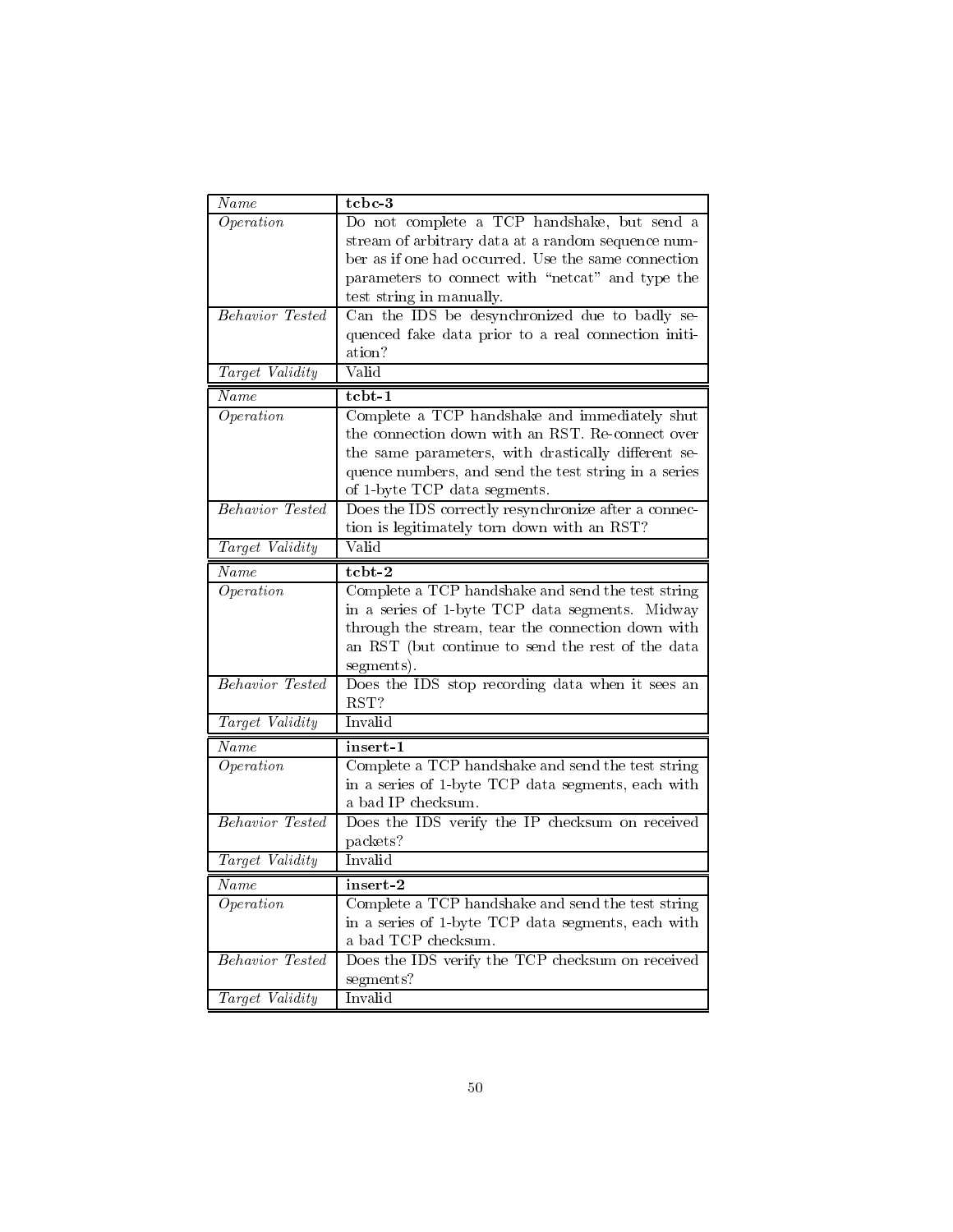| Name                   | insert 3                                          |
|------------------------|---------------------------------------------------|
| Operation              | Complete a TCP handshake and send the test string |
|                        | in a series of 1-byte TCP data segments, none of  |
|                        | which have the ACK bit set.                       |
| Behavior Tested        | Does the IDS accept TCP data in segments without  |
|                        | the ACK bit?                                      |
| <i>Target Validity</i> | Invalid                                           |
| Name                   | evade-1                                           |
| Operation              | Complete a TCP handshake, include the test string |
|                        | in the initial SYN packet.                        |
| <b>Behavior</b> Tested | Does the IDS accept data in a SYN packet?         |
| <i>Target Validity</i> | Valid                                             |

## 7.5 Summary

Because our tests are scripted, they are well-dened, easily repeated, and fast. After defining and perfecting the test suite, we were able to completely test new ID systems in a matter of minutes. The majority of our testing time was spent defining new tests. Running the individual tests against ID systems took negligible time.

We are in the process of releasing the scripting tool that we used for the tests to the public. When this process has completed, we intend to make the suite of IDS test scripts we've developed available to the public as well. It is our hope that our work can define a framework within which arbitrary network ID systems can quickly be evaluated.

Our test suite is by no means complete; we provide these test results to support the points in our paper, not to define a complete evaluation process for ID systems. With the tools to conduct these tests in the hands of the community, we hope that our tests can be extended to define a more complete test suite.

#### 8  $\operatorname{Results}$

We applied our tests to four of the most popular network intrusion detection systems on the market. In each case, our tests identified serious, exploitable problems in the manner that the IDS reconstructed data transmitted on the network. The results of our tests are not surprising, and we believe that they support the basic points we make in this paper.

In many cases, the ID systems we tested had general problems that precluded them from passing entire collections of specic tests. For example, none of the systems we tested correctly handled IP fragmentation; thus, the systems incorrectly handled all the specific fragmentation tests. We ran every test we could against each ID system.

One of the systems we tested, WheelGroup's NetRanger system, is available only with its associated hardware. We were unable to test this system on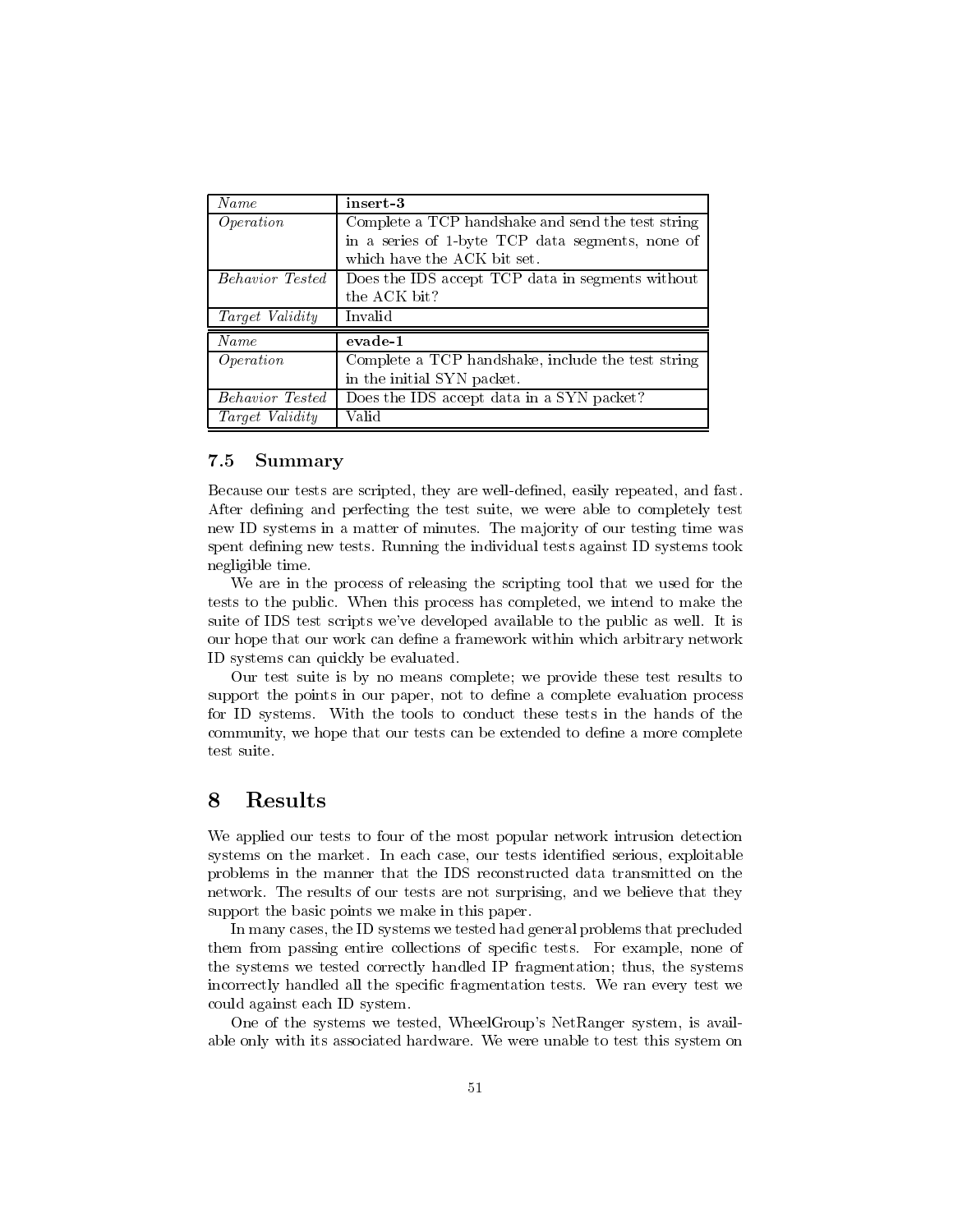our own network, but rather had to obtain the cooperation of an organization already using the product. This prevented us from running many of our tests against this product; NetRanger was the second system we tested, and we added many tests after our first (and only) exposure to the system. One of our tests  $(\text{``top-1''})$  also required us to have access to the local network the test machine was on — we did not have this access for NetRanger.

Another system we test, Network Flight Recorder's NFR system, is not an intrusion detection system per se, but rather a network monitoring engine that can be used to build an intrusion detection system (among many other things). Our results are signicant to the usage of NFR as an automated network IDS, but not necessarily to the product as a whole.

It's important to note that the number of "failed" tests each product has is not necessarily an indication of the relative quality of the product. The number of tests each IDS passes is biased heavily based on the presence of specic bugs. Our test suite was not designed to provide a "score" for each product, but rather to highlight specic characteristics about them.

#### Specific Results 8.1

The systems we tested were Internet Security Systems' "RealSecure" (version 1.0.97.224 for Windows NT), WheelGroup Corporation's \NetRanger" (version 1.2.2), AbirNet's "SessionWall-3" (version 1, release 2, build v1.2.0.26 for Windows NT), and Network Flight Recorder's \NFR" (version beta-2).

We present the overall results from our tests for every IDS in Figure 15. Each individual IDS is described after the table, along with an interpretation of the results.

For each test, a plus sign  $(+)$  indicates that the IDS saw a PHF attack as a result of the packets our test injected. A minus sign (`-') indicates that the IDS reported no attack after we ran our test. A question-mark (`?') indicates that we were unable to perform the test on that product.

#### 8.2 Overviews of Specific ID Systems

#### 8.2.1 ISS RealSecure

ISS RealSecure is an automated network intrusion detection system. We performed our tests on the Windows NT version of the product, although it is available for Unix platforms as well.

RealSecure appears to have two independent network monitor components. The first of these handles signature recognition within captured packets; the second provides a "realtime playback" capability that allows administrators to watch the information being exchanged in a TCP connection in real-time.

We found significant differences between the playback facility and the signature recognition facility. Unlike RealSecure's signature recognition engine, the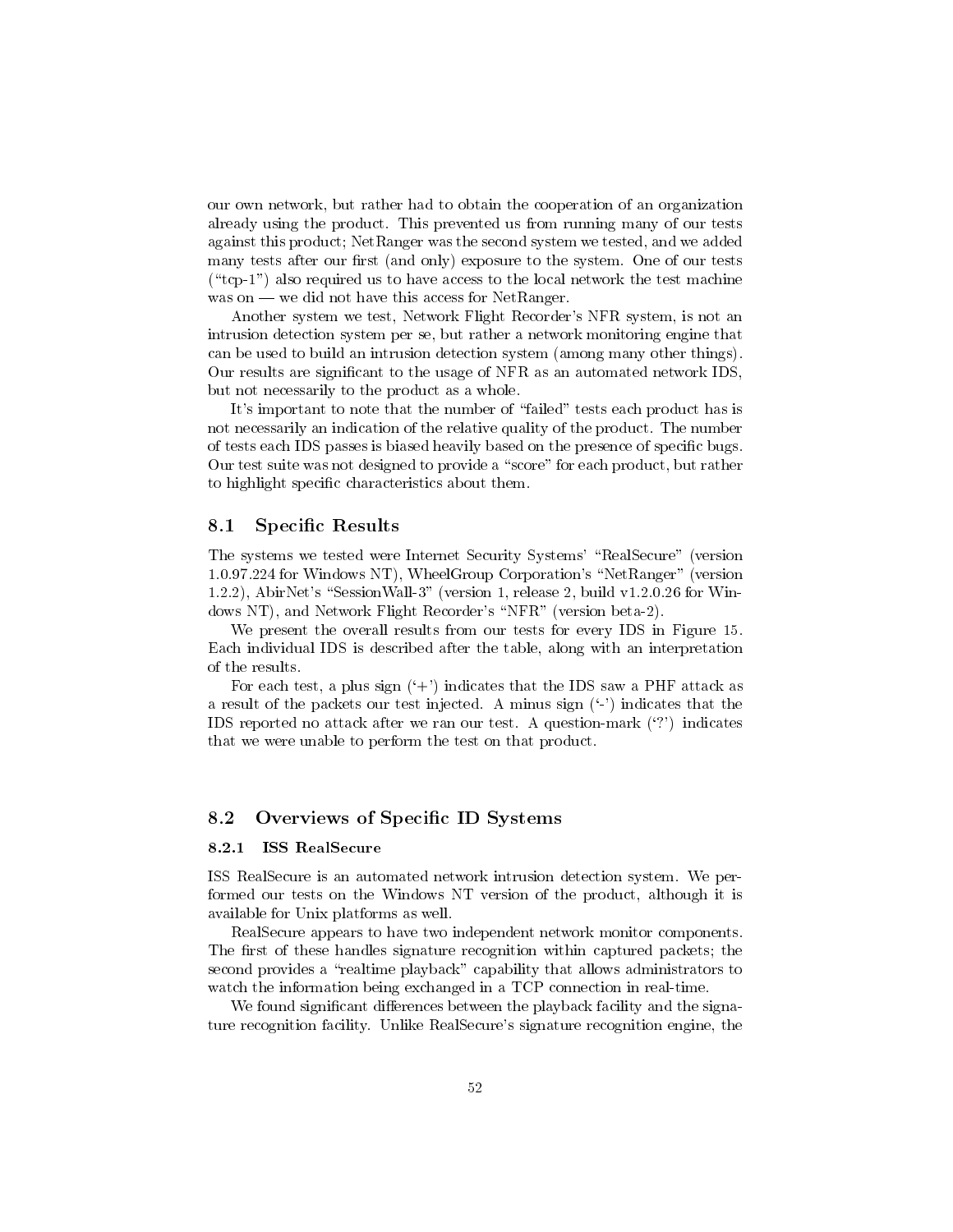| Test Name                         | <b>Expected Result</b> | RealSecure         | NetRanger                | SessionWall | <b>NFR</b>               |  |
|-----------------------------------|------------------------|--------------------|--------------------------|-------------|--------------------------|--|
| baseline-1                        | $+$                    | $+$                | $^{+}$                   | $+$         | $+$                      |  |
| baseline-2                        | $\ddot{}$              | $+$                | $+$                      | $+$         | $+$                      |  |
| $frag-1$                          | $+$                    |                    |                          |             |                          |  |
| ${\rm frag}\ 2$                   | $+$                    |                    |                          |             |                          |  |
| frag <sub>3</sub>                 | $+$                    |                    |                          |             |                          |  |
| $frag-4$                          | $+$                    |                    |                          |             |                          |  |
| $frag-5$                          | $+$                    |                    |                          |             |                          |  |
| $frag-6$                          | $+$                    |                    |                          |             |                          |  |
| $frag-7$                          | $+$                    |                    | $\ddot{\mathcal{C}}$     |             |                          |  |
| $tcp-1$                           |                        | $\overline{+}$     | $\overline{\mathcal{L}}$ | $^{+}$      | $\overline{\mathcal{C}}$ |  |
| $tcp-2$                           |                        | $+$                | $^{+}$                   |             |                          |  |
| $tcp-3$                           | $^{+}$                 | $+$                | $+$                      | $+$         | $+$                      |  |
| $tcp-4$                           | $+$                    | $+$                | $^{+}$                   | $+$         | $+$                      |  |
| $tcp-5$                           | $+$                    | $\ddag$            | $+$                      | $\! +$      | $+$                      |  |
| $_{\rm{tcp-6}}$                   | $+$                    |                    | $+$                      | $\! +$      | $\! + \!$                |  |
| $tcp-7$                           | $+$                    |                    | $^{+}$                   | $+$         | $+$                      |  |
| $tcp-8$                           | $+$                    |                    |                          |             | $+$                      |  |
| $tcp-9$                           | $+$                    |                    | $\overline{\mathcal{L}}$ |             |                          |  |
| $tcbc-1$                          |                        | $+$                |                          |             | $+$                      |  |
| $tcbc-2$                          | $+$                    | $\ddot{}$          | $\overline{\mathcal{E}}$ |             |                          |  |
| $tcbc-3$                          | $+$                    |                    |                          |             | $+$                      |  |
| $tcbt-1$                          | $+$                    |                    | $\ddot{?}$               | $+$         | $+$                      |  |
| $tcbt-2$                          |                        | $\hspace{0.1mm} +$ | $\overline{?}$           |             | $+$                      |  |
| $\operatorname*{insert}\text{-}1$ |                        | $+$                |                          |             | $\! + \!$                |  |
| $\operatorname{insert}\text{-}2$  |                        | $+$                |                          |             | $+$                      |  |
| $insert-3$                        |                        | $^{+}$             | $\frac{+}{?}$            |             | $+$                      |  |
| $evade-1$                         | $^{+}$                 | $^{+}$             |                          |             | $+$                      |  |

Figure 15: IDS Test Suite Results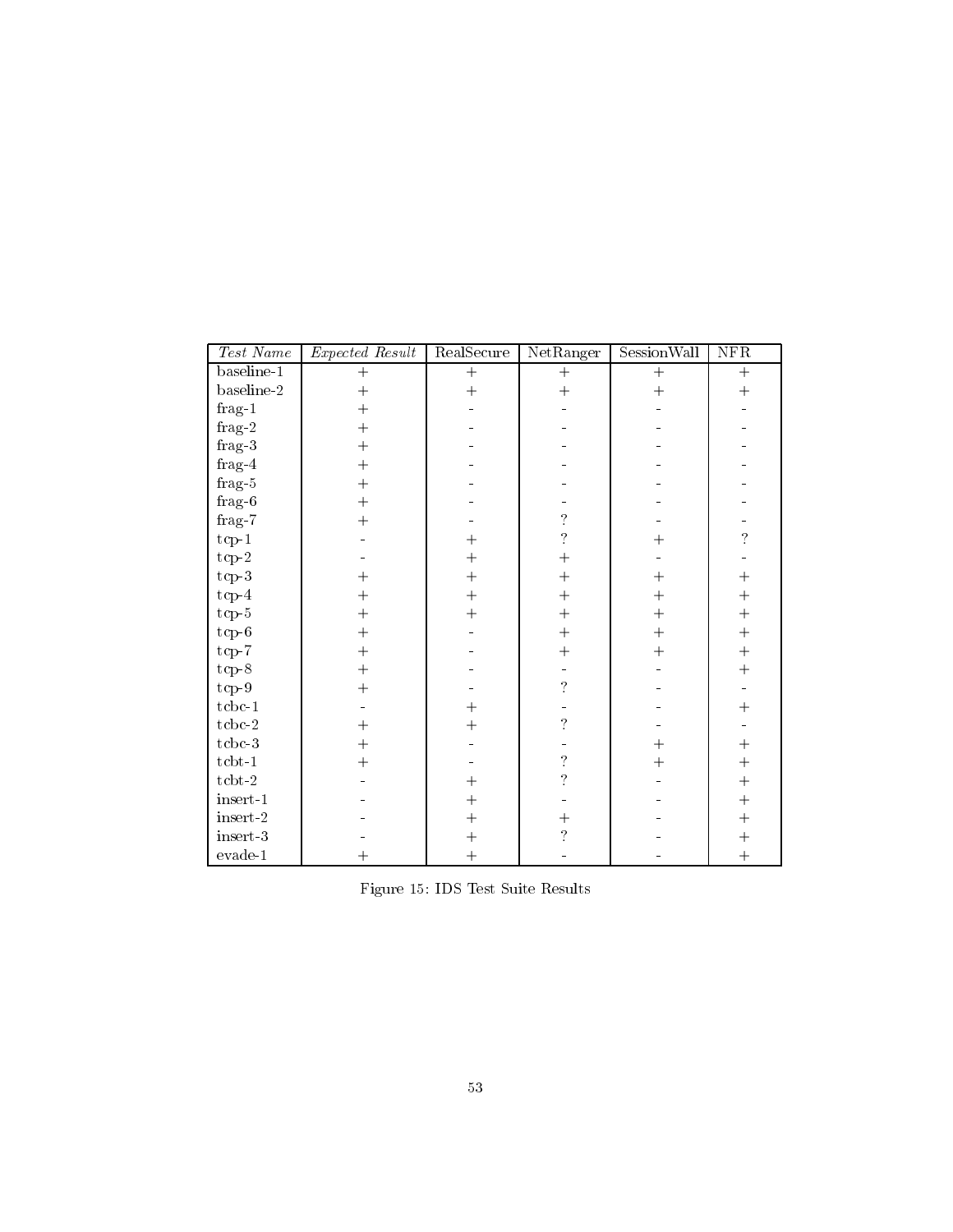playback system does not appear to sanity check TCP packets before presenting their contents to the user. No sequence number checking was performed in session playback, and out-of-order packets were displayed out of order. An attacker can trivially obscure her actions in RealSecure session playback simply by accompanying her connection with a stream of meaningless, unsequenced TCP packets for the connection; she can also confuse administrators by sending all her packets out of order.

The most signicant problem with RealSecure, as with all the other systems we tested, was that it did not handle IP fragmentation reassembly at all. An attacker can completely evade RealSecure by fragmenting every packet she sends across the network.

RealSecure also appeared to have serious problems with TCP reassembly when duplicate segments appeared on the network. RealSecure never detected an attack in any of the tests we ran that involved sending multiple TCP segments with the same sequence number, even though those tests resulted in valid reassembly of the test string on the target host.

RealSecure does not appear to pay attention to TCP RST messages. We were able to desynchronize RealSecure by closing a connection with a client RST message, and then immediately reconnecting using the same parameters. RealSecure recognized attacks in streams even after their connection was reset. RealSecure also does not appear to pay attention to TCP SYN messages; we were able to desynchronize RealSecure from our connections by preceding them with arbitrary data segments with random sequence numbers.

Finally, RealSecure was vulnerable to all of our insertion attacks. It did not appear to check IP or TCP checksums, nor did it verify that the ACK bit was set on TCP data segments.

#### 8.2.2 WheelGroup NetRanger

NetRanger is an automated network intrusion detection system by WheelGroup Corporation. NetRanger interfaces a passive network monitor with a packet filtering router, creating a "reactive" IDS; the ability to respond in realtime to attacks by "shunning" addresses (filtering them at the router) is a major feature of the system.

We had very limited access to the NetRanger system. The hardware requirement (and price) of this system made it impractical for us to obtain our own copy for testing; rather, we relied on the cooperation of an organization already using the product. Because of this, our tests were performed over the global Internet, and we were only able to perform certain tests (due to timing issues). Our test results for NetRanger still showed major problems.

Like all the systems we reviewed, NetRanger (in the version we tested) is completely unable to handle fragmented IP packets. An attacker can evade NetRanger completely by fragmenting all her packets.

We were able to evade NetRanger by injecting duplicate sequenced segments with different data into our connection stream (the "tcp-8" test). NetRanger did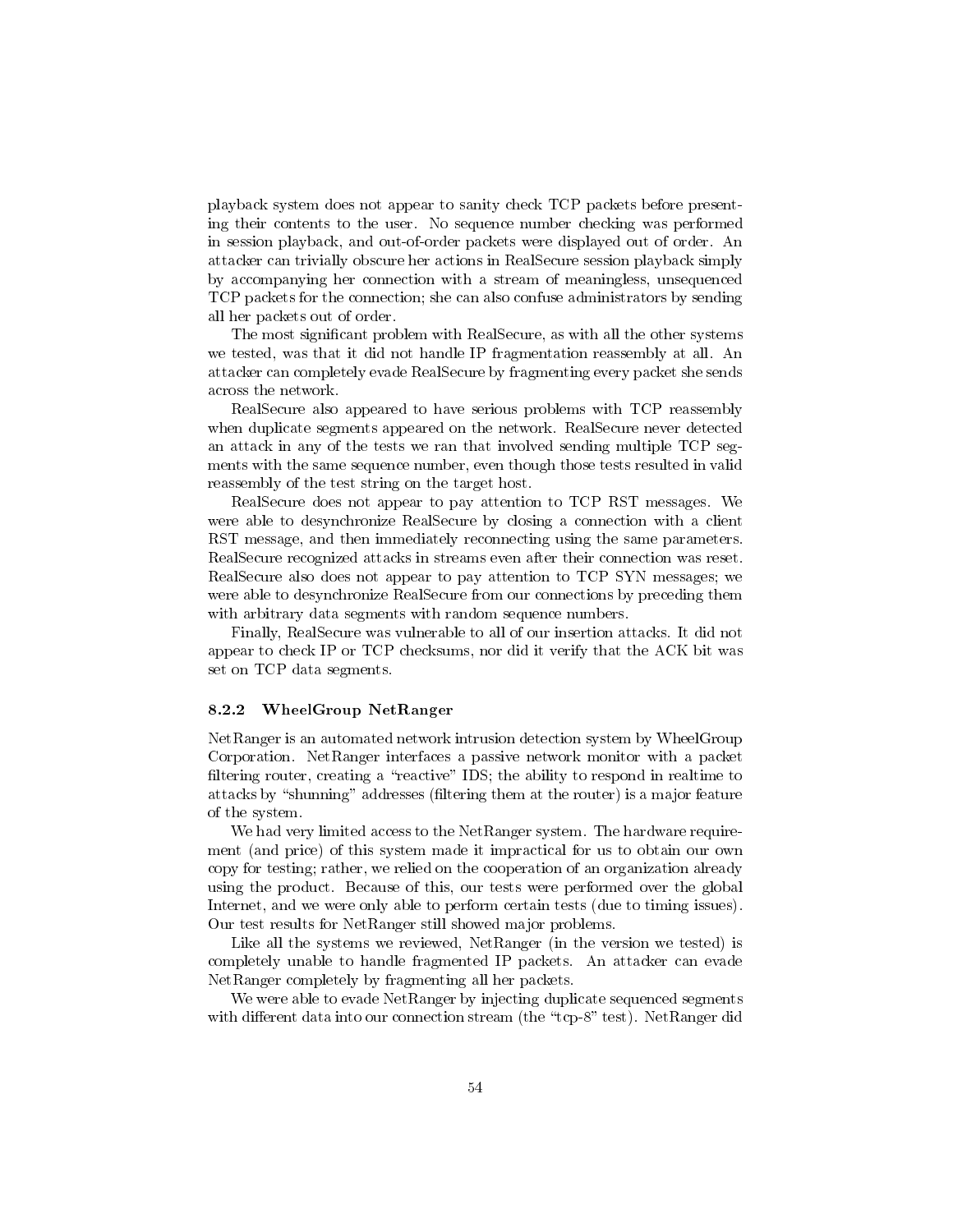not detect data in a SYN packet, so an attacker can evade many of NetRanger's checks by putting crucial data in her initial SYN packet.

We were able to desynchronize NetRanger from our connections by preceding the connection with fake, randomly sequenced data. NetRanger failed to detect attacks in a connection, using the same parameters, that followed this.

Finally, NetRanger was vulnerable to one of our insertion attacks (it doesn't appear to validate TCP checksums). NetRanger did appear to reliably verify IP checksums.

Many of our tests were not performed against NetRanger. We can't conjecture as to whether NetRanger is vulnerable to the attacks those tests measure. Hopefully, these tests can be run against NetRanger in the future.

#### 8.2.3 AbirNet SessionWall-3

SessionWall is an automated network intrusion detection system by AbirNet. We tested the Windows NT version of AbirNet SessionWall-3. Although Abir-Net appears to have realtime connection playback capabilities, we were unable to get it working in the evaluation copy we used for our tests.

Of all the ID systems we tested, AbirNet appeared have the most strict network monitoring system. SessionWall-3 did not record data for connections that weren't marked by a three-way handshake. It stopped recording when a connection was torn down with an RST packet. This prevented our TCB desynchronization tests from disrupting the system; however, the strictness of SessionWall's implementation may be attackable as well (insertion of RST packets, for instance, could be used for evasion attacks).

SessionWall validated IP and TCP checksums, and did not accept data without the ACK bit set. It did not appear to wait for acknowledgment before accepting data, however.

We were able to desynchronize SessionWall-3 from our connections by injecting fake SYN packets into our stream; the SYNs were ignored by the endpoint, but SessionWall apparently resynchronized to them and lost pattern matching state. Like NetRanger, SessionWall-3 also failed to detect data in SYN packets. SessionWall did not reassemble overlapping TCP segments in a manner consistant with 4.4BSD, and is thus vulnerable to an evasion attack.

Like all the systems we reviewed, SessionWall-3 is completely unable to handle fragmented IP packets. An attacker can evade SessionWall-3 by fragmenting all her packets.

#### 8.2.4 Network Flight Recorder

NFR is a network monitoring engine by Network Flight Recorder. Unlike the other systems we tested, NFR is not an automated network intrusion detection system; rather, NFR provides a network monitoring component that can be used in a variety of applications. NFR is user-programmable and extensible, and available in source code.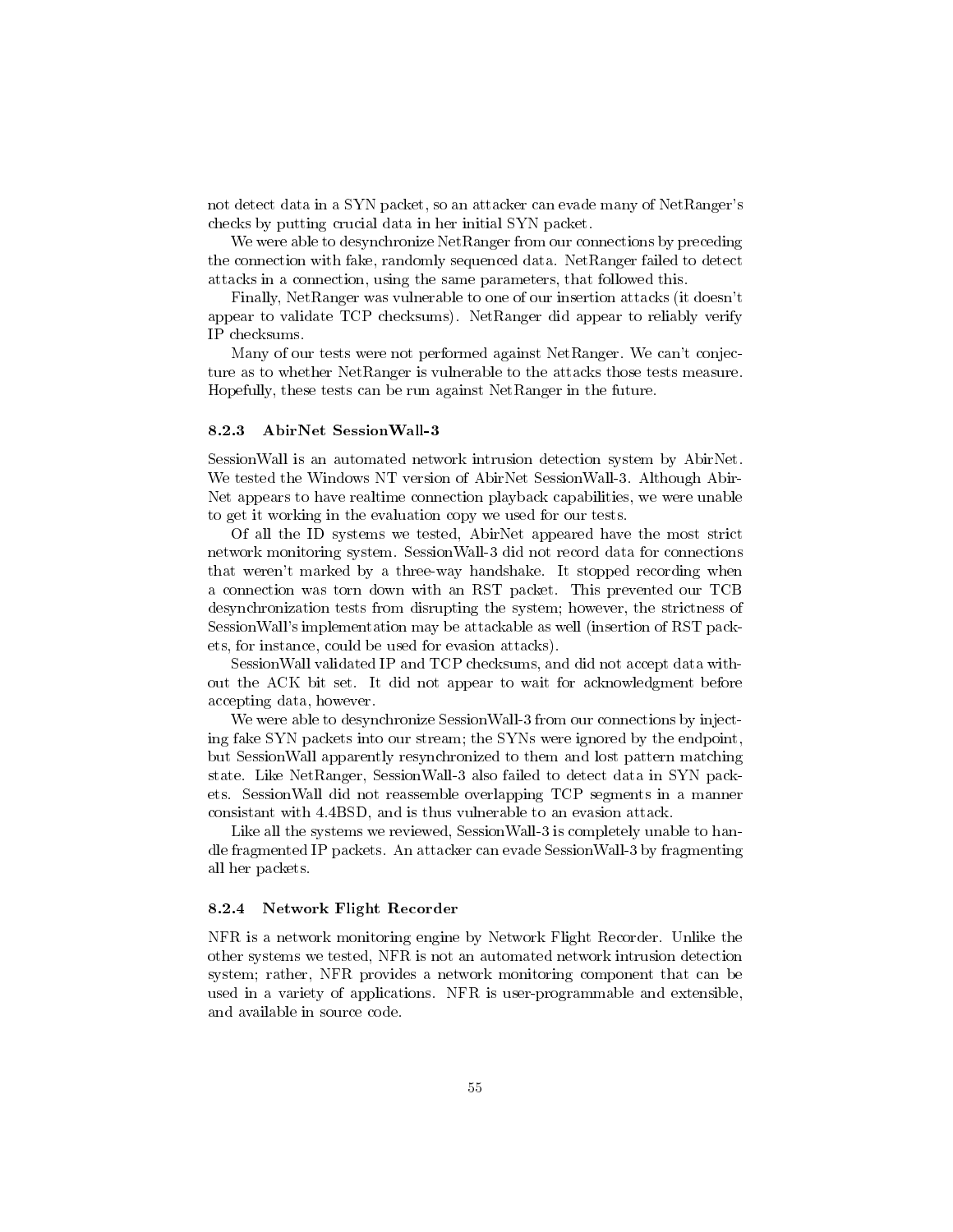We reviewed NFR because its engine could be used as an automated network intrusion detection system. This is not the intent of the product, and our results do not have significant bearing on NFR's non-security uses. Additionally, because NFR is completely programmable (the product is really an interpreter for a network programming language), it is possible for users of the product to address many of the concerns we bring up in our paper without modifying the underlying engine.

NFR was able to handle IP fragmentation; we veried this in an independent testing process that confirmed NFR's ability to reassemble a fragmented UDP packet (we were able to perform this test because of NFR's available source code). Unfortunately, NFR was unable to handle pattern matching in a TCP stream that was sent in fragmented IP packets; it therefore \failed" all of our fragmentation tests.

NFR, in version beta-2, was vulnerable to all our insertion attack tests. It did not verify IP or TCP checksums, and accepted data without the SYN bit set. NFR detects data in SYN packets.

NFR does not immediately tear down a connection TCB when an RST is seen. We were able to desynchronize NFR by sending spurious SYN packets in our connections, but were unable to successfully desynchronize it with any of our other tests. NFR did not reassemble overlapping TCP segments consistantly with 4.4BSD, and is thus vulnerable to an evasion attack.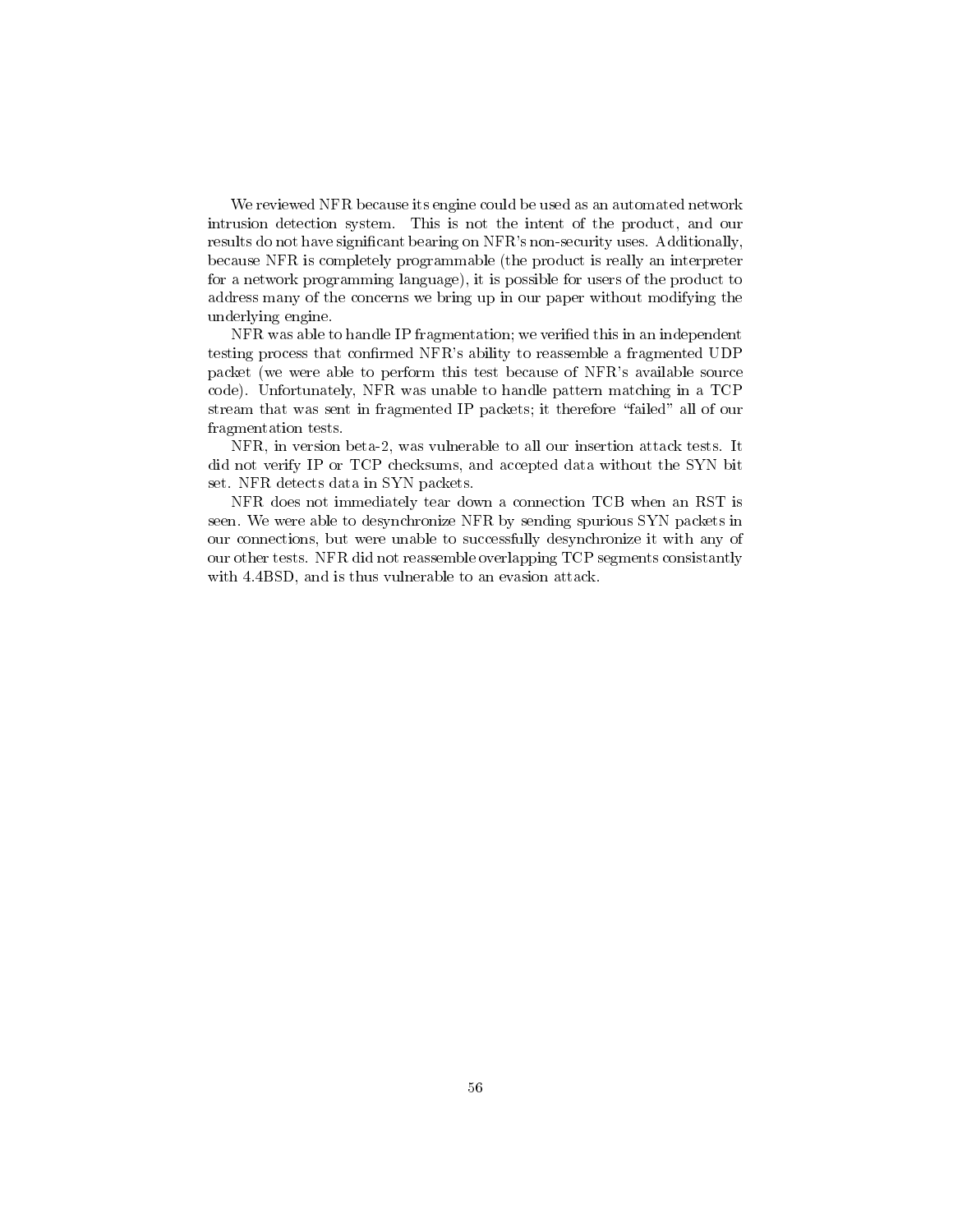## 9 Discussion

Our tests revealed serious flaws in each system we examined. Every IDS we examined could be completely eluded by a savvy attacker. We have no reason to believe that skilled attackers on the Internet don't already know and aren't already exploiting this fact. Many of the problems we tested for were minor, and easily fixed. The very presence of such vulnerabilities leads us to believe that ID systems have not adequately been tested.

The ability to forge packets, and the ability to \insert" packets into ID systems, makes it fairly trivial for an attacker to forge "attacks" from arbitrary addresses. The ability to react to attacks by reconfiguring packet filters was a ma jor advertised feature of many of the systems we tested. Our work shows that this capability can be leveraged against the system operators by an attacker; these facilities may do more harm than good.

Several of the problems we outline in this paper have no obvious solution. Without adding a secondary source of information for the IDS, allowing it to conclusively identify which packets have been accepted by an end-system, there appear to be ways to create connections that cannot be tracked by passive ID systems. Since the network conditions an attacker needs to induce to elude an IDS are abnormal, an IDS may be able to detect that an attack is occurring; unfortunately, this will be all that an IDS will be able to say.

Regardless of whether a problem is obviously solvable or not, it's presence is signicant to both IDS users and designers. Users need to understand that the manner they configure the IDS (and their network) has a very real impact on the security of the system, and on the availability of their network. Designers need to understand the basic problems we identify with packet capture, and must begin testing their systems more rigorously.

Finally, the security community (buyers of network ID systems, designers of such systems, as well as interested third parties like us) as a whole can do much to enhance the reliability and security of intrusion detection systems. Additional, independent third-party analysis and testing of ID systems will, to a large extent, define how secure these systems will be in the future.

### 9.1 Implications to Operators

There are several things that can be done by IDS operators to enhance the overall security of the system as a whole. Additionally, IDS operators need to understand that the outputs of their systems must be read critically; "session playback" data may not represent what's actually occurring in a session, and the source addresses of attacks may not be valid at all.

One critically important step that must be taken before an IDS can be effectively used is to set up "spoof protection" filters, which prevent attackers on the Internet from injecting packets with addresses forged to look like \internal" systems into the network. Bidirectional packet forgery can completely confuse network intrusion detection systems.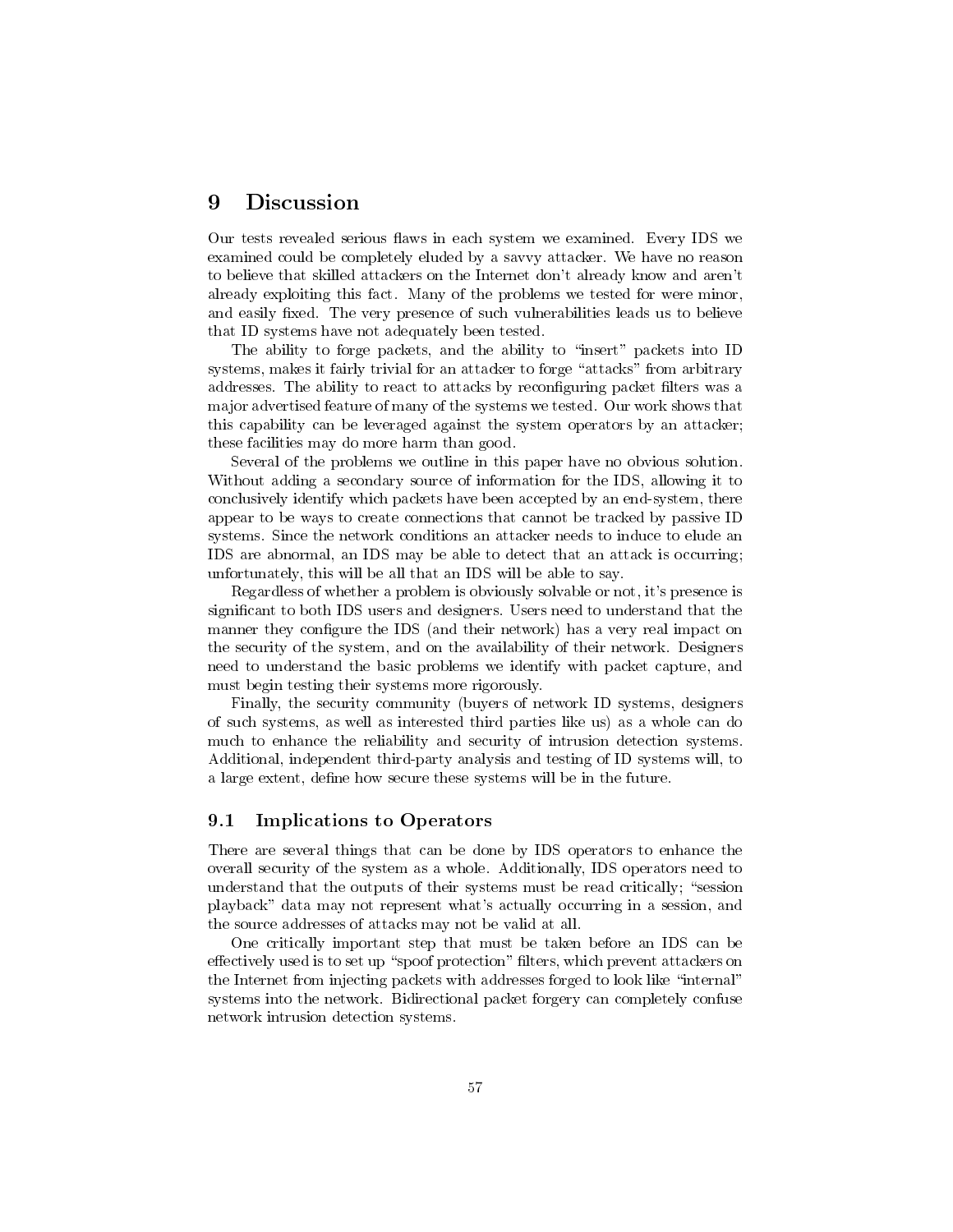It's important to understand that an attacker that successfully breaks into an IDS-protected network probably controls the IDS. An attacker with direct access to the network she's attacking can forge valid-looking responses from systems she's attacking. These forged packets can prevent the IDS from obtaining any coherent picture of what's happening on the network. As soon as an IDS records a "successful" attack on the network, administrators should assume that all bets are off, and further attacks are occurring without the knowledge of the IDS.

An attacker can fool "session playback" facilities into playing arbitrary data back to the operators. Session playback may not accurately represent what's happening inside of a connection. Real-time connection monitoring (when based on an ID system's reconstruction of what's happening in a TCP stream, rather than on printing and recording every packet on the wire) should not be trusted.

Finally, it's of critical importance that ID system operators do not configure their system to "react" to arbitrary attacks. An attacker can easily deny service to the entire network by triggering these reactions with faked packets; ID systems that reconfigure router filters are particularly vulnerable to this, as an attacker can forge attacks that appear to come from important sites (like DNS servers), and cause the IDS to cut off connectivity to these sites.

One possible step that can be taken to mitigate the risk of countermeasure subversion is to allow the system to be configured never to react to certain hosts. None of the systems we tested appeared to allow this type of configuration. Of course, if an attacker can spoof connections from the \untouchable" hosts, she can exploit this to evade countermeasures entirely.

Attacks that can be trivially forged (ping floods, UDP-based attacks, etc.) should not be reacted to; an attacker can, simply by forging packets, cause countermeasures to be deployed that might disrupt the network. Systems that aren't strict about reconstructing TCP sessions (ie, that don't wait for three way handshakes before recording data) present the same vulnerability for TCP connections as well.

#### Implications to Designers 9.2

This paper has particularly great relevance to designers of intrusion detection systems, as it outlines in detail many attacks that such systems need to be resistant to. In that sense, this entire paper presents conclusions relevant to IDS designers. However, there are some overall issues that need to be addressed by IDS vendors.

Most of the problems we outline in this paper occur only when very abnormal series of packets are injected onto the network. Overlapping IP fragments or TCP segments are not common; connections consisting entirely of overlapping segments are almost certainly attacks. Even if it's not possible to reliably reconstruct information contained in such streams, it is possible to alert administrators to the presence of the abnormal packets.

Of course, this doesn't work as a design strategy; the value of an IDS is drastically reduced when all it can tell an administrator is \I've detected an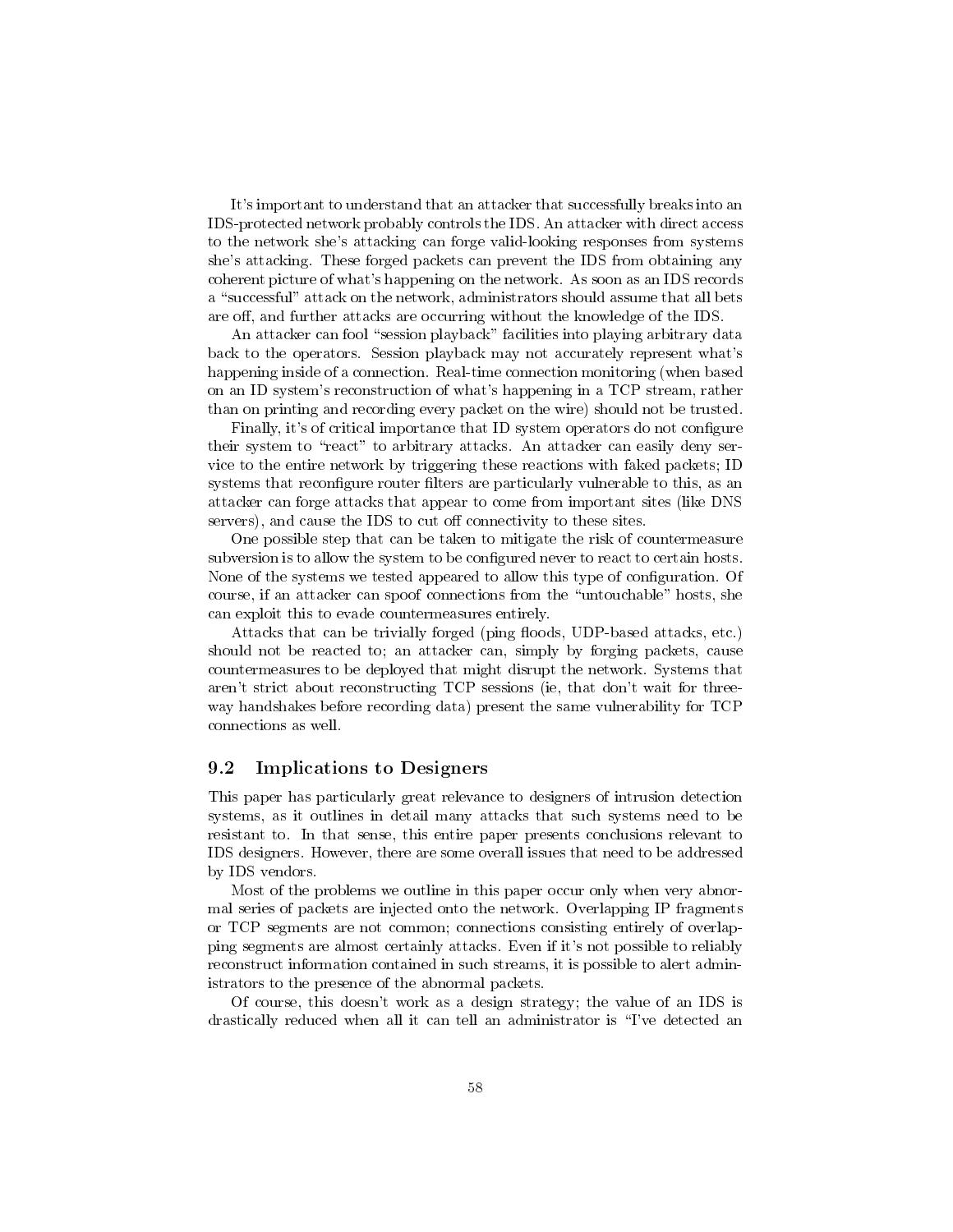attack against this host, but can't tell you specically what it is." Nevertheless, some information is better than the complete lack of information available now.

The most important issue that vendors need to address is testing. Some of the problems we discovered were so basic (the conditions leading to these problems occur frequently even in normal trac) that it appeared as if no indepth testing had been performed at all. We found severe flaws in systems that attempted to address problems - for instance, a program that reassembled fragments, but could not perform signature recognition in packets that had been fragmented. been fragmented.

Testing network intrusion detection systems is not simple. In order to test a network IDS, carefully coordinated streams of forged packets need to be injected onto a network; tools that are capable of doing this in a manner flexible enough to test ID systems are products in and of themselves. Our work defines the beginning of a framework within which ID systems can be tested, and, hopefully, the availability of our tools will increase the ability of vendors to test their systems.

#### Implications to the Community  $9.3$

The number of attacks against network ID systems, and the relative simplicity of the problems that were actually demonstrated to be exploitable on the commercial systems we tested, indicates to us that network intrusion detection is not a mature technology. More research and testing needs to occur before net work intrusion detection can be looked to as a reliable component in a security system.

Much of this research must be done independently of the vendors. No credible public evaluations of network intrusion detection systems currently exist. The trade press evaluates security products by their features and ease of use, not by their security. Because network intrusion detection is so fragile, it's important that they receive more scrutiny from the community.

Our paper defines methods by which network intrusion detection systems can be tested. It is obvious that our tests can be extended, and that our methodology can be improved. Everyone stands to benefit from such work, and it is hoped that our work can serve as a catalyst for it.

One issue that drastically impacted our ability to test ID systems was the availability of source code. Only one product we reviewed made source code available. Because intrusion detection is so susceptible to attack, we think it's wise to demand source code from all vendors. Products with freely available source code will obtain more peer review than products with secret source code. If our work makes anything clear, it's that marketing claims cannot be a trusted source of information about ID systems.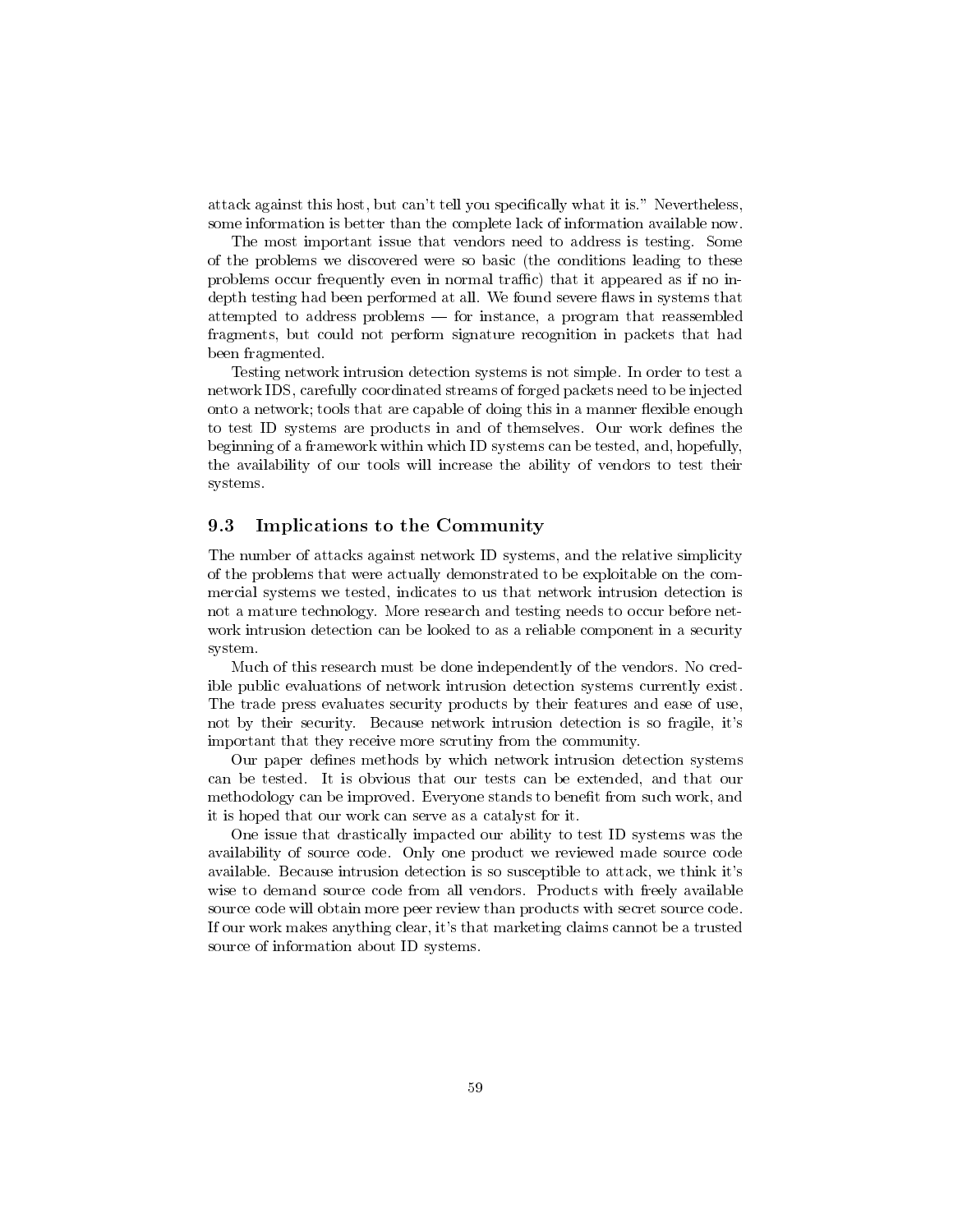## References

- [1] S. Staniford-Chen, "Common Intrusion Detection Framework," http://seclab.cs.ucdavis.edu/cidf/
- [2] H. S. Javits and A. Valdes \The SRI Statistical Anomaly Detector," In Proceedings of the 14th National Computer Security Conference, October 1991.
- [3] S. Staniford-Chen, S. Cheung, R. Crawford, M. Dilger, J. Frank, J. Hoagland, K. Levitt, C. Wee, R. Yip and D. Zerkle, " $GrIDS - A Graph-$ Based Intrusion Detection System for Large Networks," In The 19th National Information Systems Security Conference, 1996.
- [4] K. L. Fox, R. R. Henning, J. H. Reed and R. P. Simonian, \A Neural Network Approach towards Intrusion Detection," In Proceedings of the 13th National Computer Security Conference, October 1990.
- [5] P. A. Porras and A. Valdes, "Live Traffic Analysis of  $TCP/IP$  Gateways," To appear in Internet Society's Networks and Distributed Systems Security Symposium, March 1998.
- [6] N. F. Puketza, K. Zhang, M. Chung, B. Mukherjee and R. A. Olsson, "A Methodology for Testing Intrusion Detection Systems," IEEE Transactions on Software Engineering, vol. 22, pp. 719-729, October 1996.
- [7] M. StJohns, "Authentication Server," RFC 931, TPSC, January 1985.
- [8] W. R. Stevens,  $TCP/IP$  Illustrated, Vol 1. Addison-Wesley, Reading, MA, 1994.
- [9] J. Postel, "Internet Protocol DARPA Internet Program Protocol Specification," RFC 791, USC/Information Sciences Institute, September 1981.
- [10] J. Postel, "Internet Protocol DARPA Internet Program Protocol Specification." RFC 791, USC/Information Sciences Institute, Section 3.2, line 1099, September 1981.
- [11] R. Atkinson, "Security Architecture for the Internet Protocol." RFC 1825, Naval Research Laboratory, August 1995.
- [12] J. Postel, \Transmission Control Protocol DARPA Internet Program Protocol Specification," RFC 793, USC/Information Sciences Institute, September 1981.
- [13] V. Jacobson, R. Braden and D. Borman, "TCP Extensions for High Performance," RFC 1323, LBL, ISI, Cray Research, May 1992.
- [14] L. Joncheray, "A Simple Attack Against TCP," In 5th USENIX UNIX Security Symposium, June 1995.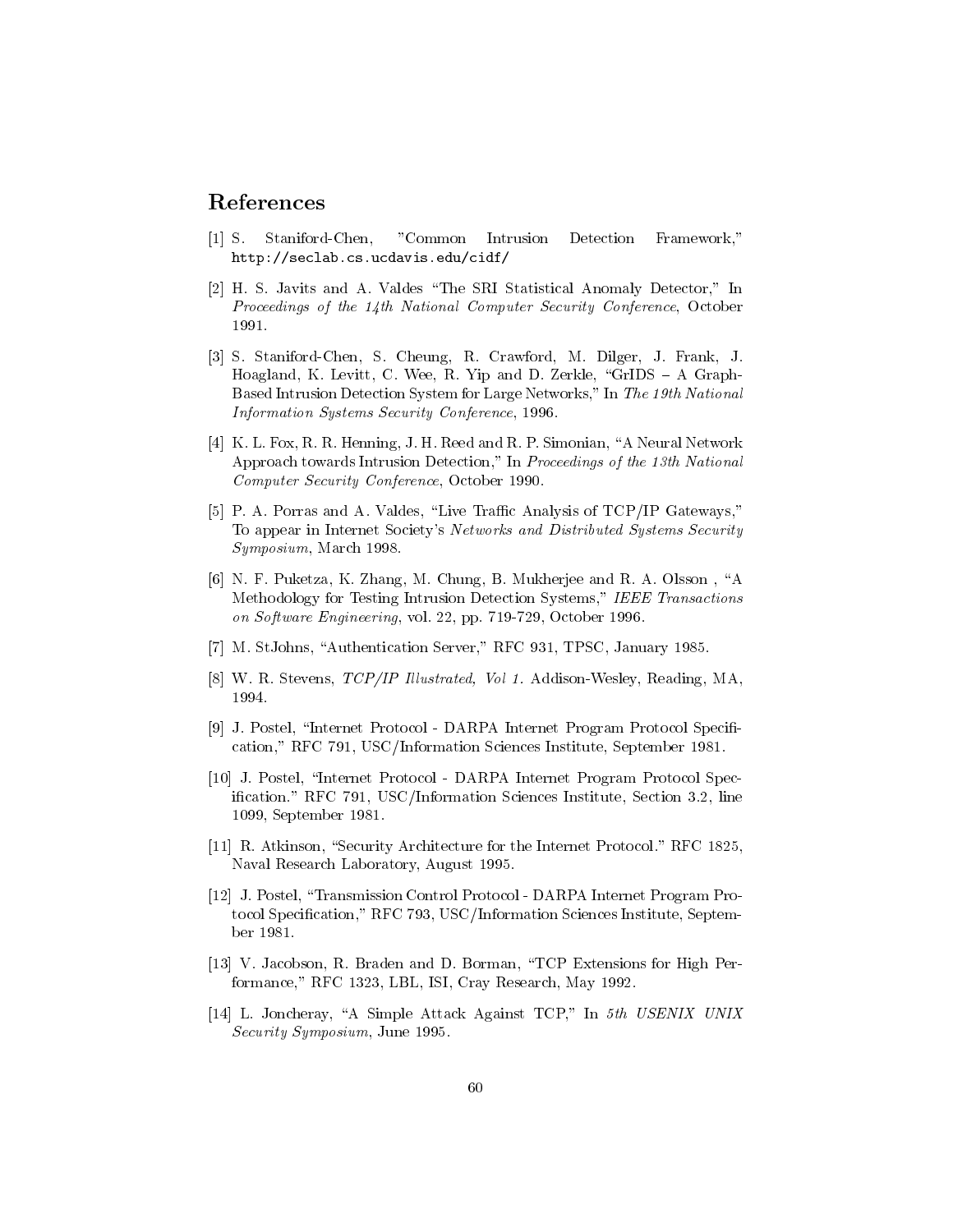- [15] Secure Networks, Inc., Custom Attack Simulation Language (CASL), User manual, 1998.
- [16] Avian Research, netcat, Available for download at ftp://avian.org/src/hacks/nc110.tgz
- [17] V. Paxson, "Bro: A System for Detecting Network Intruders in Real-Time," In 7th Annual USENIX Security Symposium, January 1998.
- [18] V. Paxson, "End-to-End Internet Packet Dynamics," In ACM SIGCOMM '97, September 1997, Cannes, France.
- [19] Lawrence Berkeley National Laboratory, tcpdump, Available for download at ftp://ftp.ee.lbl.gov/tcpdump.tar.Z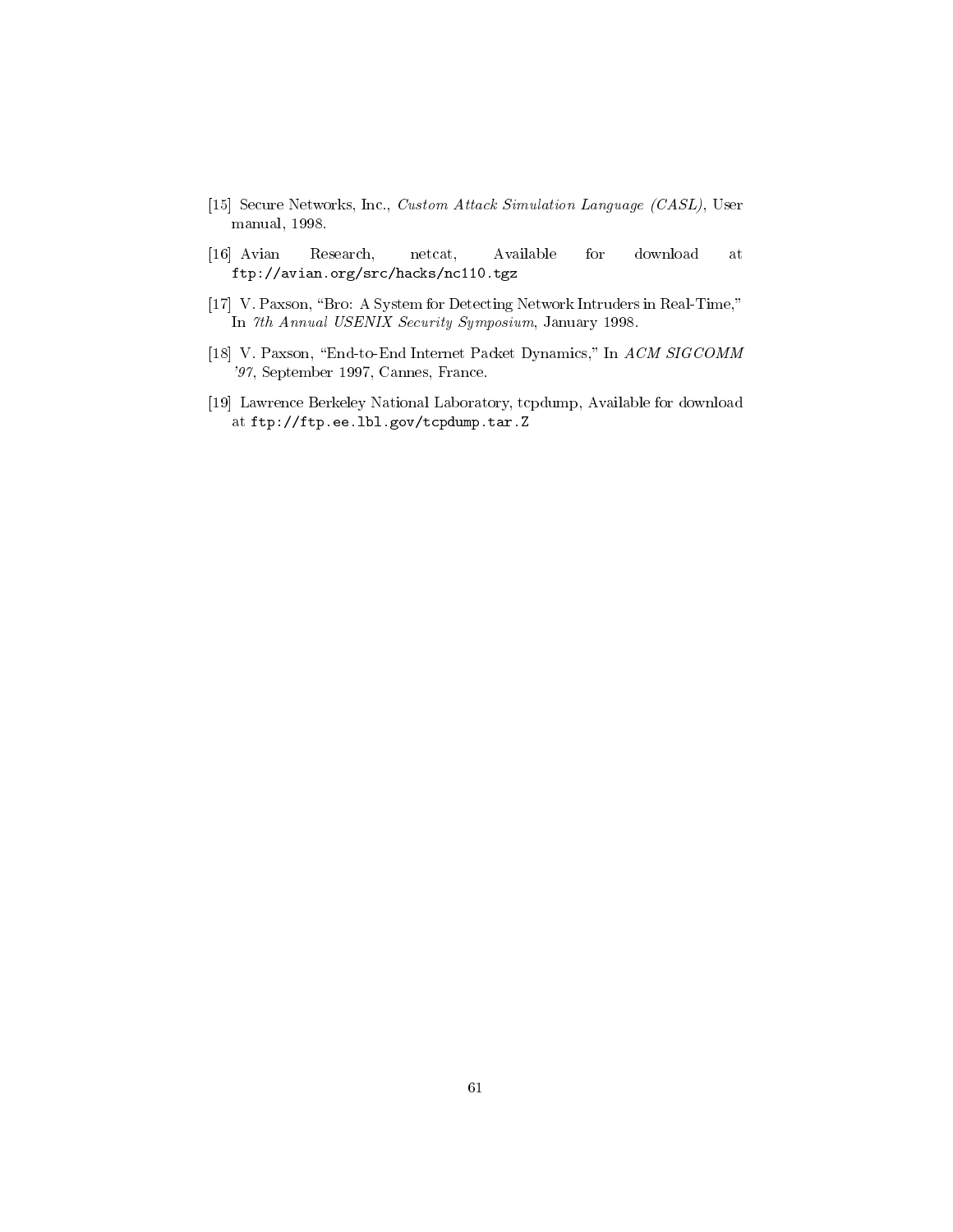## Thanks

This work would not have been possible without the assistance of many people. Several people gave us valuable input and criticism, and some of our tests would not have been possible without the cooperation of companies running ID systems. We'd like to express our sincere appreciation for this help.

This work was made possible by Secure Networks, Inc. We'd like to thank Alfred Huger, Oliver Friedrichs, and Jon Wilkins for their assistance with this pro ject.

We obtained valuable comments from several of the vendors we reviewed. We'd specically like to thank Marcus Ranum of Network Flight Recorder, Mike Neumann of EnGarde, and Elliot Turner of MimeStar for their comments and critiques of our technical work.

Vern Paxson of LBL published, as this document was being finished, a paper regarding the design of his real-time network intrusion detection system, " $\text{Bro"}[17]$ . His paper details several attacks against network ID systems (many of which we did not catch ourselves). We'd like to thank Mr. Paxson for his extremely valuable input on our own work.

Of course, we appreciate greatly the fact that Network Flight Recorder made their source code available to the public for review. This was a courageous and honorable thing to do (especially in a market as competitive as this), and NFR's approach to source code release is a model that should be followed by other vendors.

Finally, this paper would not have been possible without the assistance of Jennifer Myers at EnterAct, L.L.C., who effectively rewrote our technical results into a coherant document.

# About CASL

Our tests were made possible by the development of a security tool called CASL. CASL is a network protocol exploration tool designed to allow security auditors to quickly and easily simulate network events at a very low level. With a minimal amount of effort, CASL can effectively be used to forge any kind of IP packet. With slight programming ability, CASL can be used to perform complex protocol interactions with other networked hosts.

CASL was inspired by tools like Darren Reed's well-known "ipsend" utility, which allowed experimenters to forge a large number of IP packets. However, CASL expands signicantly on these types of tools. Some of the benets of CASL over its predecessors include:

A complete programming language, with most typical high-level language, with most typical high-level language, control constructs (e.g., "if", "while", and "for" statements), and designed to be as easy to learn and use as shell-script languages, but with network programming functionality rivaling that of \C" code.